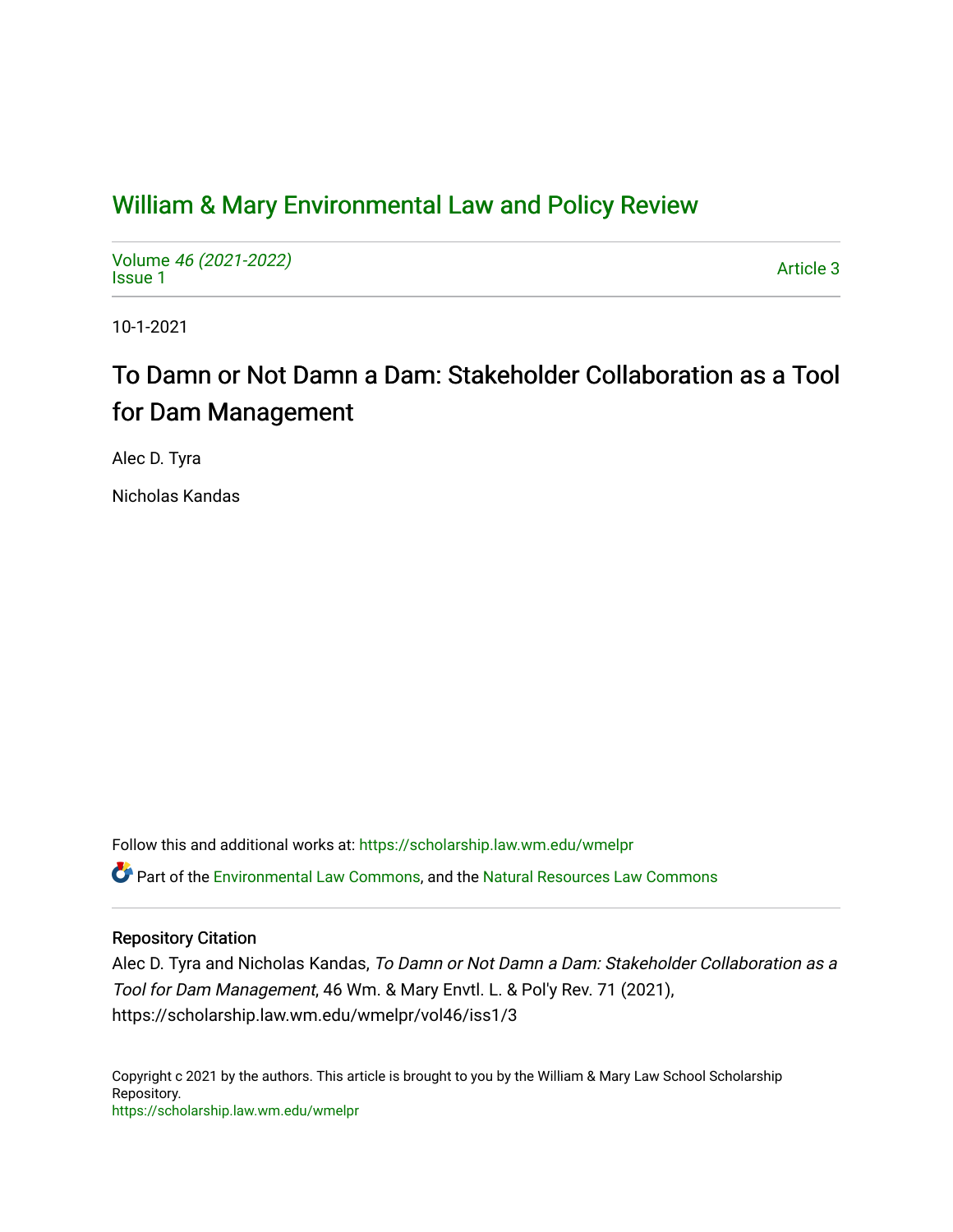## **TO DAMN OR NOT DAMN A DAM: STAKEHOLDER COLLABORATION AS A TOOL FOR DAM MANAGEMENT\***

ALEC D. TYRA\*\* & NICHOLAS KANDAS\*\*\*

#### **ABSTRACT**

Dams have played an integral role in the development and economic growth of the United States for centuries, and remain important fixtures in water and energy management. However, after standing for decades, aging dams across the country are deteriorating or creating harmful environmental impacts that have made them sources of contention in many river basins. Calls to remove certain dams have been growing and in recent years have particularly intensified with respect to some large federally owned or regulated hydroelectric dams. These larger dams are subject to ongoing environmental review under the National Environmental Policy Act. Nonfederally owned dams also are subject to review through the Federal Energy Regulatory Commission's relicensing process, and federally owned dams are reviewed by the agencies that own and manage their operations, such as the U.S. Army Corps of Engineers or Bureau of Reclamation. As dams age, these environmental reviews are generating increasing discord and litigation among dam operators, landowners, local communities, Native American Tribes, and environmental activists. Fortunately, as experience in other areas of natural resource management has shown, collaborative governance regimes that replace or supplement traditional agency decision-making can often reduce conflicts in large multistakeholder settings. Among other things, well-structured stakeholder collaboration schemes tend to incorporate more diverse perspectives and increase public acceptance of agency actions. Recognizing these potential

<sup>\*</sup> Many thanks to the other 2021 ASU Sustainability Research Fellows, Professor Troy Rule, and Professor Karen Bradshaw for their invaluable comments and input on the issues covered in this Article.

<sup>\*\*</sup> Incoming 2021 Associate, Freeman Mathis & Gary; JD Candidate, 2020–21 Sustainability Research Fellow; O'Connor Honors Fellow; and Law, Science, and Innovation Center Scholar, Sandra Day O'Connor College of Law, Arizona State University; BS 2017, Chemistry, Emphasis in Environmental Chemistry, Highest Honors, University of California, Davis.

<sup>\*\*\*</sup> JD Candidate, 2020–21 Sustainability Research Fellow, Sandra Day O'Connor College of Law; Arizona State University, Managing Editor, *ASU Corporate and Business Law Journal*; BS 2018, Mechanical Engineering, Cum Laude, Arizona State University.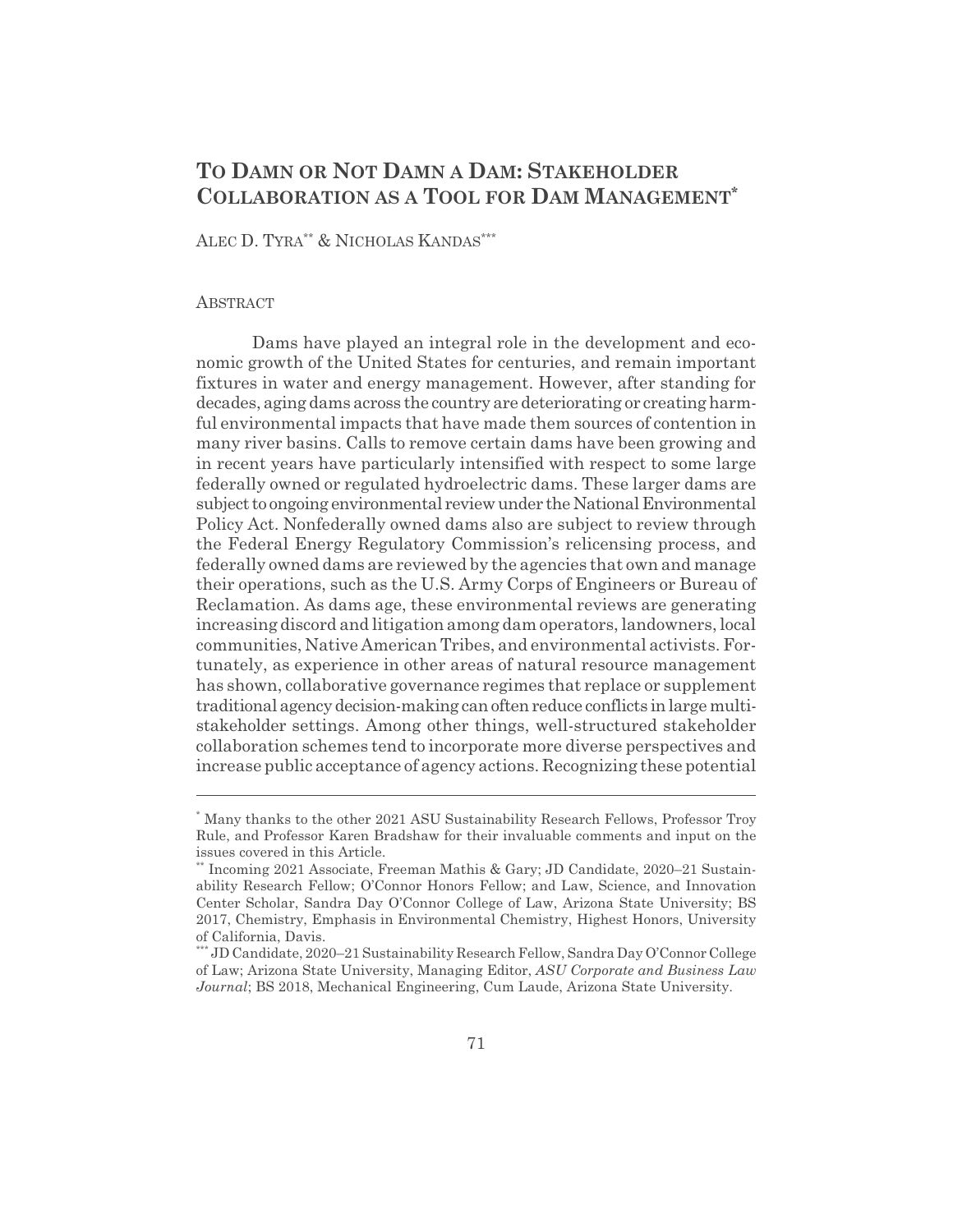advantages, this Article argues that federal agencies should reshape dam relicensing and reevaluation policies to incorporate more collaborative elements and outlines specific strategies for pursuing that goal.

| 72   |                       |                                                                           |
|------|-----------------------|---------------------------------------------------------------------------|
| T.   |                       | THE NATION'S DAM PROBLEM AND WHY IT IS GETTING                            |
|      |                       | 78                                                                        |
|      | $A_{\cdot}$           | A Legacy of Dam Building<br>78                                            |
|      |                       | Benefits of Dams<br>80<br>1.                                              |
|      |                       | Land Use Interests<br>80<br>$a$ .                                         |
|      |                       | 82<br>$\mathbf{b}$ .                                                      |
|      |                       | 2.<br>83                                                                  |
|      |                       | Effects on Tribal Nations<br>83<br>a <sub>x</sub>                         |
|      |                       | $\mathbf{b}$ .<br>86<br>Ecological Impacts                                |
|      | $B$ .                 | An Imperfect Dam Reevaluating Process<br>88                               |
|      |                       | 88<br>$\mathbf{1}$ .                                                      |
|      |                       | 2.<br>USACE and Other Federal Agencies<br>90                              |
| II.  |                       | THE INCORPORATION OF MORE DIVERSE PERSPECTIVES IN OTHER                   |
|      |                       | RESOURCE MANAGEMENT SETTINGS<br>91                                        |
|      | A.                    | Moving Beyond Top-Down Agency Action<br>91                                |
|      | B.                    | Lessons from Water Law $\ldots \ldots \ldots \ldots \ldots \ldots$<br>93  |
|      |                       | Glen Canyon Adaptive Management Plan<br>94<br>$\mathbf{1}$ .              |
|      |                       | 2.<br>General Stream and Basin Adjudications<br>95                        |
|      | $C_{\cdot}$           | Lessons from the Klamath River $\ldots \ldots \ldots \ldots \ldots$<br>96 |
|      | D.                    | Lessons from Forest Management: The 4FRI                                  |
|      |                       |                                                                           |
| III. |                       | ADDRESSING THE DAM REEVALUATION PROCESS PROBLEM<br>100                    |
|      | $\mathcal{A}_{\cdot}$ | Stakeholder Collaboration as an Alternative<br>101                        |
|      |                       | Benefits of Formalized Collaboration<br>1.                                |
|      |                       | 102                                                                       |
|      |                       | A New Stakeholder Collaboration Structure for<br>2.                       |
|      |                       | Dams-The NEMU Model<br>105                                                |
|      | $B$ .                 | Stakeholder Collaboration on Future Projects<br>108                       |
|      |                       | Snake River Basin<br>108<br>1.                                            |
|      |                       | Colorado River System<br>2.<br>111                                        |
| 112  |                       |                                                                           |
|      |                       |                                                                           |

**INTRODUCTION** 

In 2017, California evacuated nearly 200,000 residents from downstream areas surrounding Oroville Dam on California's Feather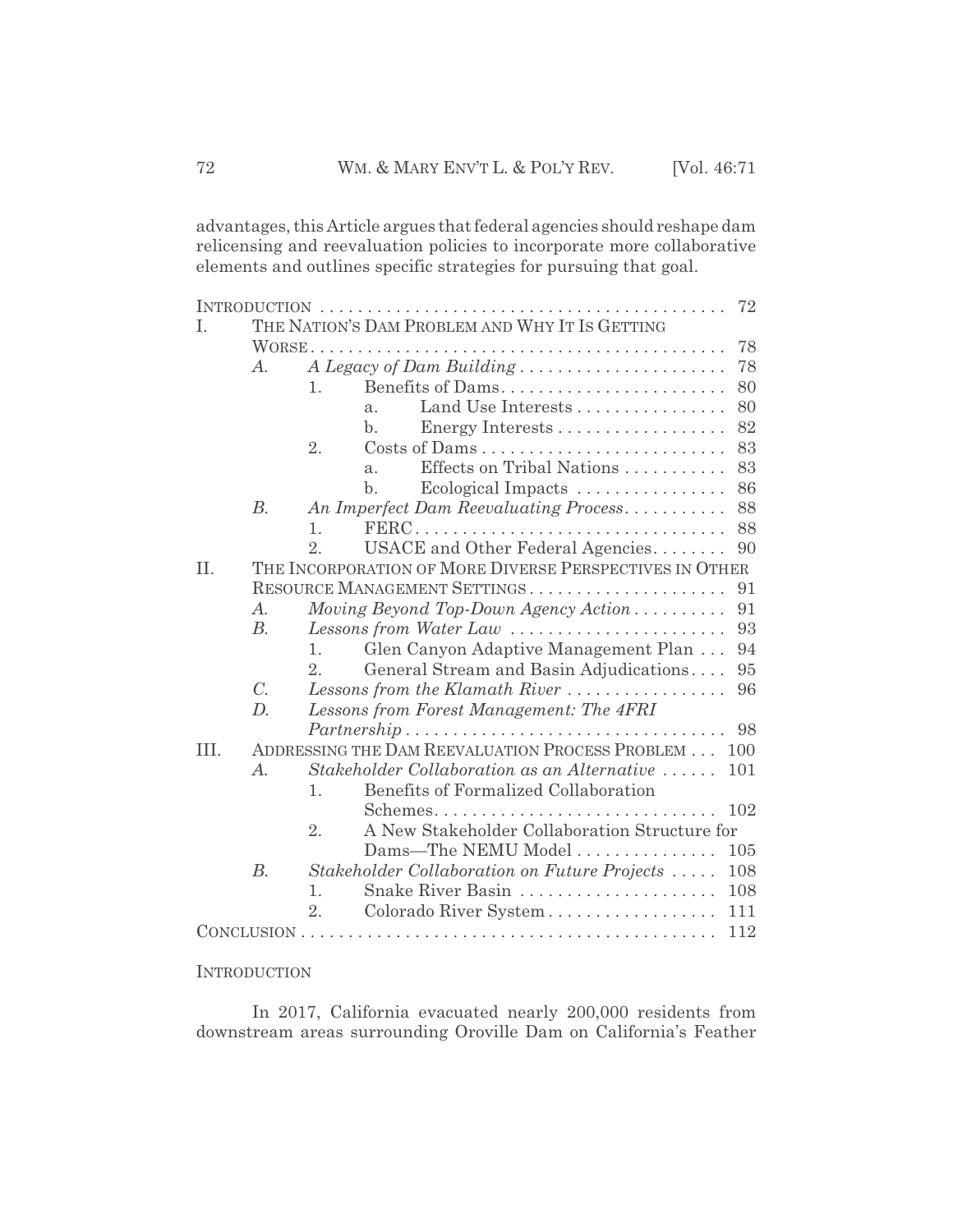River.<sup>1</sup> Heavy rains from the previous months had filled the reservoir to the brim.<sup>2</sup> Winter storms also had damaged the dam's main spillway, preventing releases of water to reduce capacity.<sup>3</sup> These circumstances required dam operators to release water over the top of the dam into an earthen emergency spillway, increasing erosion on the hillside and threatening total failure of dam infrastructure. $4$ 

More than a decade prior to the Oroville Dam incident, the Federal Energy Regulatory Commission ("FERC") had relicensed the operation of Oroville Dam for hydroelectric power.<sup>5</sup> Despite fervent calls at that time from environmental groups to require reinforcements for the dam's earthen emergency spillway and other safety improvements, FERC relicensed the dam without obligating the California State Department of Water Resources to make any such changes.<sup>6</sup> Unfortunately, the hazards at Oroville were not an isolated incident. There have been numerous dam failures or near failures across the country in recent years.<sup>7</sup> Governments' general

<sup>1</sup> Emauella Grinberg et al., *A Race Against the Weather to Avoid Disaster at California's Oroville Dam*, CNN (Feb. 14, 2017, 12:11 AM), https://www.cnn.com/2017/02/13/us/cali fornia-oroville-dam-spillway-failure/index.html [https://perma.cc/6J95-J2FC] ("Some people had just a few minutes to prepare to evacuate, in what one Oroville resident described as 'pure chaos.'").

<sup>2</sup> *Id.*

<sup>3</sup> Luisa Gattone, *Oroville Dam crisis, why 200,000 people near the US' tallest dam are in danger*, LIFEGATE (Feb. 15, 2017), https://www.lifegate.com/oroville-dam-crisis [https:// perma.cc/3F2L-9B5T].

Id. ("The latter isn't built with the same specifications as the main one, which is controlled by gates and made in concrete, leaving water to flow down the earthen hillside instead. Its use increases the risk of collapse because when the water starts to erode the ground, the dirt and water start to roll down the hill, leading to the potential creation of a 10-metre tall wall of water.").

<sup>5</sup> Kristine Phillips, *The Government was Warned that the Oroville Dam Emergency Spillway Was Unsafe. It Didn't Listen.*, WASHINGTON POST(Feb. 14, 2017), https://www.washington post.com/news/post-nation/wp/2017/02/13/officials-were-warned-the-oroville-dam-emer gency-spillway-wasnt-safe-they-didnt-listen/ [https://perma.cc/MJW3-SSBM].

<sup>&</sup>lt;sup>6</sup> In its decision to relicense the dam, a federal official stated that "the emergency spillway meets FERC's engineering guidelines for an emergency spillway. . . the guidelines specify that during a rare flood event, it is acceptable for the emergency spillway to sustain significant damage." *Id.* (quoting John Onderdonk, a senior civil engineer for FERC).

<sup>7</sup> *See, e.g.*, Moriah Balingit et al., *Michigan dam disaster an example of what could happen in many other communities: Heavy rains influenced by climate change and aging dam infrastructure could spell disaster in many states*, WASHINGTON POST (May 23, 2020), https://www.washingtonpost.com/national/michigan-dam-disaster-infrastructure /2020/05/22/26bc380a-9c34-11ea-ac72-3841fcc9b35f\_story.html [https://perma.cc/2GQU -VTS6]; Bill Chappell, *18 Dams Breached And Death Toll Rises In S.C. Flooding*, NAT'L PUB. RADIO (Oct. 6, 2015, 2:14 PM), https://www.npr.org/sections/thetwo-way/2015/10 /06/446352304/s-c-flooding-18-dams-breached-and-death-toll-rises [https://perma.cc/S386 -LHRB]; McKenzie Romero, *Broken dam in northeast Nevada flooding homes, farms and*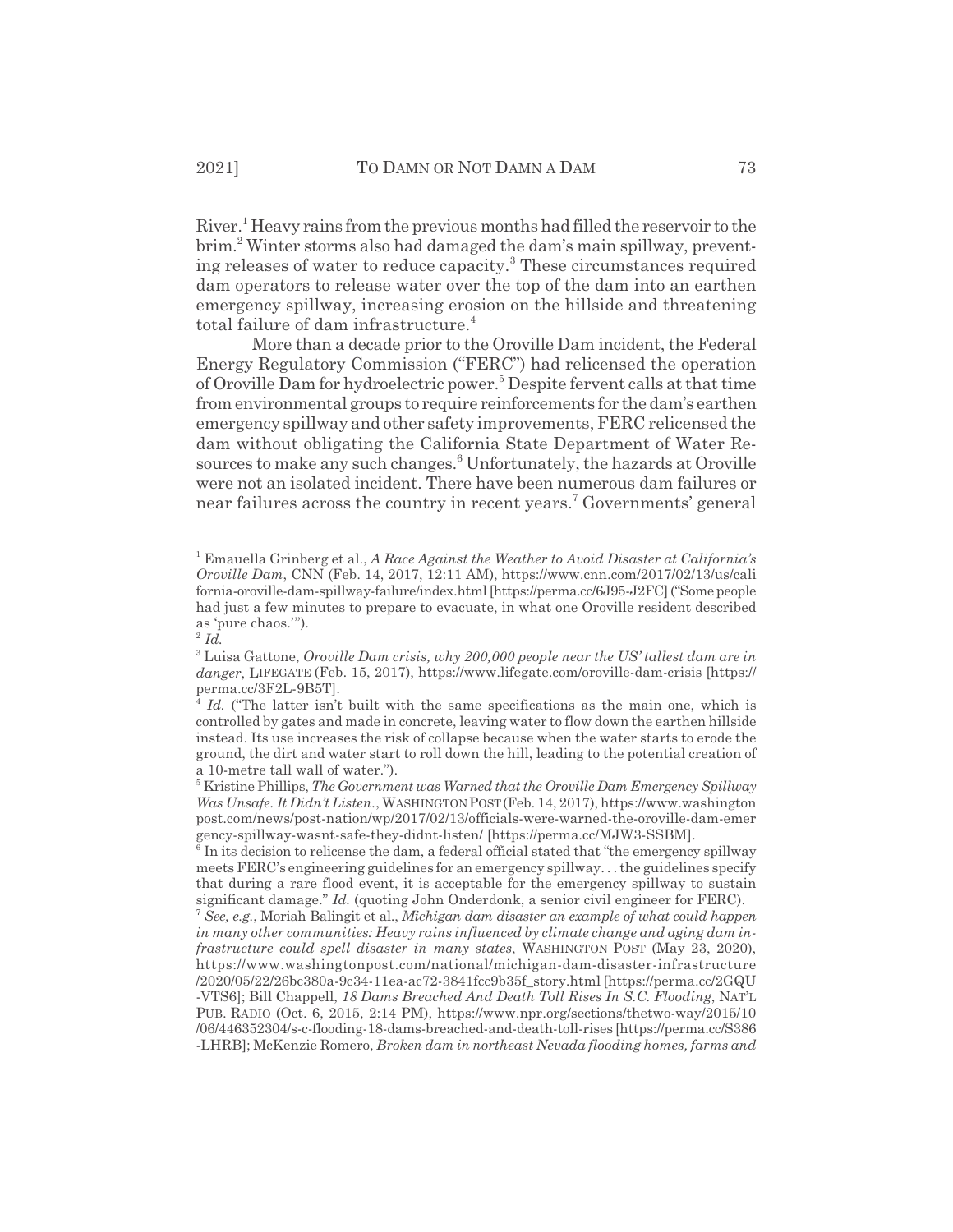unwillingness to invest in repairing the nation's aging dam infrastructure has already resulted in millions of dollars in damages and even claimed the lives of some downstream residents.

As dams grow increasingly unsafe across the country, their harm to river ecosystems are also becoming more acutely clear. Many dams flood river valleys, altering the natural beauty of the surrounding landscape. One notable example of the potential aesthetic and environmental harm associated with dams involves the O'Shaughnessy Dam in northern California.<sup>8</sup> For decades, the O'Shaughnessy Dam and the entire Hetch Hetchy system have supplied nearly all of the City of San Francisco's municipal drinking water.<sup>9</sup> To do so, the O'Shaughnessy Dam floods the Hetch Hetchy Valley, whose beauty is said to have rivaled the neighboring Yosemite Valley before the former became a reservoir.10 The flooding of the Hetch Hetchy Valley has been a source of controversy and conflict for nearly as long as the O'Shaughnessy dam has existed.<sup>11</sup> It is an infamous example of the environmental costs associated with dams and of the intensifying pressure to remove many of these structures from rivers across the western United States.<sup>12</sup>

In addition to creating environmental and aesthetic concerns, the presence of dams on western rivers in the United States has also resulted in the collapse of fish populations in regions such as the Pacific Northwest<sup>13</sup> and the Colorado River Basin.<sup>14</sup> In 2002 alone, over 70,000 fish washed ashore in northern California as a result of extensive damming

*railroads*, KSL(Feb. 8, 2017, 10:38 PM), https://www.ksl.com/article/43126767/broken-dam -in-northeast-nevada-flooding-homes-farms-and-railroads [https://perma.cc/FF9W-YZQK]. <sup>8</sup> *See* Sarah E. Null & Jay R. Lund, *Reassembling Hetch Hetchy: Water Supply Without O'Shaughnessy Dam*, 42 J. AM. WATER RES. ASS'N 395, 398, 402 (2006).

<sup>9</sup> *Id.* at 395 ("The Hetch Hetchy System provides San Francisco with most of its water supply. O'Shaughnessy Dam is one component of this system, providing approximately 25 percent of water storage for the Hetch Hetchy System . . . .").

<sup>&</sup>lt;sup>10</sup> Brian E. Gray, *Hetch Hetchy: To Drain or Not to Drain*, 57 HASTINGS L.J. 1261, 1263 (2005) ("John Muir said that there are so many cascades and waterfalls on the Tuolumne that they surpass any other river system in the whole Sierra Nevada mountain range in beauty and glory.").

<sup>11</sup> Null & Lund, *supra* note 8, at 395 ("Throughout the past century, the idea of removing O'Shaughnessy Dam to restore Hetch Hetchy Valley has never entirely gone away . . . ").  $12$  As the most recent example to remove the O'Shaughnessy Dam, see Restore Hetch Hetchy v. City & Cty. of S.F., 236 Cal. Rptr. 3d 417, 420 (Cal. App. 5th 2018).

<sup>13</sup> David N. Allen, *The Klamath Hydroelectric Settlement Agreement: Federal Law, Local Compromise, and the Largest Dam Removal Project in History*, 16 HASTINGS W.-NW. J. ENV'T L. & POL'Y 427, 429 (2010).

<sup>14</sup> Joseph M. Feller, *Collaborative Management of Glen Canyon Dam: The Elevation of Social Engineering over Law*, 8 NEV. L.J. 896, 897–98 (2008) (describing the declining population of the humpback chub in the Colorado River due, in part, to Glen Canyon Dam).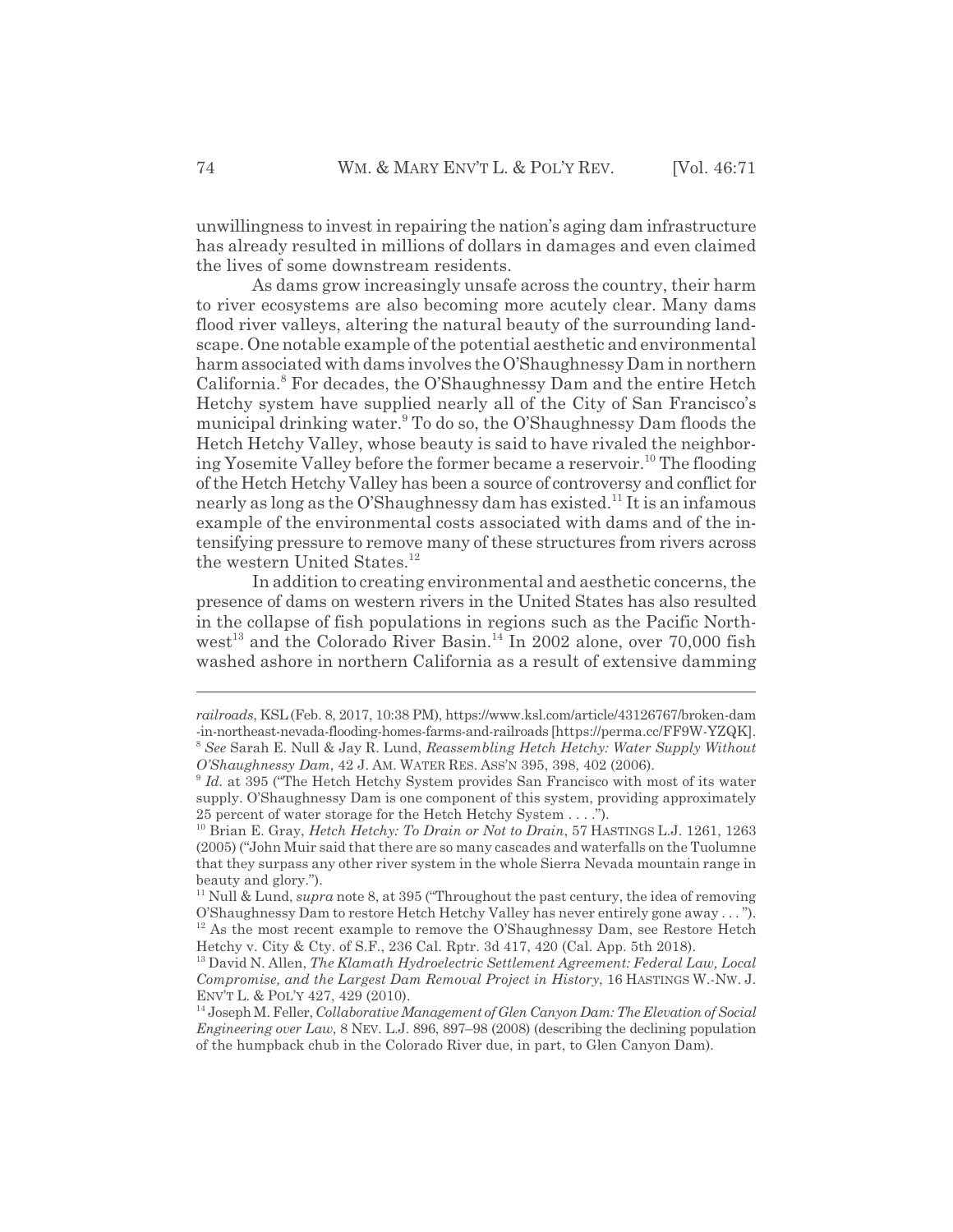on the Klamath River.15 The Klamath River fish incident gained national attention,16 ultimately resulting in commitments to remove several dams on the river.<sup>17</sup> Dams equipped with fish ladders in the same region have drawn criticism as well for their propensity to block the spawning paths of salmon from the Pacific Ocean to their historic inland spawning waters.<sup>18</sup> Meanwhile, allocated rivers, such as the San Joaquin and the Colorado, increasingly run dry before reaching their deltas, thereby preventing spawning salmon from moving upstream<sup>19</sup> and decimating downstream riparian habitats on those rivers as well. $^{20}$ 

In recent decades, a combination of crumbling infrastructure and increased awareness of the harmful environmental effects of damming has spurred a growing movement to remove many dams across the United States.<sup>21</sup> Since the 1970s, over 1,200 U.S. dams have been removed due to safety concerns, or to improve river ecologies across the country.<sup>22</sup> Early

<sup>&</sup>lt;sup>15</sup> Allen, *supra* note 13, at 429–30 ("In 2002, the plight of the Klamath River salmon became national news when an estimated 79,000 adult chinook salmon died in the lower forty miles of the river.").

<sup>16</sup> *Id.* at 430.

 $17$  *Id.* ("For PacifiCorp, a private electric company whose license to operate four hydroelectric dams on the Klamath River would need to be renewed in two years, the national attention was bad timing.").

 $18$  For a discussion of how technologies that were supposed to mitigate dam effects on fish populations have failed, see J. Jed Brown et al., *Fish and Hydropower on the U.S. Atlantic Coast: Failed Fisheries Policies from Half-Way Technologies*, 6 CONSERVATION LETTERS 280, 280–83 (2013).

<sup>19</sup> *See* Nathan Matthews, *Rewatering the San Joaquin River: A Summary of the Friant Dam Litigation*, 34ECOLOGYL.Q. 1109, 1110 (2007) ("The Friant litigation is only now drawing to a close. In fall 2006, eighteen years after the complaint was filed, the parties conditionally approved a settlement that will restore flows to the San Joaquin River. If Congress passes the settlement's enabling legislation, water could begin to flow through the main stem of the San Joaquin in 2009, and Chinook salmon could be reintroduced to the river by 2012.").

<sup>20</sup> Jim Robbins, *Restoring the Colorado: Bringing New Life to a Stressed River*, YALE ENV'T 360 (Feb. 14, 2019), https://e360.yale.edu/features/restoring-the-colorado-bringing-new -life-to-a-stressed-river [https://perma.cc/NBK4-Z53T] ("The pale green river flows smack into the Morelos Dam on the U.S.-Mexico border, and virtually all of it is immediately diverted into a large irrigation canal that waters a mosaic of hundreds of fields—alfalfa, asparagus, lettuce, and other vegetables, their vivid green color clashing against the sere desert. The slender thread of water that remains in the Colorado's channel continues to flow south but is soon swallowed up by a sea of sand, far short of its delta, which lies 100 miles farther on.").

<sup>21</sup> Molly Pohl, *Bringing Down our Dams: Trends in American Dam Removal Rationales*, 38 J. AM. WATER RES. ASS'N 1511, 1513 (2007).

<sup>22</sup> *See* J. Ryan Bellmore et al., *Status and Trends of Dam Removal Research in the United States*, U.S. GEOLOGICAL SURV.'S JOHN WESLEY POWELL CTR. ANALYSIS & SYNTHESIS 1, 1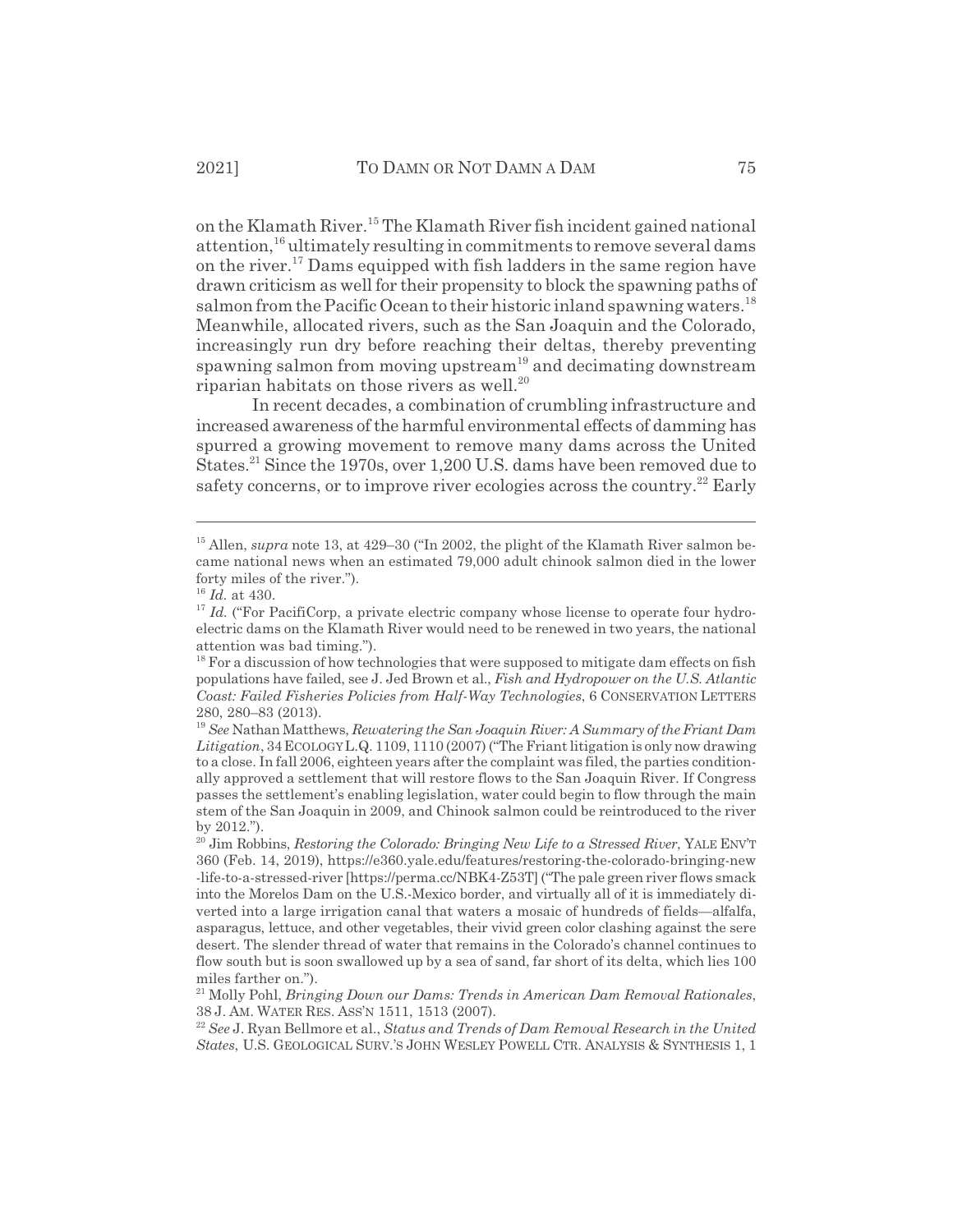dam removal efforts focused on those dams deemed the most economically unproductive, structurally unsound, and ecologically harmful.<sup>23</sup> A lack of continuing economic benefits from maintaining these dams limited the degree of controversy surrounding their removal. $^{24}$ 

Even more recently, dam removal advocates have begun shifting their focus onto larger dams or dam systems whose removal is far more contested. Many of these larger dams still produce sizable benefits that must be weighed against their harms. Landowners, dam operators, and surrounding communities have resisted efforts to remove these larger dams because of their economic interests in these dams' continued operation.<sup>25</sup> For example, the Klamath River's dams assist with flood control and protect valuable irrigation and drinking water supplies.<sup>26</sup> On the other hand, these dams also threaten other important interests such as river

<sup>(2016) (&</sup>quot;Today, however, over 1200 dams have been removed, and the majority of these dams were removed within the last two decades. Dam removal is now considered as a viable option when the cost of keeping a dam in place exceeds the expense of its removal, particularly in locations where the possibilities for river restoration are high.") (footnotes omitted); *see also* Pohl, *supra* note 21, at 1513 ("Environmental rationales were cited most often as the motivation for removing a dam. . . [s]afety was also a leading rationale. . . .").

<sup>&</sup>lt;sup>23</sup> The CRS report highlights two dam removal projects—the Elwha and Glines Canyon Dams—as examples of Dam Owners removing economically unproductive dams when facing high maintenance costs. Nic Lane, *Dam Removal: Issues, Considerations, and Controversies*, CONG.RES.SERV.4(2006) ("Dam owners often consider removal because of the costs associated with maintaining the projects. These costs include normal maintenance and upgrades to improve safety and meet regulatory requirements. Regulatory costs may include costs associated with mitigating environmental damage caused by the dam and could include altered dam configuration, operational changes, or habitat repair, to name a few common examples.").

<sup>24</sup> *Id.*

<sup>25</sup> *See* Brad Plumer, *Environmentalists and Dam Operators, at War for Years, Start Making Peace*, N.Y. TIMES (Oct. 13, 2020), https://www.nytimes.com/2020/10/13/climate/environ mentalists-hydropower-dams.html [https://perma.cc/A4HG-H25B] ("[O]ver the past 50 years, conservation groups have rallied to block any large new dams from being built, while proposals to upgrade older hydropower facilities or construct new water-powered energy-storage projects have often been bogged down in lengthy regulatory disputes over environmental safeguards."). *See also* Matthews, *supra* note 19, at 110, for a discussion of the contentious battle over Friant Dam; Restore Hetch Hetchy, 236 Cal. Rptr. 3d 417, 420–21 (Cal. App. 5th 2018) for discussion over the fight over O'Shaughnessy Dam; Save the Colo. v. United States DOI, No. CV-19-08285-PCT-MTL, 2020 U.S. Dist. LEXIS 71635, \*3 (D. Ariz. Apr. 23, 2020) for background on recent litigation over Glen Canyon Dam; N.W.F. v. Nat'l Marine Fisheries Serv., 184 F. Supp. 3d 861, 869 (D. Or. 2016) for background on the ongoing dispute of hydroelectric dams on the lower Snake River. All recent examples together show that larger, hydroelectric dams are harder to remove.

<sup>26</sup> *See* THE KLAMATH PROJECT, U.S. BUREAU OF LAND MGMT. 2, https://www.usbr.gov/mp /kbao/aboutus/multimedia/klamath-project/video-508caption-version.pdf [https://perma.cc /GV4W-C6BL] (last updated Sept. 29, 2020).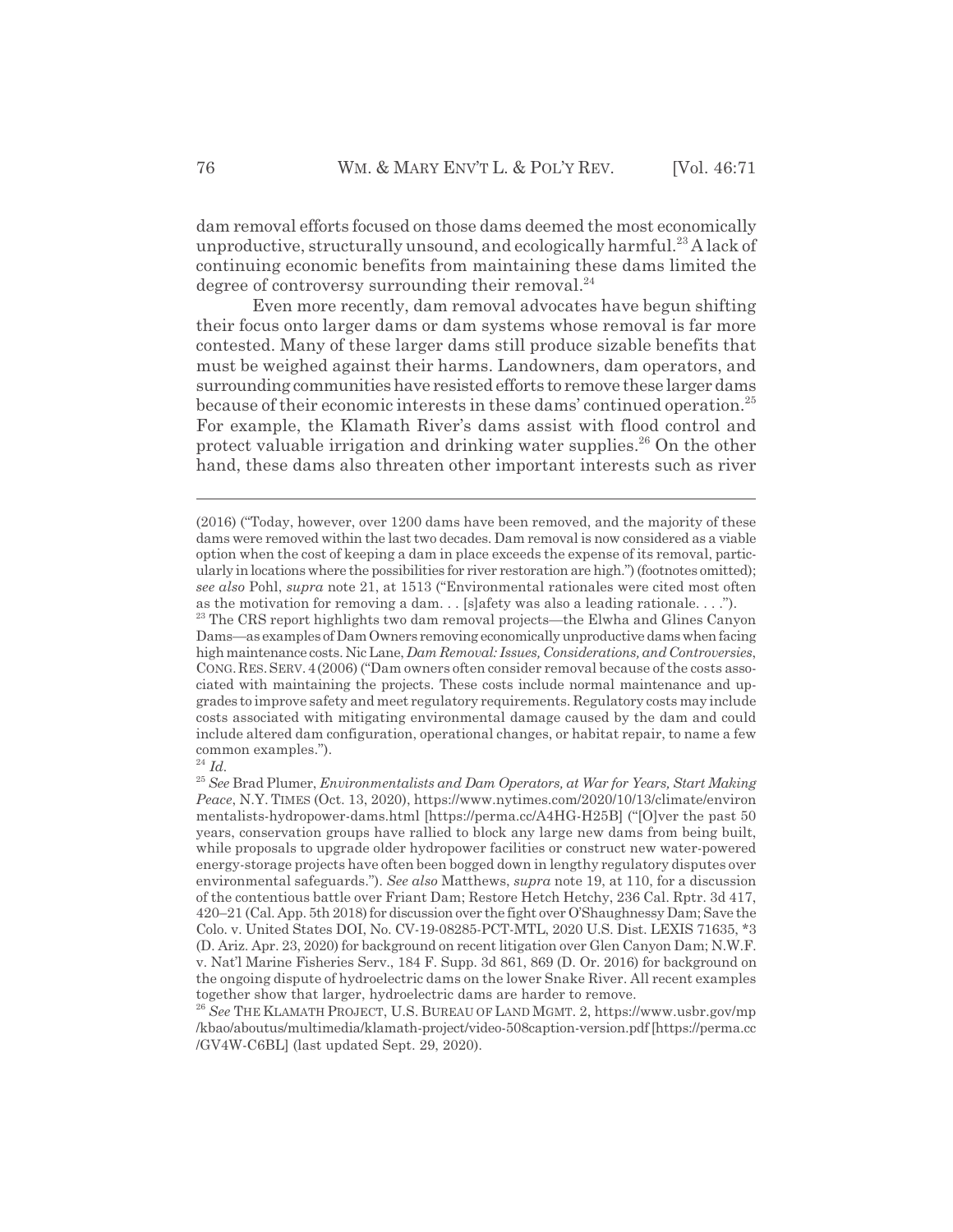ecology and native water and fishing rights, and thus, inherently involve broader groups of diverse stakeholders.27 Unfortunately, the current relicensing and reevaluation processes for larger dams through FERC, the Army Corps of Engineers, and other government agencies do not adequately account for all the myriad interests and stakeholder concerns associated with maintaining or decommissioning dams. As a result, dissatisfied parties—often, environmental advocates—are increasingly opposing applications to relicense or update dams.<sup>28</sup>

Formalized stakeholder collaboration, which is not a new concept in water law and resource management,<sup>29</sup> could potentially mitigate some of the tension surrounding decisions about dam removal and relicensing. Formal stakeholder groups are an increasingly important tool in the management of rivers, river basins, and watersheds.<sup>30</sup> Stakeholder collaborations working with federal agencies are also common in the public land management context.31 Recent collaborative efforts in the Klamath River Dam removal project have shown that stakeholder groups can promote greater citizen involvement and more equitable outcomes in connection with dam removals.<sup>32</sup> The reality is that many dams will be removed in

 $27$  As an example, the stakeholder engagement report prepared by the State of Washington highlights differing views on maintaining dams on the Snake River. Note that the stakeholder engagement was not prepared by the U.S. Army Corps of Engineers, which operates the four dams on the lower Snake River. KRAMER CONSULTING ET AL., LOWER SNAKE RIVER DAMS STAKEHOLDER ENGAGEMENT REPORT 1 (Dec. 20, 2019) ("Salmon, orca, agriculture and energy are fundamental to Washington's past and future. They symbolize who we are as residents of the Pacific Northwest and define our communities and our economy. The lower Snake River dams touch all these issues since their construction over 40 years ago. They represent positive gains to the economy and local communities in southeast Washington as well as losses to tribal and fishing communities. The future of the LSRD is inextricably linked to the future of southeast Washington, Washington state and the Pacific Northwest."). <sup>28</sup> *See supra* note 25 and accompanying text.

<sup>29</sup>*See generally* Lawrence Susskind et al., *Collaborative Planning and Adaptive Management in Glen Canyon: A Cautionary Tale*, 35 COLUM.J.ENV'TL. 1, 21–22 (2010); Christy McCann, *Dammed if You Do, Damned if You Don't: FERC's Tribal Consultation Requirement and the Hydropower Re-Licensing at Post Falls Dam*, 41 GONZ. L. REV. 411, 419–22 (2006).

<sup>30</sup> William D. Leach & Neil W. Pelkey, *Making Watershed Partnerships Work: A Review of the Empirical Literature*, 127 J. WATER RES. PLAN. MGMT. 378, 378–79 (2001).

<sup>31</sup> Antony S. Cheng, *Build It and They Will Come*? *Mandating Collaboration in Public Lands Planning and Management*, 46NAT.RES. J. 841, 841 (2006) ("Public lands are also places in which Americans work out the ever-changing relationships with one another with respect to the natural world, from debates over the appropriate role of government regulation to whether private entities should be able to benefit from the use of public forests. At the turn of the twenty-first century, the participants in this grand social experiment are turning to collaboration as a primary way to work out these relationships."). <sup>32</sup> *See* Allen, *supra* note 13, at 468 (In agreeing to remove the dams, "for the first time in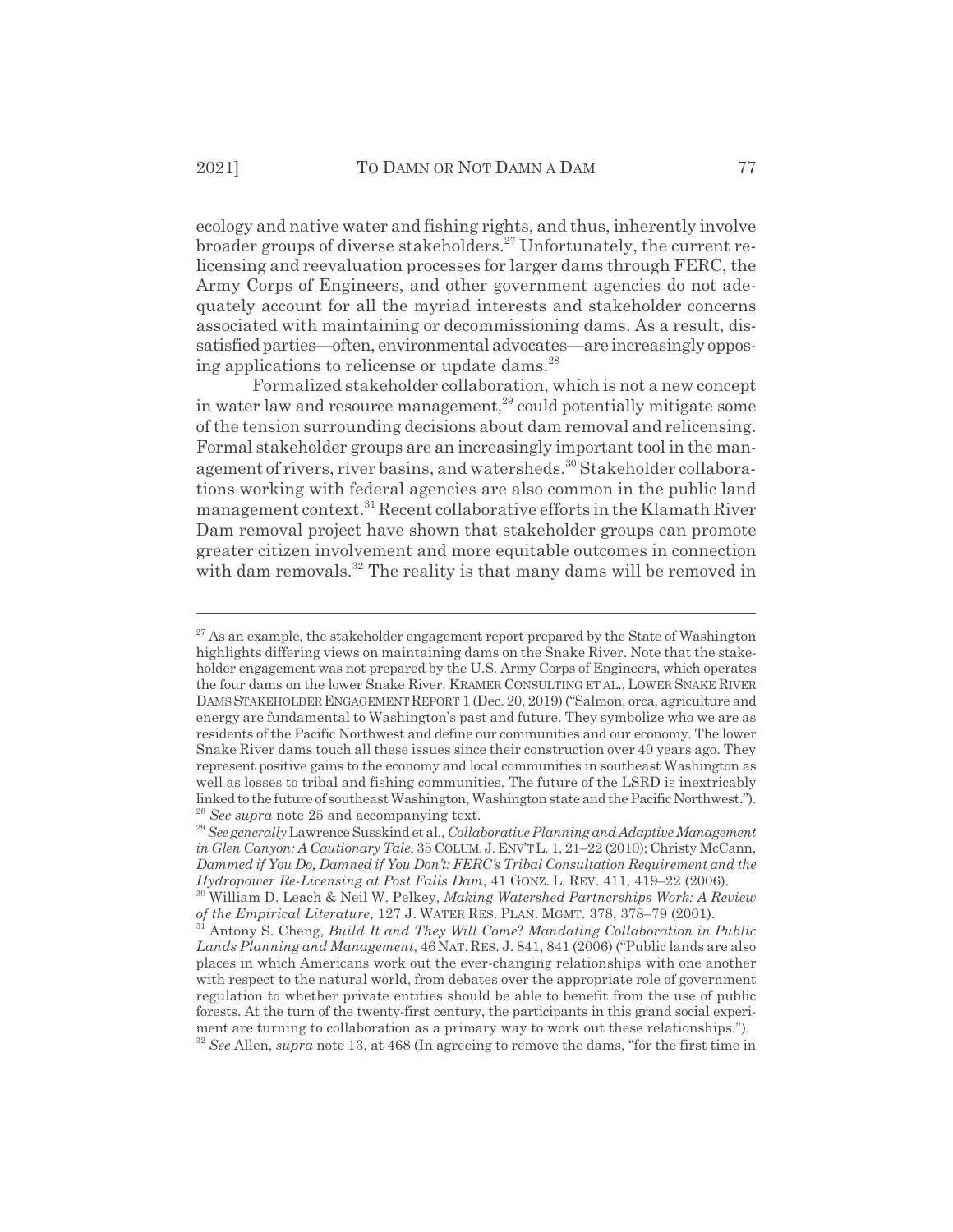the next several decades.<sup>33</sup> Whether or not these dam decommissioning activities proceed efficiently and equitably will depend, in part, on whether a well-crafted governance structure is in place to impact that process. Formalizing stakeholder collaboration with FERC and the other primary agencies responsible for dam governance, before dam relicensing or reevaluation efforts begin, could do much to improve the decision-making process for all involved. When removing a dam is the wrong choice, such cooperation promotes more equitable and democratic management of water resources on contested rivers.

Part I of this Article briefly summarizes the history of dams in the United States and highlights the costs and benefits of dams and the current dam removal effort. Part II outlines the major overlapping interests in larger hydroelectric dams that are most commonly at issue in dam decommissioning plan proceedings. Part III suggests that formalized stakeholder collaborations would be more effective than the current dam relicensing processes at addressing and incorporating major interests in dam decommissioning and relicensing decisions.

#### I. THE NATION'S DAM PROBLEM AND WHY IT IS GETTING WORSE

Dams provide a host of benefits and are an integral part of the United States' infrastructure. But, with those benefits, there are significant societal and ecological impacts that call into question whether dams should remain fixtures in the broader landscape of natural resource management. However, current processes to reevaluate dams do not adequately address the complete picture of interests for and against keeping dams.

#### *A. A Legacy of Dam Building*

The economic and societal landscape of the United States would be unrecognizable<sup>34</sup> without the nation's thousands of dams that store

the history of the Klamath Basin, environmentalists and farmers, ranchers and fishermen, tribes, states, and the federal government agree on the path ahead.").

<sup>33</sup> *See* Pohl, *supra* note 21, at 1518 ("While most dams continue to provide sufficient benefits to warrant retaining the structure, this study indicates that dam removal is becoming increasingly common."); Brian Chaffin & Hannah Gosnell*, Beyond Mandatory Fishways: Federal Hydropower Relicensing as a Window of Opportunity for Dam Removal and Adaptive Governance of Riverine Landscapes in the United States*, 10 WATER ALT. 819, 821 (2017) ("[M]any of the original FERC licenses have expired or will expire before 2030 and the next decade will see a growing number of relicensing processes taking place around the US."). 34 Michelle Ho et al., *The Future Role of Dams in the United States of America*, 53 WATER RES. RSCH. 982, 983 (2017).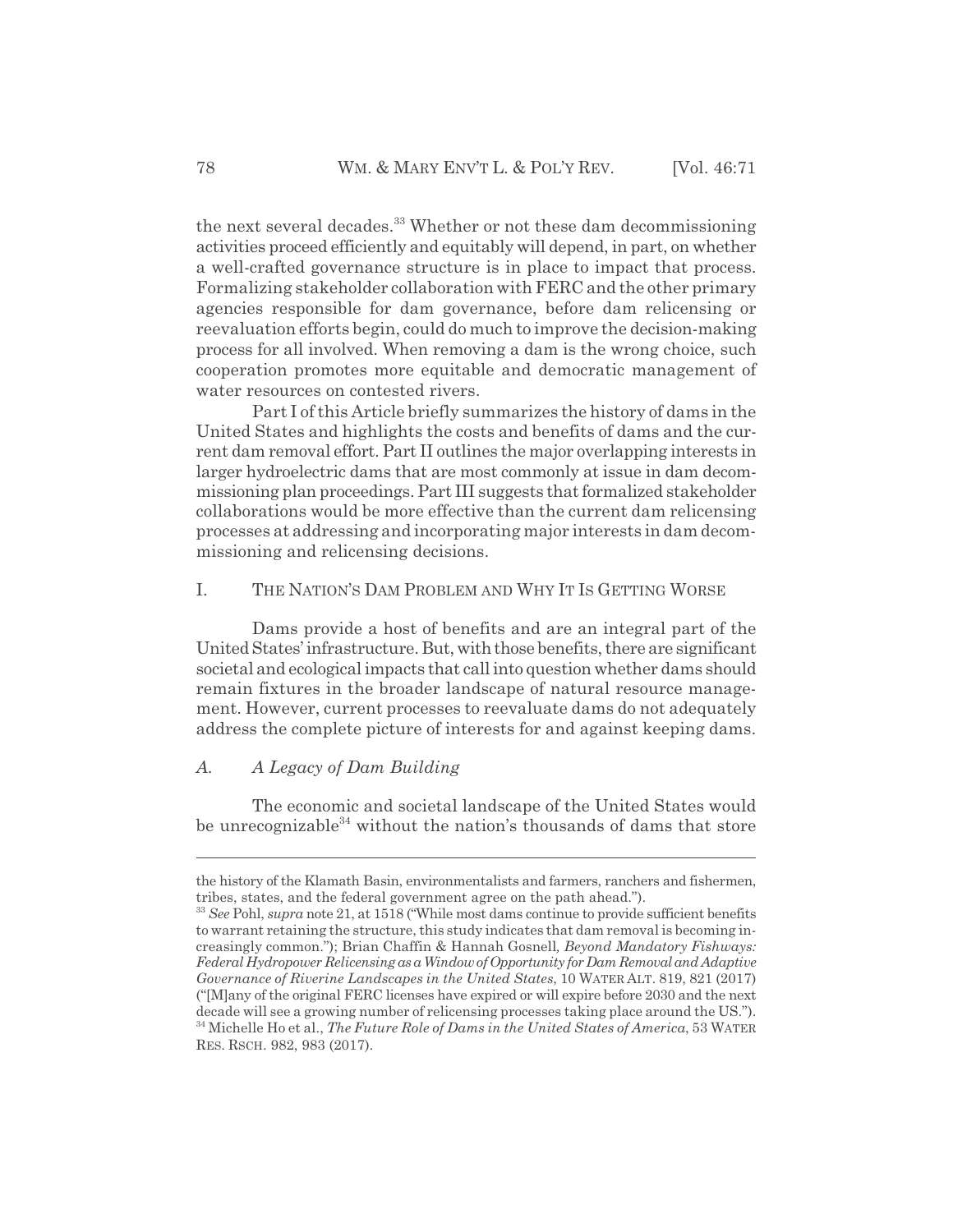water, provide power, and prevent billions in flood damage each year.<sup>35</sup> The U.S. federal government has been involved in dam construction and management activities since shortly after the Revolutionary War. Following in the French tradition of civil engineering corps, the United States formed the Army Corps of Engineers ("USACE") in 1802 to build dams aimed at improving navigation on major river systems.<sup>36</sup> In 1826, Congress passed the River and Harbors Act, expanding the USACE's work in waterway engineering.37 The Act authorized the construction of twenty projects from the Great Lakes to the Atlantic.<sup>38</sup> These early dam building projects in the eastern United States focused on improving flood control and navigation on major river systems for improved steamboat operation, a critical source of transportation and shipping in the early United States.<sup>39</sup>

As the United States pushed westward under the banner of manifest destiny in the late nineteenth century, the roles of dams evolved and expanded. Arid western states could not support rain-fed agriculture, so dams became critical for providing reliable irrigation and drinking water to many western communities. Recognizing the importance of dams for the western frontier, Congress enacted the Reclamation Act 1902, and thereby created the Bureau of Reclamation.40 The Bureau ultimately became responsible for the construction of major dams like the Hoover Dam and Glen Canyon Dam.<sup>41</sup> The Bureau's dam projects, which provided more

<sup>&</sup>lt;sup>35</sup> See id. ("Around 20% of dams listed in the national inventory of dams are primarily used for flood control, reducing the risks of loss of life and property to millions with potential flood exposure. Estimates indicate that over \$5 billion of flood damage has been circumvented to date by flood control dams and levees in both the Central Valley, California, and the Tennessee Valley, respectively, while investments in U.S. Army Corps of Engineers (USACE) flood control structures have an estimated sixfold return in terms of flood loss prevention."). <sup>36</sup> *See* DAVID P. BILLINGTON ET AL., DEP'T OF THE INTERIOR, BUREAU OF LAND RECLAMATION, THE HISTORY OF LARGE FEDERAL DAMS: PLANNING, DESIGN, AND CONSTRUCTION, IN THE ERA OF BIG DAMS, at iii (2005) ("The history of federal involvement in dam construction goes back at least to the 1820s, when the U.S. Army Corps of Engineers built wing dams to improve navigation on the Ohio River.").

<sup>37</sup> *Id.* at 14–16.

<sup>38</sup> *Id.*

<sup>&</sup>lt;sup>39</sup> *Id.* at 13 ("The Corps' water projects in the early nineteenth century focused primarily on navigation. With the economic climate of the nation improving after the War of 1812, the steamboat came of age. In the West, the steamboat was vital to commerce and travel. Only 17 steamboats operated on western rivers in 1817, but there were no less than 727 by 1855.").

<sup>&</sup>lt;sup>40</sup> Ho et al., *supra* note 34, at 984 ("The passage of the Reclamation Act by Congress in 1902 led to the creation of the Bureau of Reclamation and the construction of major dams for irrigation and hydroelectric production in the West, such as the Hoover Dam and Glen Canyon Dam, each over 200 m tall.").

 $^{41}$  *Id.*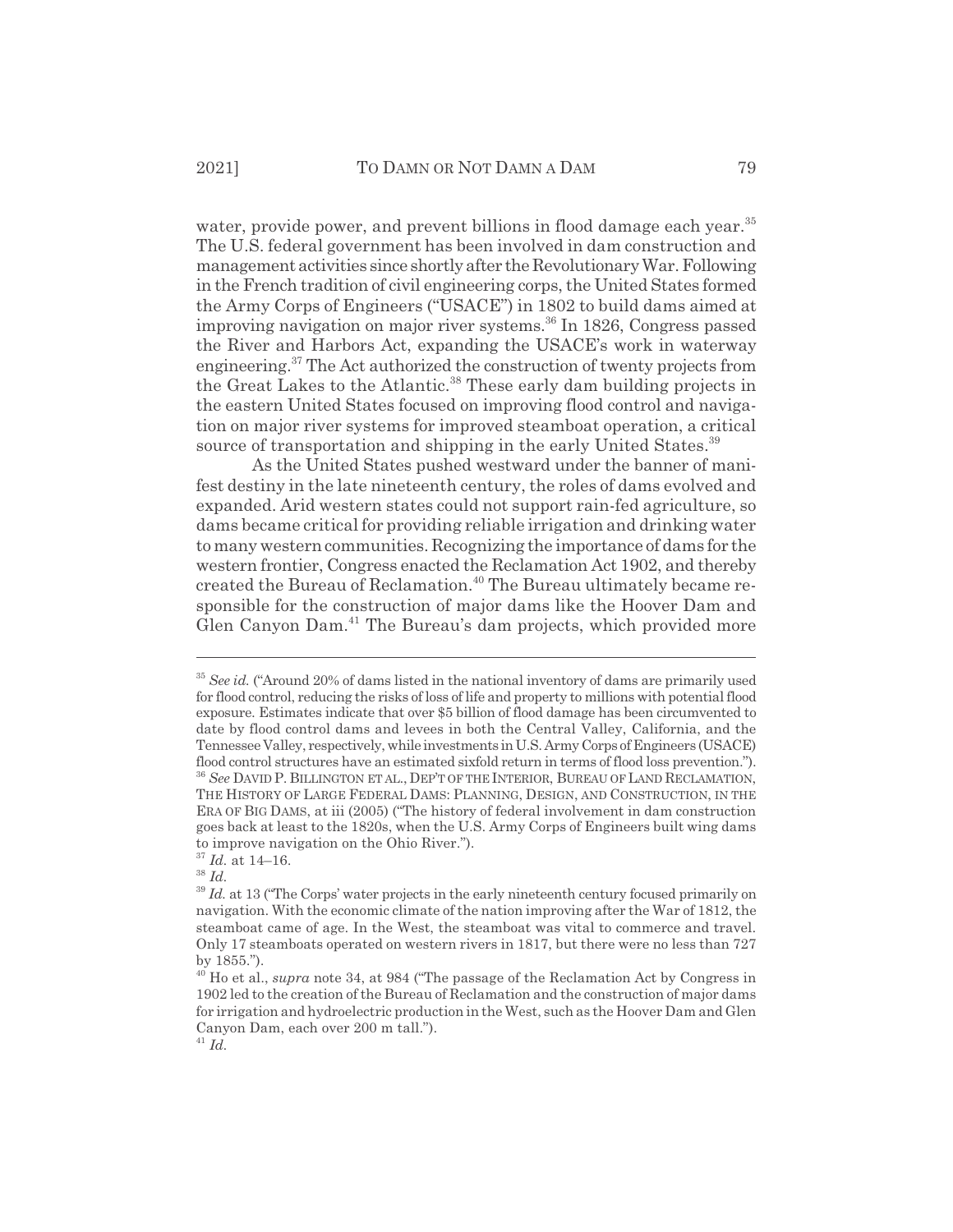dependable sources of power and water, increased urban development in the arid West.<sup>42</sup> Policymakers acting during this era, marked by what became known as the "hydraulic mission," viewed any water that reached the ocean as waste of a valuable commodity.<sup>43</sup> These policymakers viewed water as a "tamable"<sup>44</sup> commodity, which needed to be dammed, just as the rest of the western frontier was "tamed" by the expanding country and industrial economy.45 While "taming" the West and western rivers with dams shaped much of the country into what it is today, many of those dams were sited without consideration of modern understandings of social equity and environmental stewardship.

#### 1. Benefits of Dams

Dams can provide numerous benefits for surrounding landowners and for entire river basins. Accordingly, stakeholders in river basins often have a variety of diverse and competing interests in the management and continued operation of dams. These interests are divisible into two distinct categories: (1) land use interests; and (2) energy interests. Land use interests focus primarily on dams' unique ability to provide flood protection, recreational amenities, and steady water supplies. By contrast, energy interests center on dams' capacity to generate clean, reliable, and renewable hydroelectric power.

#### a. Land Use Interests

Dams across the United States support nearby land uses in countless ways, including through their provision of recreation areas, flood control and water storage.46 Although it might seem easy at first glance

<sup>&</sup>lt;sup>42</sup> *Id.* ("The Reclamation] Act was perhaps the most transformative legislation in the history of the western United States enabling urban, energy, and irrigated agricultural development.").

<sup>43</sup> *See* Ahmet Conker & Hussam Hussein, *Hydraulic Mission at Home, Hydraulic Mission Abroad? Examining Turkey's Regional 'Pax-Aquarum' and Its Limits*, 11 SUSTAINABILITY 228, 228 (2019).

<sup>44</sup> *See id.* (We have chosen to include outdated language to reflect outdated historical views of water management.)

<sup>45</sup> Jeremy Allouche, *The Multi-Level Governance of Water and State Building Processes: A* Longue Durée *Perspective*, *in* THE POLITICS OF WATER:ASURVEY 45, 60–61 (Kai Wegerich & Jeroen Warner eds., 2010).

<sup>&</sup>lt;sup>46</sup> TIMOTHY J. RANDLE & JENNIFER BOUNTRY, DEP'T OF INTERIOR, BUREAU OF RECLAMATION, DAM REMOVAL ANALYSIS GUIDELINES FOR SEDIMENT, 6 (2017), https://acwi.gov/sos/pubs /dam\_removal\_analysis\_guidelines\_for\_sos\_final\_vote\_2017\_12\_22\_508.pdf [https://perma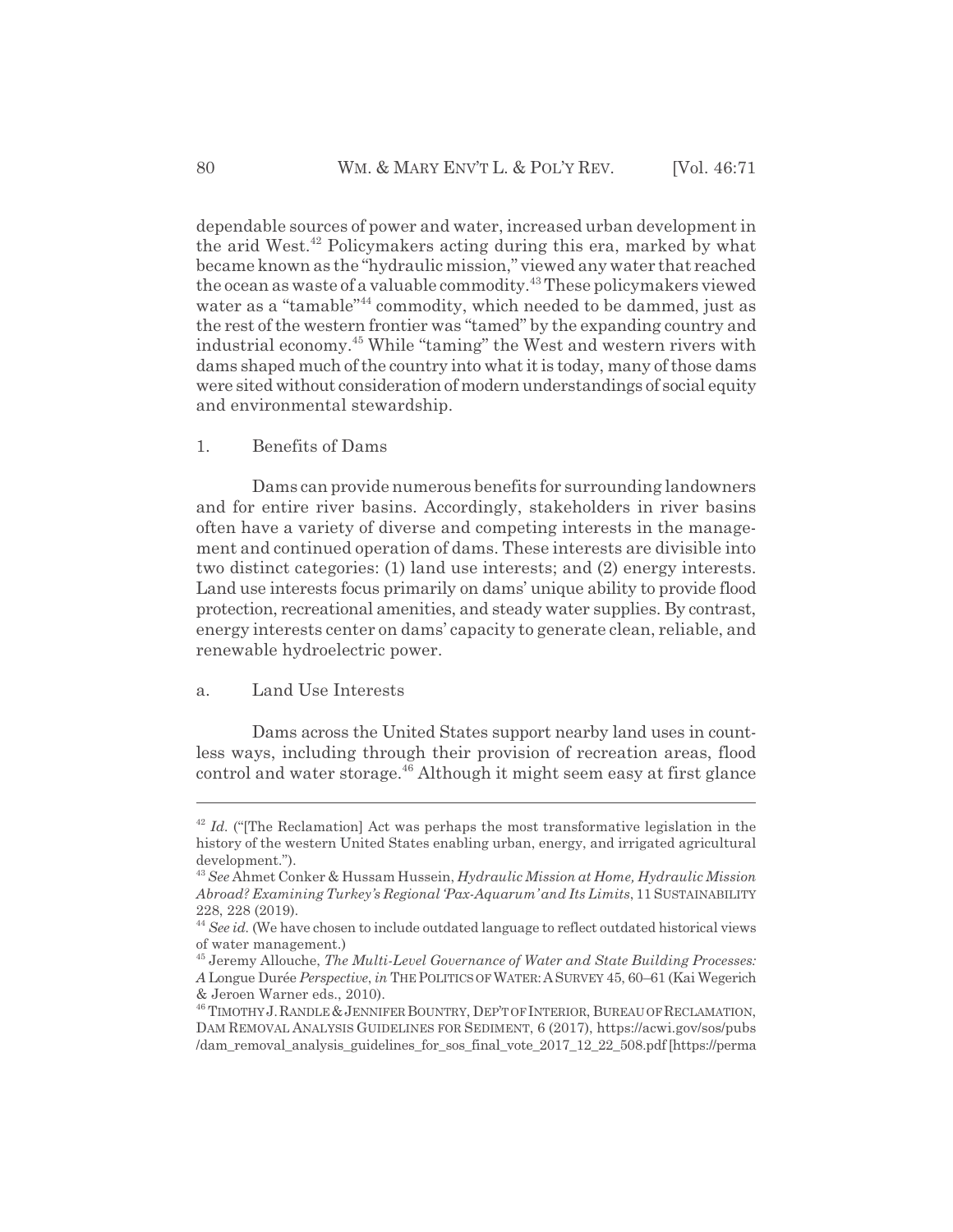to discount the importance of the recreational benefits of dams, many large reservoirs have created communities that are heavily dependent on the tourism generated by water recreation.<sup>47</sup> For instance, a visitor survey conducted in the City of Page, Arizona, found that a majority of tourists who came to the city visited nearby Lake Powell—a reservoir situated above Glen Canyon Dam—and that tourism supported 2,874 full-time equivalent jobs.<sup>48</sup> The survey suggested that Page, which has a population of only 7,529 people, is extremely reliant on tourism revenue associated with water recreation connected to the dam.<sup>49</sup> Because many dams, and the reservoirs they create, have major economic impacts like those in Page, it is important to consider how a dam's removal might affect local tourism and how such losses might be minimized.<sup>50</sup>

Flood control is another unique benefit of dams. For instance, in Connecticut, alone, the USACE has spent \$79.1 million to construct twelve dams that have prevented  $$1.6$  billion of flood damages.<sup>51</sup> Not surprisingly, operators have removed very few dams that provide critical flood control benefits. $52$  The alternatives to maintaining these dams generally involve the development of expensive new canal systems, floodwalls, or other substantial infrastructure projects.<sup>53</sup>

<sup>.</sup>cc/XE7J-K238] ("The current primary purposes for the U.S. dams in the NID include recreation (28 percent), flood control (18 percent), fire protection (12 percent), irrigation (9 percent), water supply (6 percent), and hydropower (2 percent).").

<sup>47</sup> Ivan Penn, *The \$3 Billion Plan to Turn Hoover Dam into a Giant Battery*, N.Y. TIMES (July 24, 2018), https://www.nytimes.com/interactive/2018/07/24/business/energy-envi ronment/hoover-dam-renewable-energy.html?mtrref=www.google.com&gwh=50C4EF 3103E4A196C11B2083933D985D&gwt=pay&assetType=REGIWALL [https://perma.cc /MGE5-87CE] ("The town (Bullhead City) thrives on the summer tourism that draws some two million visitors to the area for recreation on the greenish-blue waters.").

<sup>48</sup> CHERYL COTHRAN ET AL., NORTHERN ARIZONA UNIVERSITY, PAGE TOURISM SURVEY 4 (2015) (discussing popular visitor activities and the economic impact of these tourism activities).

<sup>49</sup> *QuickFacts Page City, Arizona*, CENSUS BUREAU, https://www.census.gov/quickfacts /pagecityarizona [https://perma.cc/Z76F-VQCG] (last visited Oct. 14, 2021).

<sup>50</sup> RANDLE & BOUNTRY, *supra* note 46, at 11 ("In some cases, mitigation may be an important component of dam removal discussions involving social concerns. For example, perhaps a new greenway with bike paths, fishing access, and river raft launch sites can be included to replace lost lake recreational opportunities.").

<sup>51</sup> *Connecticut Flood Risk Management Projects*, U.S. ARMY CORPS OF ENG'S, https://www .nae.usace.army.mil/Missions/Civil-Works/Flood-Risk-Management/Connecticut/ [https:// perma.cc/HL62-C976] (last visited Oct. 14, 2021). <sup>52</sup> *Id.*

<sup>53</sup> Alcoforado FAG, *Flood Control and Its Management*, 1 J. ATMOSPHERIC & EARTH SCI. 1, 9–10 (2018).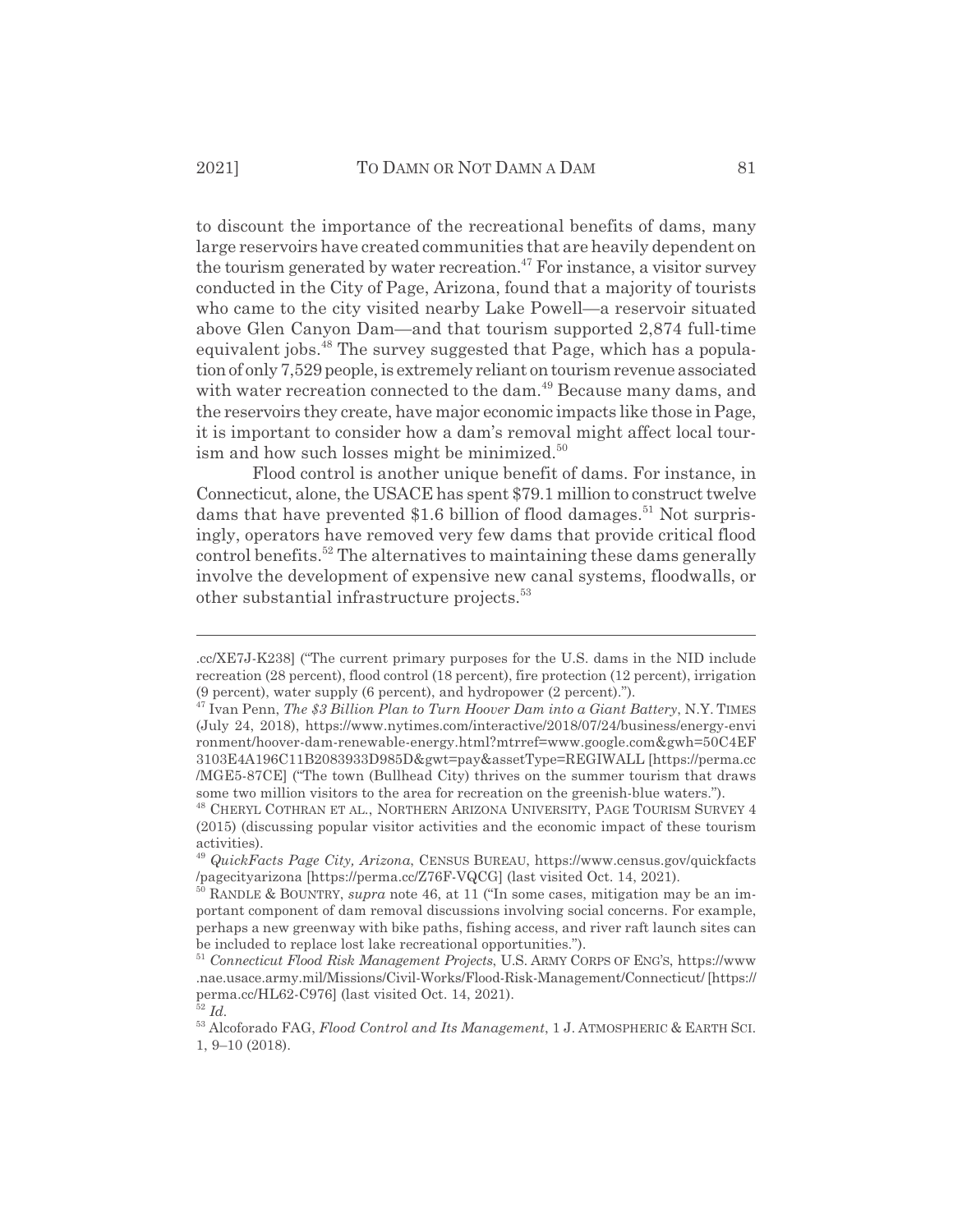Nearby communities also use water stored in reservoirs for applications that make many dams indispensable. Irrigation is a common use of water stored in dams.<sup>54</sup> For example, dams along the Colorado River alone provide 7,000 square miles of farmland with reliable irrigation water.<sup>55</sup> For this reason, dams can be particularly important for rural farmers.<sup>56</sup> Some dam removal inquiries have concluded that removal is not an option solely because there was no realistic way to reliably supply water to farmers without the dams.<sup>57</sup> Fire protection is another common purpose for stored reservoir water.58 This use has become particularly important due to the increased intensity of wildfires.<sup>59</sup> Some reservoirs even help to supply steady drinking water supplies to communities, and when a dam is relied upon for that purpose, removing it can have particularly devastating consequences.<sup>60</sup>

#### b. Energy Interests

In addition to providing flood control, irrigation and recreational benefits, many dams are also valuable sources of clean, dispersible, renewable energy. Hydroelectric dams account for a significant proportion of the electricity mix in many western states.<sup>61</sup> The Hoover Dam alone produces roughly four billion kilowatt-hours of energy per year, supplying more than 1.3 million people with power in Arizona, California, and Nevada.<sup>62</sup> The Glen Canyon Dam, also located on the Colorado River, has

<sup>54</sup> *Id.*

<sup>55</sup> Felicia Fonseca, *Environmentalists Push for Removing Dam Along Colorado River*, ASSOCIATED PRESS (Oct. 2, 2019), https://apnews.com/e4dc62aed0bb4598868649887c8d 5657 [https://perma.cc/P4TQ-6RRD].

<sup>&</sup>lt;sup>56</sup> Presidential Memorandum on Promoting the Reliable Supply and Delivery of Water in the West, 2018 DAILY COMP. PRES. DOC. 714 (Oct. 19, 2018).

<sup>57</sup> Associated Press, *Federal Regulators Throw Wrench into Klamath River Dam-Demolition Plan*, L.A. TIMES (July 17, 2020, 4:39 AM), https://www.latimes.com/world-nation/story /2020-07-17/regulators-throws-wrench-klamath-river-dam-demolition-plan [https://perma .cc/ZY4B-JFHR].

<sup>58</sup> RANDLE & BOUNTRY, *supra* note 46, at 6.

<sup>59</sup> *See Wildfires: How Do They Affect Our Water Supplies?*, EPA (Aug. 13, 2019), https:// www.epa.gov/sciencematters/wildfires-how-do-they-affect-our-water-supplies [https:// perma.cc/6RTG-NTRJ].

<sup>60</sup> RANDLE & BOUNTRY, *supra* note 46, at 3.

<sup>61</sup> *See, e.g.*, *2019 Total System Electric Generation*, CAL.ENERGY COMM'N, https://www.en ergy.ca.gov/data-reports/energy-almanac/california-electricity-data/2020-total-system-elec tric-generation/2019 [https://perma.cc/YQB2-FMWE] (last visited Oct. 14, 2021); *Electricity Mix in Oregon*, OR.DEP'T OF ENERGY, https://www.oregon.gov/energy/energy-oregon/pages /electricity-mix-in-oregon.aspx [https://perma.cc/UWP4-TH7Y] (last visited Oct. 14, 2021). <sup>62</sup> *Hoover Dam*, *Frequently Asked Questions and Answers*, BUREAU OF RECLAMATION,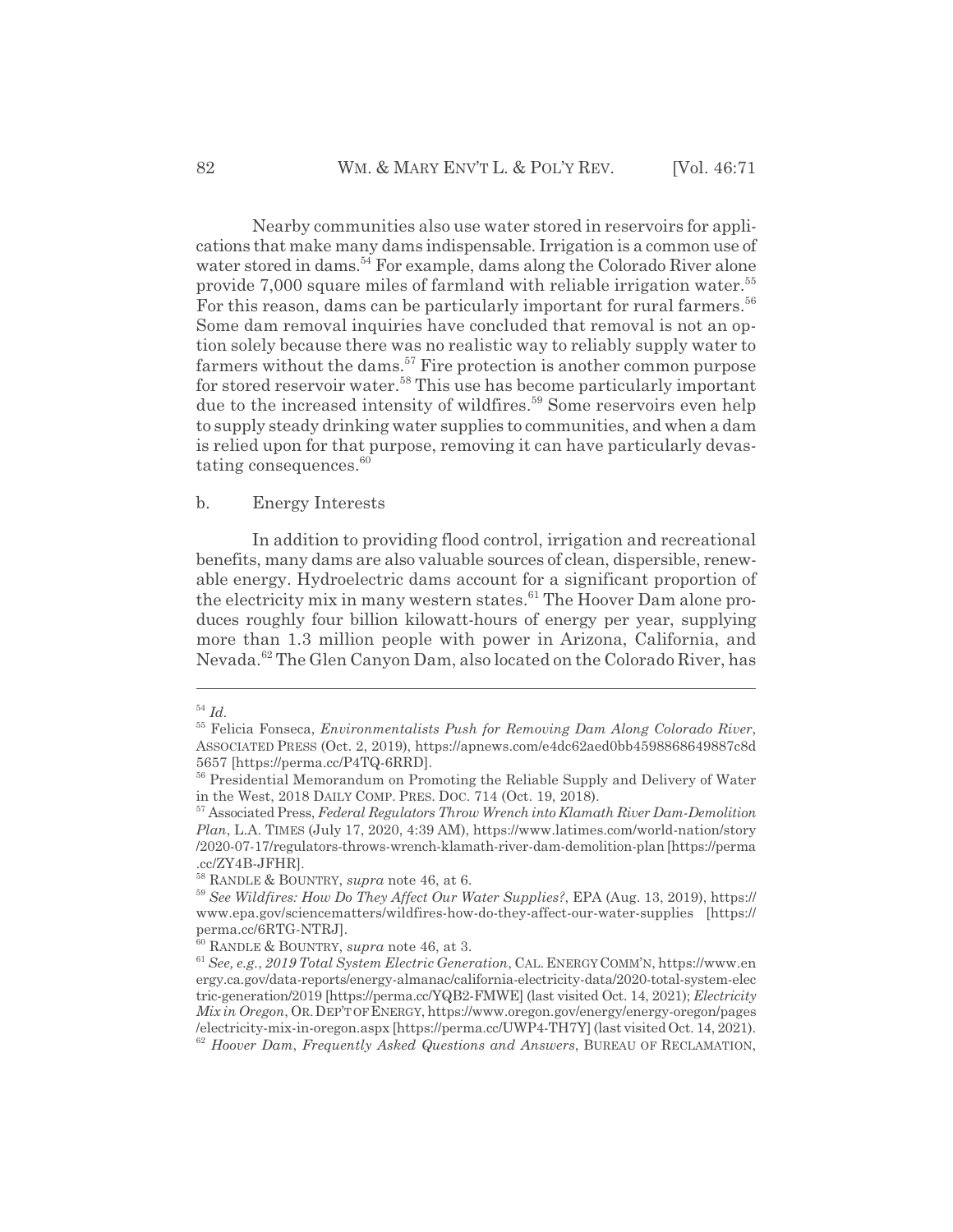likewise historically served as an important source of base load and peaking power.<sup>63</sup> The growth of major urban centers in the Southwest, including Las Vegas and Phoenix, would not have been possible without the power generated by hydroelectric plants on the Colorado.<sup>64</sup>

Hydroelectric power is a clean and climate-friendly source of energy. Hydroelectric dams produce far fewer carbon dioxide emissions per unit of generated power than traditional coal and gas-fired power plants.<sup>65</sup> Hydropower is also fully dispersible, suffering from none of the intermittency problems that limit solar and wind energy sources.<sup>66</sup> Accordingly, it can be difficult and costly to replace a hydroelectric dam's energy supply.

#### 2. Costs of Dams

Unfortunately, along with the numerous benefits that dams provide come a host of harmful social and environmental impacts on river basins. Stakeholders within river basins often cite these harmful impacts as justifications for calls to remove dams and restore rivers to natural flow conditions. This section discusses some of the adverse effects dams have had on Native Americans and ecosystems along U.S. rivers.

## a. Effects on Tribal Nations

Throughout U.S. history, governments have often sited dams in locations that disproportionately burden disadvantaged groups, most notably Native American tribes. Dams disrupt the flow of rivers, often creating a new lake where one previously did not exist. Land areas flooded by reservoirs are also no longer available for development, potentially

https://www.usbr.gov/lc/hooverdam/faqs/powerfaq.html#:~:text=Hoover%20Dam%20g enerates%2C%20on%20average,one%20of%20the%20country's%20largest [https://perma .cc/5SUT-ZU68] (last visited Oct. 14, 2021).

<sup>63</sup> THOMAS MICHAEL POWER ET AL., *The Impact of the Loss of Electric Generation at Glen Canyon Dam*, GLEN CANYON INST. ii–iv (2015).

<sup>64</sup> *See* BILLINGTON ET AL., *supra* note 36, at 386 ("Water and hydroelectricity were intimately woven with urban growth in general in the twentieth century.").

<sup>65</sup> Ilissa B. Ocko & Steven P. Hamburg, *Climate Impacts of Hydropower: Enormous Differences among Facilities and over Time*, 53 ENV'T SCI. TECH. 14070, 14073 (2019) ("Overall, global median hydropower emissions are greater and thus worse for the climate than nuclear, solar, and wind but better for the climate than coal and natural gas.").

<sup>66</sup> *See* Todd Myers, *The Environmental Tradeoffs of Removing Snake River Dams*, 53 IDAHO L. REV. 209, 216 (2017) ("This may change in the future, but there are limitations to the amount of intermittent energy, like wind power, the grid can accommodate.").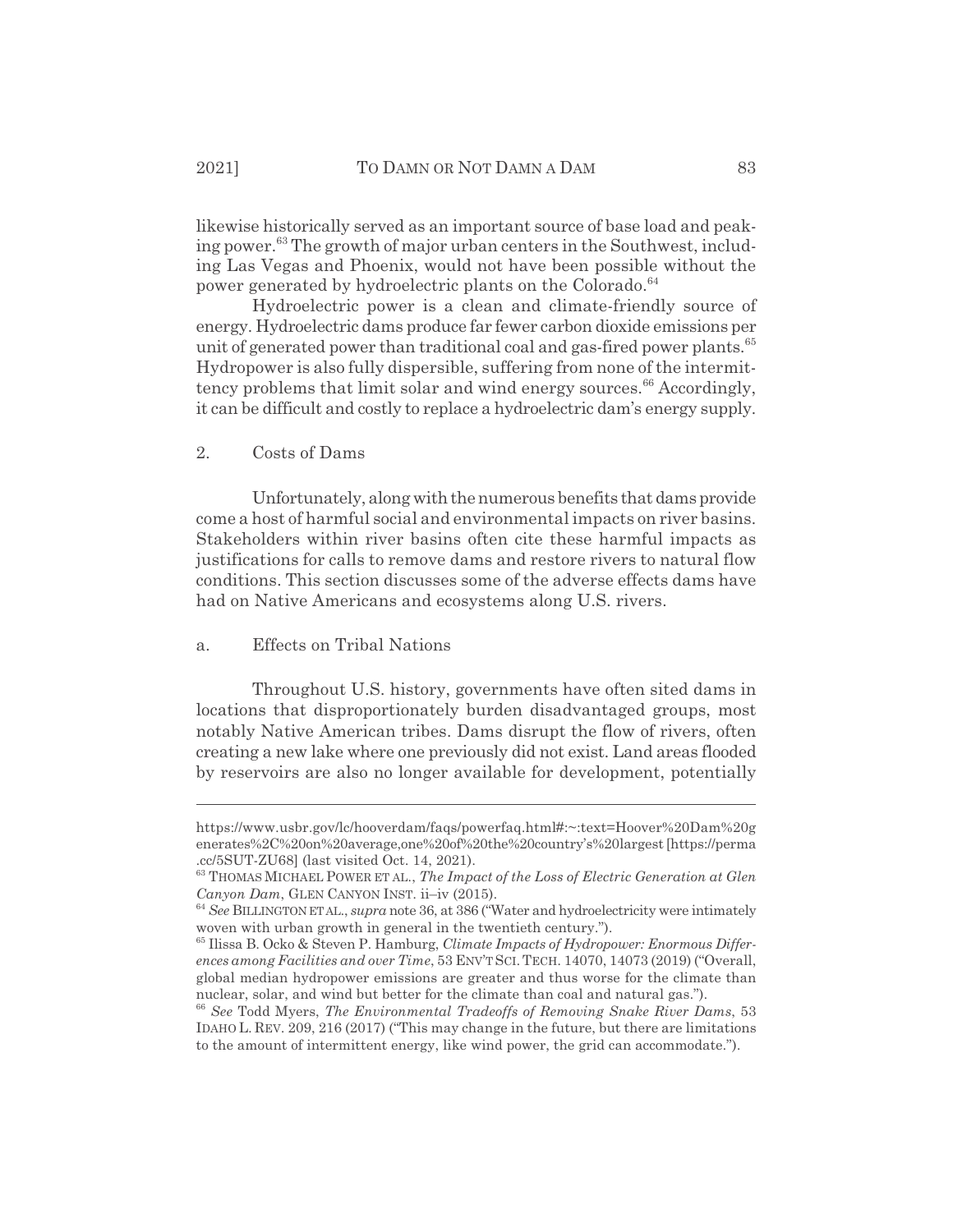harming nearby landowners.<sup>67</sup> Generally, Native American tribes often experienced disproportionate adverse impacts from flooding above a dam.<sup>68</sup>

For example, the Fort Berthold Reservation had a significant portion of its valuable, irrigable land drowned in water backed up by the Garrison Dam—a dam built by the USACE in 1953.<sup>69</sup> The loss of that land not only stripped the tribe of a source of food and economic development;<sup>70</sup> ironically, it also caused the tribe to lose some of its water resources due to the prevailing standard for calculating tribal water rights. Under the *Winters* Doctrine<sup>71</sup> and the Practicably Irrigable Acreage ("PIA") standard, tribes are allocated water resources based upon available irrigable land.<sup>72</sup> When land flooded under the Garrison Dam, that land no longer factored in the PIA calculation.<sup>73</sup>

Dams can also interfere with tribal fishing rights. Often treaties with tribes allow them to retain traditional uses of rivers, including fishing.74 A conflict over fishing rights and the use of riverways was central in the landmark case *United States v. Winans*. 75 The *Winans* Court acknowledged that a treaty with a Native American tribe was a grant of

<sup>67</sup> *See* S. Rep. No. 102-250, at 3 (1992) (arguing that the government provide just compensation to replace the lost economic base for the Fort Berthold Tribe after the Garrison Dam flooded their arable land.).

<sup>68</sup> *See* MICHAEL LAWSON, DAMMED INDIANS: THE PICK-SLOAN PLAN AND THE MISSOURI RIVER SIOUX, 1944–1980, at 27 (1994) ("As a result the Pick-Sloan Plan disrupted the lands of several native groups. Whether or not the Corps of Engineers and Bureau of Reclamation deliberately chose Indian over non-Indian land for their project sites as some tribal leaders charged, their plans ultimately affected twenty-three different reservations."). 69 Barbara A. Cosens, *The Measure of Indian Water Rights: The Arizona Homeland Stan-*

*dard, Gila River Adjudication*, 42 NAT. RES. J. 835, 861 (2002).

<sup>70</sup> *See* LAWSON, *supra* note 68, at 59 (discussing how the Fort Berthold Reservation lost over ninety percent of its best arable land under the waters behind Garrison Dam).

<sup>71</sup> The *Winters* doctrine is the legal doctrine that stands for when the federal government creates a reservation of land, such as a tribal reservation, there is an implied right to water to meet the needs of the reservation. *See* Winters v. United States, 207 U.S. 564, 575–77 (1908).  $72$  The PIA standard is the quantification standard used to determine the amount of water reserved under the Winters Doctrine. *See* Arizona v. California, 373 U.S. 546, 600 (1963). 73 Cosens, *supra* note 69, at 861.

<sup>74</sup> *See, e.g.*, Dana Johnson, *Native American Treaty Rights to Scarce Natural Resources*, 43 UCLA L. REV. 547, 548 (1995) ("During negotiations of the Stevens Treaties, representatives of the various signatory tribes adamantly refused to cede tribal lands to the United States until provisions guaranteeing the Tribes' continued right to take fish at traditional fishing locations were incorporated into the treaties.").

 $75$  For Native Americans in places like the Pacific Northwest, fishing is "not much less" necessary . . . than the atmosphere they breathed." United States v. Winans, 198 U.S. 371, 381 (1905).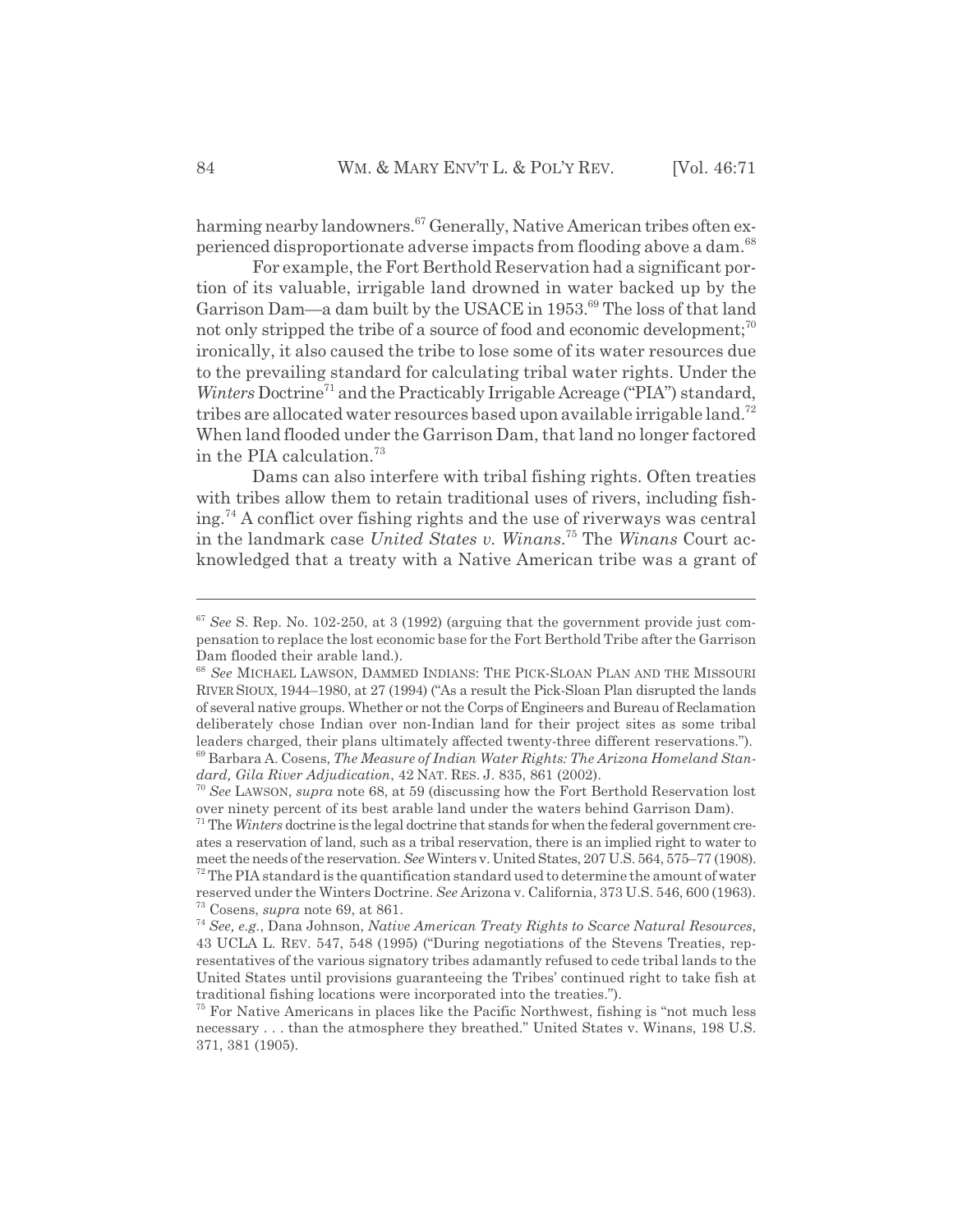rights to the United States from the tribe.<sup>76</sup> As such, the tribe retained rights not expressly transferred to the United States, including rights of access to rivers for fishing and rights to certain amounts of river flow needed to maintain those practices.77 Dams can potentially interfere with, or infringe upon, these rights by disrupting natural spawning cycles for many fish and reducing the flow in a river.<sup>78</sup>

Dams can also degrade or alter rivers in ways that interfere with Native Americans' religious interests. Tribes often view rivers as more than mere sources of water and food. Rivers can be integral parts of their religion and religious practices.79 For instance, the Yurok Tribe views the Klamath River—or more accurately the salmon in the Klamath—as a sacred resource.<sup>80</sup> The Tribe recently asserted that the river had the same legal rights as a person to protect the river from pollution and misuse. $81$ Damming a river sacred to a tribe could, potentially, be even more impactful than simply depriving them of fishing or water rights. However, courts generally have not favored arguments supporting religious protections for sacred sites located off tribal trust lands.<sup>82</sup> Therefore, a more formal stakeholder collaboration arrangement might better support such tribes' perspectives.

<sup>76</sup> Richard Griffin & Claudia Antonacci, *Agua Caliente and the Argument for Aboriginal Rights to Groundwater*, 19 UNIV. DENV. WATER L. REV. 316, 320 (2016) ("While Winans was not a water rights case, it contains a principle of Indian law applicable to water rights, namely that treaties and other federal actions are not a grant of rights to the Indians, but rather a grant of rights from them.").

<sup>77</sup> *See* United States v. Adair, 723 F.2d 1394, 1413 (9th Cir. 1983) (the Ninth Circuit held the Klamath Tribe possessed title to certain lands, hunting, and fishing rights, through their treaty and "by the same reasoning, an aboriginal [or *Winans*] right to the water used by the Tribe as it flowed through its homeland.").

<sup>78</sup> *See* Brown et al., *supra* note 18, at 281.

<sup>79</sup> *See infra* notes 80–82 and accompanying text.

<sup>80</sup> Erin Gould, *Salmon as a sacred resource in the Klamath*, COLO. COLL., https://sites .coloradocollege.edu/indigenoustraditions/sacred-lands/salmon-as-a-sacred-resource-in -the-klamath-river/ [https://perma.cc/4HSU-EJ3B] (last visited Oct. 14, 2021).

<sup>81</sup> Lulu Garcia-Navarro, *Tribe Gives Personhood to Klamath River*, NPR (Sept. 29, 2019, 8:02 AM), https://www.npr.org/2019/09/29/765480451/tribe-gives-personhood-to-klamath-riv er#:~:text=A%20Native%20American%20tribe%20has,status%20on%20the%20Klamath %20River [https://perma.cc/C8FJ-9JBS].

 $82$  The Navajo Nation tried to prevent the use of artificial snow made from recycled wastewater on a ski resort in the San Francisco Mountains in northern Arizona. The peaks are sacred to the tribe but are not located within reservation land. The court denied their argument that use of wastewater on the mountain (which the Tribe likened to desecrating the Vatican) was a violation of their religious liberties. *See* Navajo Nation v. U. S. Forest Serv., 479 F.3d 1024, 1028–30, 1046 (9th Cir. 2007).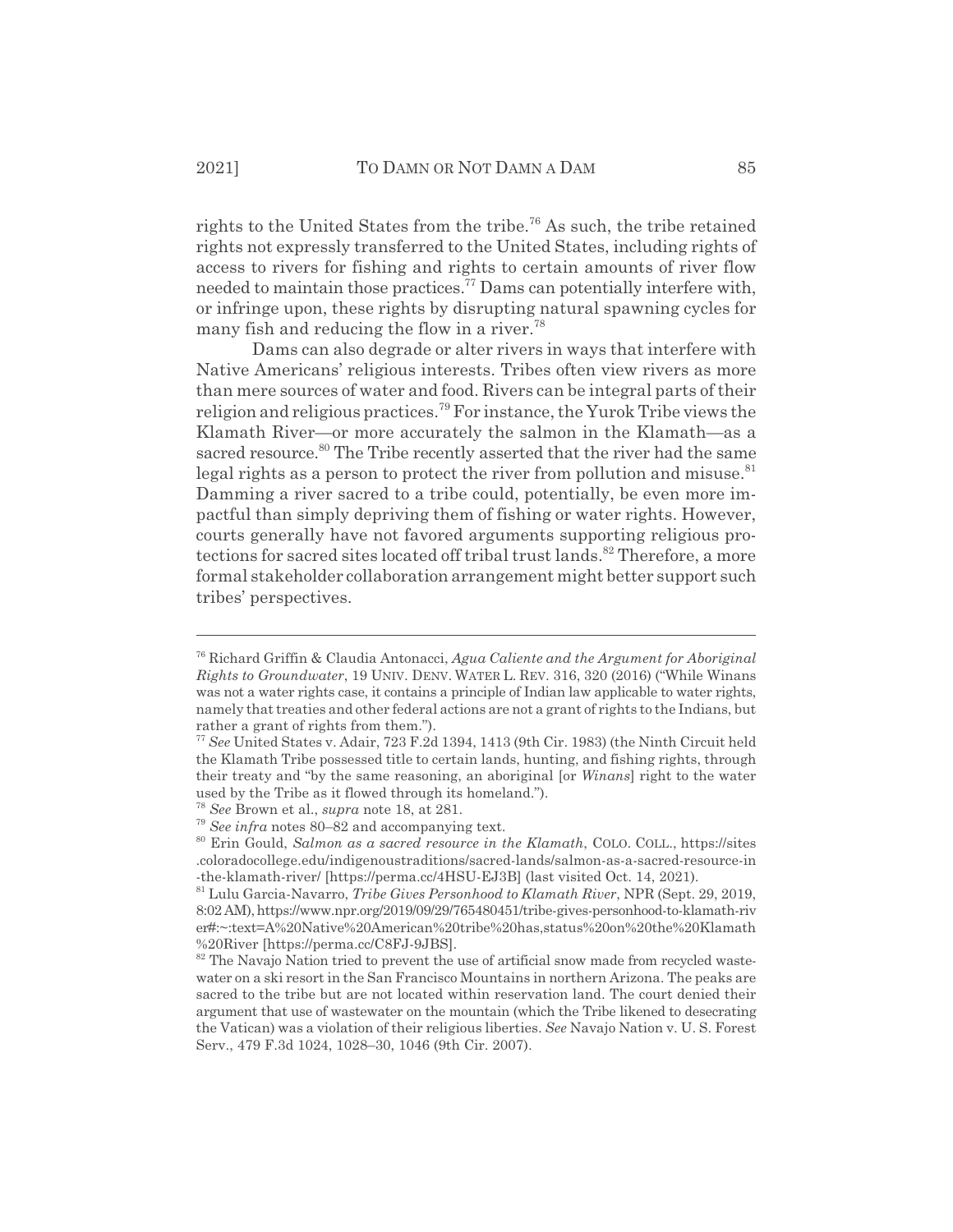In addition to threatening tribal interests, dams can likewise create broader ecological harm throughout entire river systems. By blocking the natural flow of a river, dams prevent fish from an upstream habitat that is critical to their spawning cycles.<sup>83</sup> As discussed, damming on the Klamath River caused one of the largest fish kills in U.S. history.<sup>84</sup> Extensive damming in the Columbia and Snake River systems has similarly decreased fish populations and threatened the survival of the Orca population off the coast of Washington.<sup>85</sup> In order to improve fish populations, environmentalists advocate for the removal of dams. Evidence suggests that fish populations rebound following a dam's removal,<sup>86</sup> which, in turn, encourages further dam removal on other rivers.<sup>87</sup> Dams also interfere with the natural temperature of rivers, potentially harming fish and plant life that require seasonal changes in temperature. Before the Bureau of Reclamation built the Glen Canyon Dam, the temperature of the Colorado River fluctuated significantly.<sup>88</sup> After the construction of the

<sup>83</sup> John Waldman, *Blocked Migration: Fish Ladders on U.S. Dams Are Not Effective*, YALE ENV'T 360 (Apr. 4, 2013), https://e360.yale.edu/features/blocked\_migration\_fish\_ladders \_on\_us\_dams\_are\_not\_effective [https://perma.cc/ZE3N-G6QK] ("For one species, American shad, less than 3 percent of the fish made it past all the dams in these rivers to their historical spawning reaches. Results for other anadromous species (those that spawn in freshwater and migrate to the ocean and back again) were nearly as bad."). <sup>84</sup> *See supra* notes 13–16 and accompanying text.

<sup>85</sup> Michael C. Blumm & Doug DeRoy, *The Fight over Columbia Basin Salmon Spills and the Future of the Lower Snake River Dams*, 9 WASH. J. ENV'T. L. & POL'Y 1, 14 n.69 (2019) ("Belying claims of salmon abundance is the tragic condition of Southern Resident Killer Whales (Orcas), which are in danger of extinction due to a lack of food sources, principally chinook salmon from the Columbia River. Orcas, which feed near the mouth of the Columbia River in winter along their annual migration from southeast Alaska to Monterrey, California, do not distinguish between wild and hatchery salmon. But low salmon abundance in recent years has resulted in low reproductive success, and the population is now down to fewer than 80 individual whales. Many scientists have concluded that the best chance for recovery lies in removal of the LSR dams and a restoration of more natural migration conditions in the Snake River, historically the largest supplier of salmon in the Columbia Basin").

<sup>86</sup> *See, e.g.*, Bryan A. Burroughs et al., *The Effects of the Stronach Dam Removal on Fish in the Pine River, Manistee County, Michigan*, 139 TRANSACTIONSAM.FISHERIESSOC'Y1595, 1596, 1610 (2010); Matthew J. Catalano, *Effects of Dam Removal on Fish Assemblage Structure and Spatial Distributions in the Baraboo River, Wisconsin*, 27 N. AM. J. FISHERIES MGMT.519,523(2007);Emily H. Stanley & Martin W. Doyle, *Trading Off: The Ecological Effects of Dam Removal*, 1 FRONTIERS ECOLOGY & ENV'T 15, 20 (2003).

<sup>87</sup> *See* Blumm & DeRoy, *supra* note 85, at 14.

<sup>&</sup>lt;sup>88</sup> Feller, *supra* note 14, at 902 ("Before the construction of the dam, the temperature of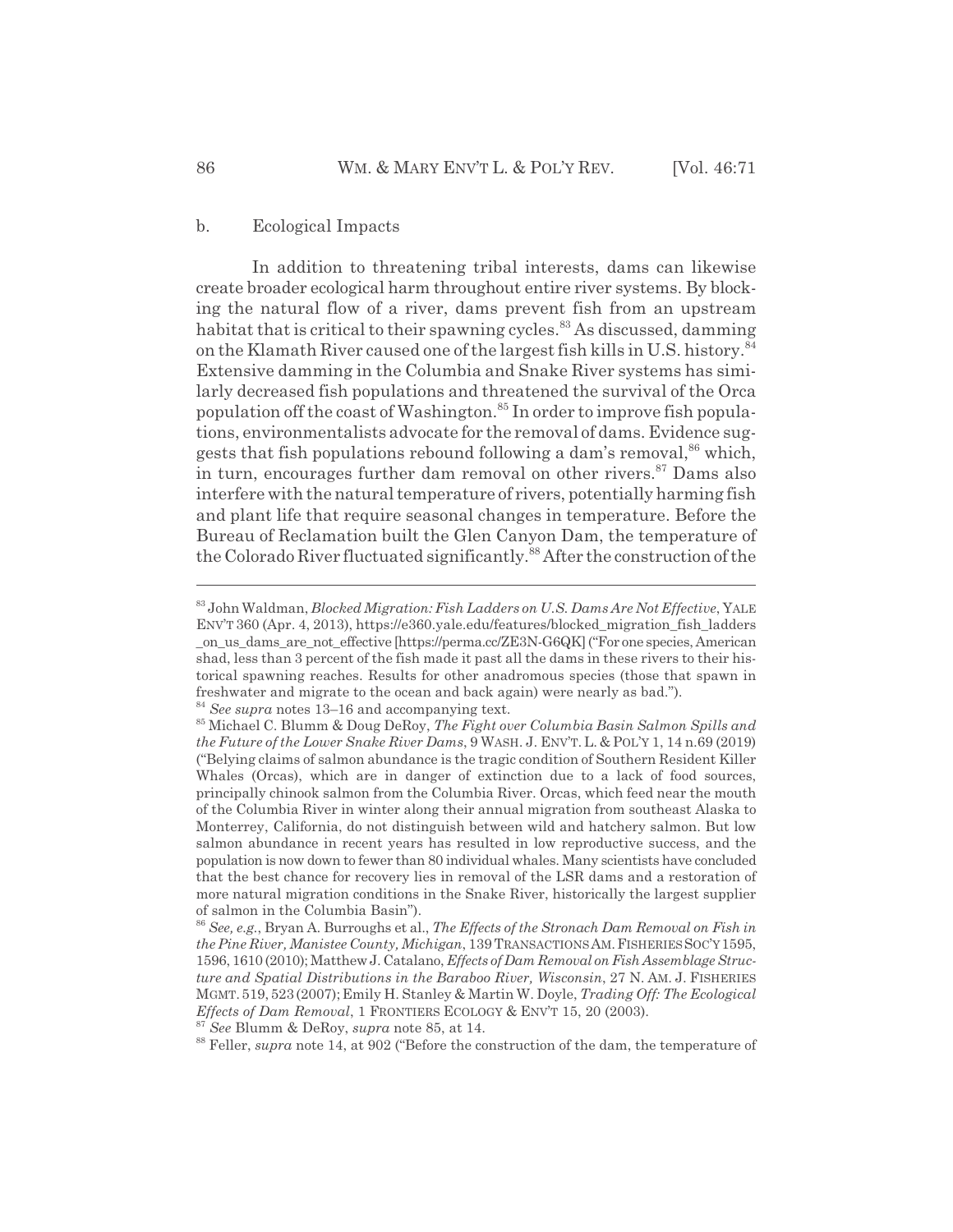dam, the water temperature has become colder and has less seasonal variability than pre-dam conditions.<sup>89</sup> This affected aquatic life that cannot withstand the thermal conditions of the continual cold water released from the dam.<sup>90</sup>

In addition to impacting fish ecology, many dams block the flow of sediments downstream that are needed to naturally maintain riparian and delta habitats.<sup>91</sup> Dams, like the Glen Canyon Dam on the Colorado River, obstruct the flow of sediment downstream.<sup>92</sup> While some tributaries below the dam still feed silt to the river, sediment load in the river is at a fraction of pre-dam levels.<sup>93</sup> Because of this loss of high silt levels in the river, sandbars located on the river in places like the Grand Canyon may periodically require repair to counteract erosive conditions.<sup>94</sup> Likewise, extensive damming and over-allocation along the Colorado River have largely been responsible for the demise of the Colorado River delta on the Gulf of California.<sup>95</sup>

Although dams provide numerous economic benefits across the United States, the environmental impacts and social inequities created by certain dams casts doubt on whether they were worth the initial investment. Some dams are increasingly viewed as more costly than

the water in the Grand Canyon varied from near freezing in winter to around eighty degrees Fahrenheit in summer, with a year-round average of around fifty-seven degrees."). <sup>89</sup> *Id.*

 $\real^{90}$   $Id.$  at 902–03.

<sup>91</sup> *See id.*; J.D. Carriquiry & A. Sanchez, *Sedimentation in the Colorado River Delta and Upper Gulf of California after Nearly a Century of Discharge Loss*, 158 MARINEGEOLOGY 125, 143 (1999) (discussing changes in delta sediment load and effects surrounding ecology, including endangered species).

<sup>92</sup> Feller, *supra* note 14, at 902 ("The drastic reduction in sand supply, along with the change in flow pattern, has changed the physical environment in the Grand Canyon. Beaches and sandbars in the canyon, if they are to be maintained, need to be periodically replenished with fresh sand to offset the constant loss of sand to erosion by wind and water. Before the construction of the dam, these beaches and sandbars were replenished by the deposit of sand from the river during periods of high flows in the spring and summer."). <sup>93</sup> *Id.* at 901 ("Tributaries entering the river below Glen Canyon Dam, primarily the Paria River and the Little Colorado River, still provide some sediment to the Grand Canyon, but the total sand supply is only approximately 16% of the pre-dam supply."). <sup>94</sup> *Id.* at 902.

<sup>95</sup> Robbins, *supra* note 20 ("The water that flowed in the once-lush delta has been replaced by sand, and the cottonwoods and willows have surrendered their turf to widespread invasive salt cedar and arrowweed. Without the river and its load of nutrients, marine productivity in the Gulf of California—where the Colorado River once ended—has fallen by up to 95 percent. But despite the dismal forecast for the future of water on the Colorado, some conservationists are hoping to return at least a portion of the delta to its former glory.").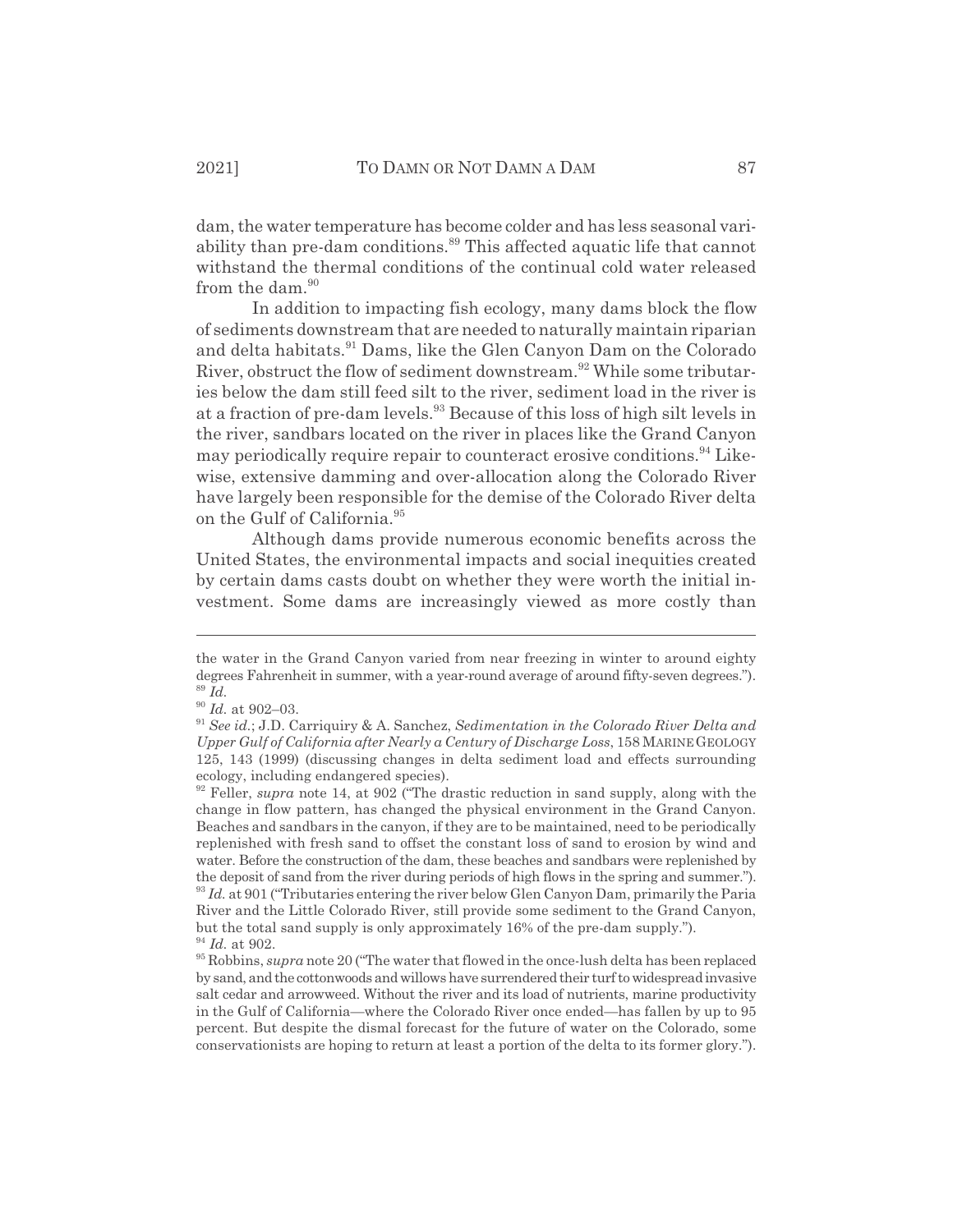beneficial, leading to a rise in dam removal projects and calls to restore river ecosystems.

## *B. An Imperfect Dam Reevaluating Process*

The current process for relicensing and reevaluating hydroelectric dams is well intentioned, but often fails to generate adequate engagement with relevant stakeholders. One deficiency of the current dam decommissioning system in the U.S. is that there is no universal dam relicensing process. State law governs most of the nation's smaller dams, and the process required for relicensing those dams differs from state to state. This patchwork of laws can make it difficult to generalize the features of the various relicensing and decommissioning processes through which dams across the country are periodically reevaluated.

#### 1. FERC

FERC under the authority the Federal Power Act ("FPA") regulates all nonfederal hydroelectric dams, which include most large dams.  $96$  FERC generally grants 30-year and 50-year licenses to dam operators.<sup>97</sup> Licensees must file a notice of intent to relicense their dam five or more years before the license expires.<sup>98</sup> An application for relicensing must be submitted at least two years before the current license expires.<sup>99</sup> FERC conducts an environmental impact survey to determine whether relicensing a dam will harm the environment.<sup>100</sup> FERC is required to include in the license any conditions prescribed by other agencies.<sup>101</sup> This particular requirement often means the incorporation of fish-ways to the dams.<sup>102</sup> While FERC solicits comments from the public, the interests that it is balancing are the environmental impact versus the power generated.<sup>103</sup> The other substantial interests of a dam are not considered.

<sup>96</sup> Shannon Morrissey, *FERC and USACE: The Necessity of Coordination in Implementation of the Hydropower Regulatory Efficiency Act*, 48 U.C. DAVIS L. REV. 1581, 1589 (2015). 97 Chaffin & Gosnell, *supra* note 33, at 824.

<sup>98</sup> *Application for New Licenses*, FED.ENERGY REGUL.COMM'N (Mar. 3, 2021), https://www .ferc.gov/industries-data/hydropower/licensing/applications-new-licenses-relicenses [https://perma.cc/EUZ8-9KQU].

<sup>99</sup> *Id.*

<sup>100</sup> Umpqua Valley Audubon Society v. F.E.R.C., 149 Fed. App'x 598, 600 (9th Cir. 2005). 101 Allen, *supra* note 13, at 433.

<sup>102</sup> *See id.* at 431.

<sup>103</sup> *Hydropower Licensing*—*Get Involved A Guide for The Public*, FED. ENERGY REGUL. COMM'N 9–10, https://www.ferc.gov/sites/default/files/2020-05/hydro-guide.pdf [https:// perma.cc/523W-ZTVX].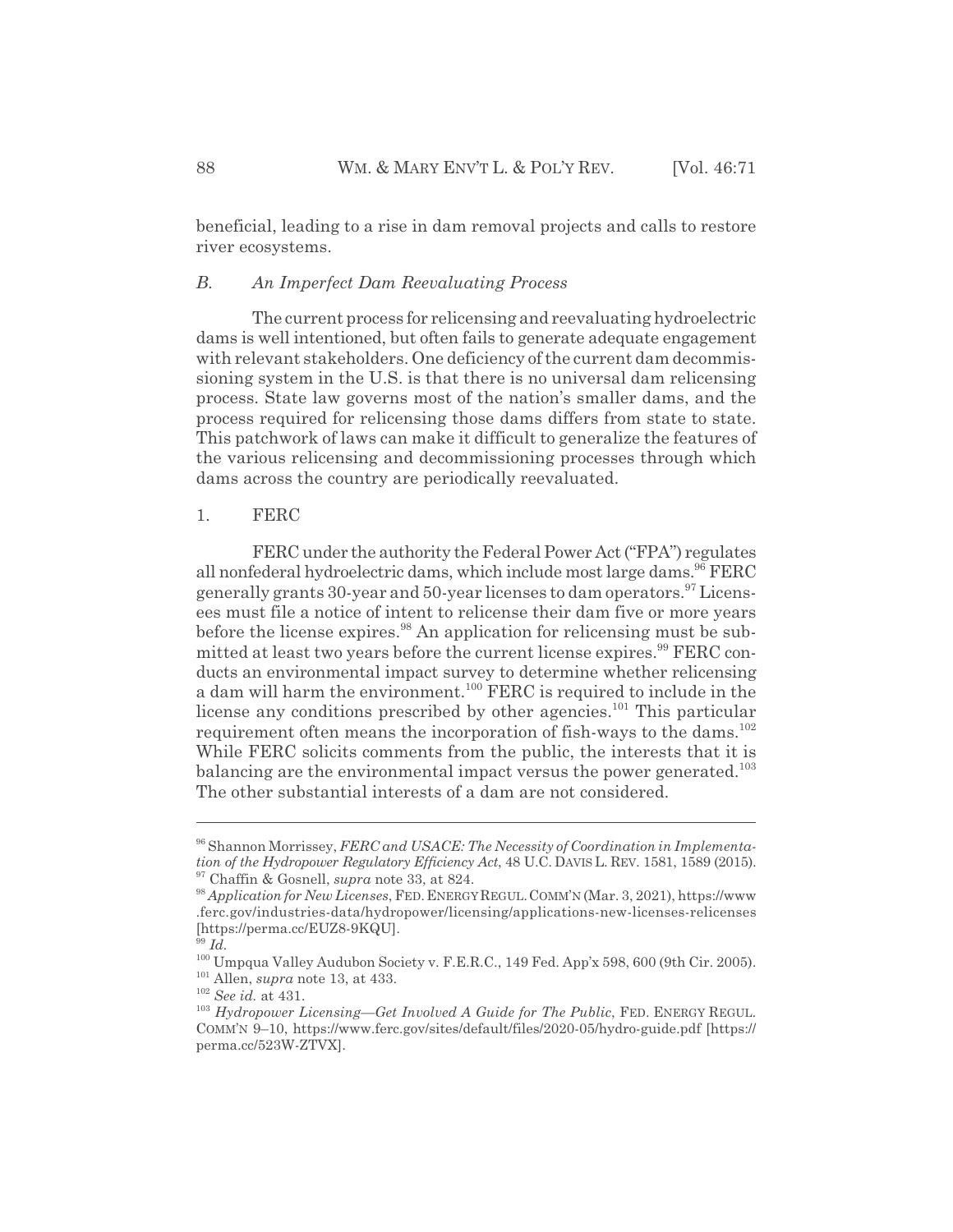The FERC dam relicensing process is subject to review under the National Environmental Policy Act ("NEPA").104 NEPA reviews only allow for public participation in a proposed action through a notice and comment period.<sup>105</sup> This type of public engagement is, therefore, reactionary to a proposed course of action that FERC has started considering. This does not allow for more proactive and prospective public engagement found in stakeholder collaboration, leading to increased litigation. FERC rarely considers dam removal as a first option based on cost and potential environmental impacts.106 Not surprisingly, this process has only led to a few notable dam removals based on changing perspectives on dam management through the FERC relicensing.

Even if FERC does not recommend dam removal, the commission may impose requirements that make the operation of dams uneconomical. But the cost of removing a dam can cost millions of dollars. Because of the high cost of removing dams, operators will only consider it as a final alternative. As an example, PacifiCorp, an electric company operating in the Pacific Northwest, decommissioned the Condit Dam on the White Salmon River based on the economic productivity of the dam. While FERC granted PacifiCorp a new license, the commission required PacifiCorp to build new fish passages on the Condit as a condition for relicensing the dam's operation.107 Ultimately it was the dam operators who made the decision to remove the dam, not the federal agency, even with the host of environmental issues with the Condit.<sup>108</sup>

<sup>108</sup> *See id.* at 4.

<sup>104</sup> *See Umpqua*, 149 Fed. App'x at 600 (holding that FERC was the appropriate agency to conduct NEPA review).

<sup>&</sup>lt;sup>105</sup> NEPA requires that agencies solicit comments from the public, "[h]owever, the full potential for more actively identifying and engaging other federal, tribal, state, and local agencies, affected and interested parties, and the public at large in collaborative environmental analysis and federal decision-making [is] rarely realized." Fredette, *infra* note 166, at  $140-41$ .

We found FERC's dam removal policy—they actually have one—and we wrote a letter to them addressing the 18 different points that they needed to look at to determine whether they would even be going to investigate dam removal. Most of the time, FERC never even investigates dam removal. It ends up in the NEPA pile of alternatives which isn't considered further because they're not going to do that, or it's infeasible. But we kept at it. We kept at it when PacifiCorp wouldn't meet with us for over six years. We used every means that we could.

*CA Water Law Symposium*: *Removing the Dams on the Lower Klamath*, MAVEN'SNOTEBOOK (Apr. 22, 2020) [hereinafter MAVEN'SNOTEBOOK], https://mavensnotebook.com/2020/04/22 /ca-water-law-symposium-removing-the-dams-on-the-lower-klamath-river/ [https://perma .cc/BHL8-J4KA] (quoting Michael Belchik, Senior Fisheries Biologist with the Yurok Tribe). <sup>107</sup> *See* Lane, *supra* note 23, at 3.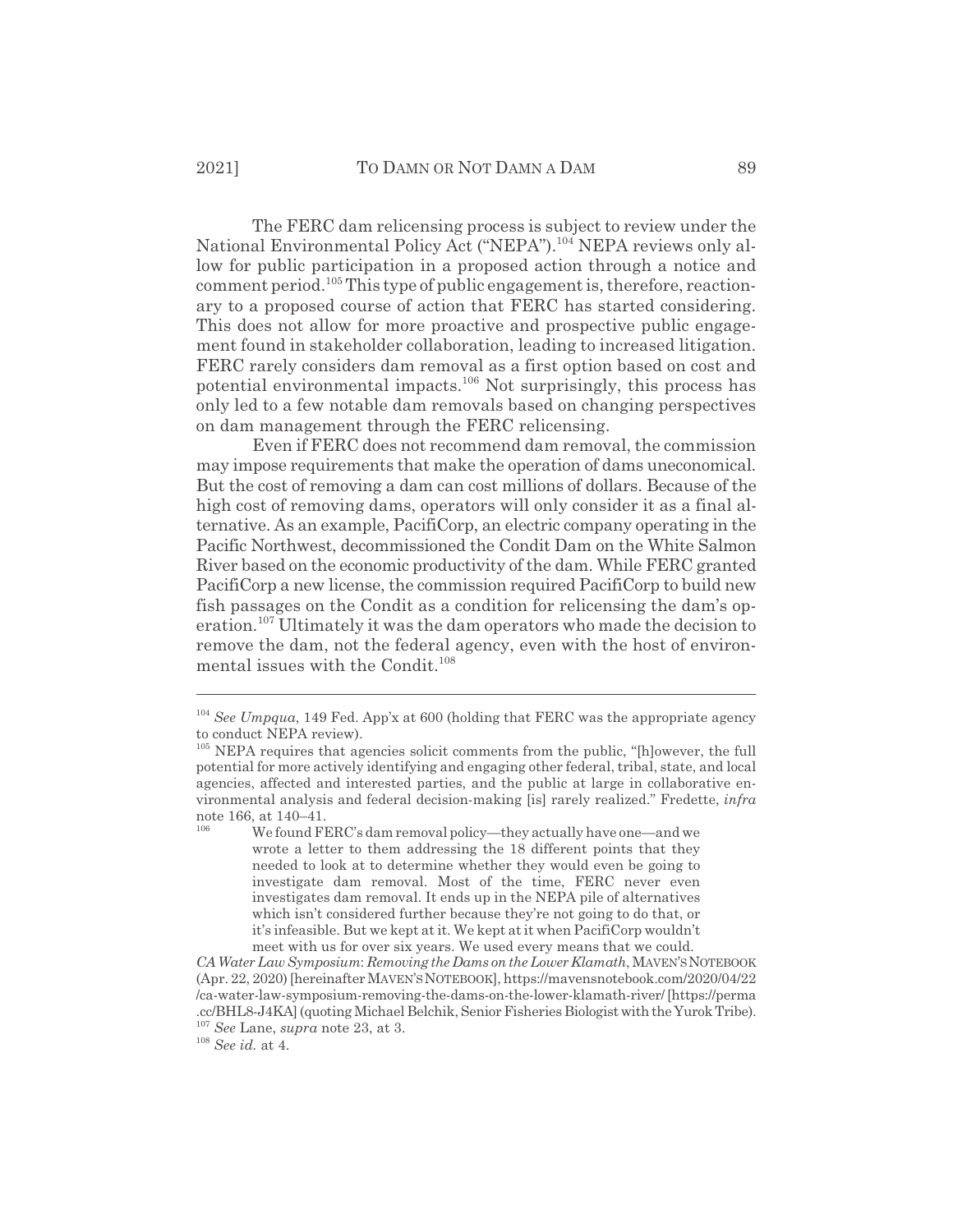#### 2. USACE and Other Federal Agencies

USACE, the Bureau of Reclamation, and other agencies manage the hydroelectric dams operated by the federal government under the authority of various environmental statutes.<sup>109</sup> Dams owned and maintained by federal agencies, like the USACE, also reevaluate dams under a NEPA review. The NEPA reviews of these types of dams do not occur based on an expiring license. Instead, the agencies undertake an environmental review and prepare an EIS to evaluate changing conditions in the river system.<sup>110</sup> These reviews address the continued, effective management of dams while mitigating environmental harms. Like with FERC, federal agencies will likely look to other alternatives rather than outright removal of the dam.111 And, like with FERC, the NEPA reviews for other federal agencies are subject to the same challenges from dam removal advocates.<sup>112</sup>

Although more democratic approaches to environmental and natural resource management are beginning to gain traction in the United States, top-down approaches still dominate the nation's dam relicensing and evaluation structures. A top-down agency review process does not adequately include the perspectives of stakeholders, forcing opponents of dams to challenge decisions through litigation. First, the decision-making process to relicense or maintain a dam is through a central federal agency. These agencies are unlikely to have the capability of addressing the localized issues surrounding dams. Secondly, the current decision-making process relies on interested stakeholders to challenge it through litigation. This adversarial approach prolongs the decision-making process. With many dams facing potential removal in the next few decades, a new

<sup>&</sup>lt;sup>109</sup> The most recent environmental review completed by USACE and the Bureau of Reclamation involved the dams on the lower Snake River, U.S. ARMY CORPS OF ENG'RS NW. DIV. ET AL., COLUMBIA RIVER SYSTEM OPERATIONS ENVIRONMENTAL IMPACT STATEMENT RECORD OF DECISION 1 (2020) [hereinafter U.S. ARMY CORPS OF ENG'RS] ("The CRSO EIS evaluated the long-term coordinated operation and management of the CRS projects for the multiple authorized project purposes. An underlying need is to review and update the management of the CRS, including evaluating measures to avoid, offset, or minimize impacts to resources affected by managing the CRS in the context of new information and changed conditions in the Columbia River Basin subsequent to the 1995 System Operation Review EIS, with the RODs in 1997.").

 $^{110}$   $\emph{Id.}$  at 4.

<sup>&</sup>lt;sup>111</sup> For example, despite the controversy surrounding the dams on the lower Snake River, the agencies continued their operation. *See id.*

<sup>&</sup>lt;sup>112</sup> The EIS performed by the agencies and published this year was ordered due to continued litigation about the effects of dams on the Snake and Columbia River. *See* N.W.F. v. Nat'l Marine Fisheries Serv., 184 F. Supp. 3d 861, 871 (D. Or. 2016).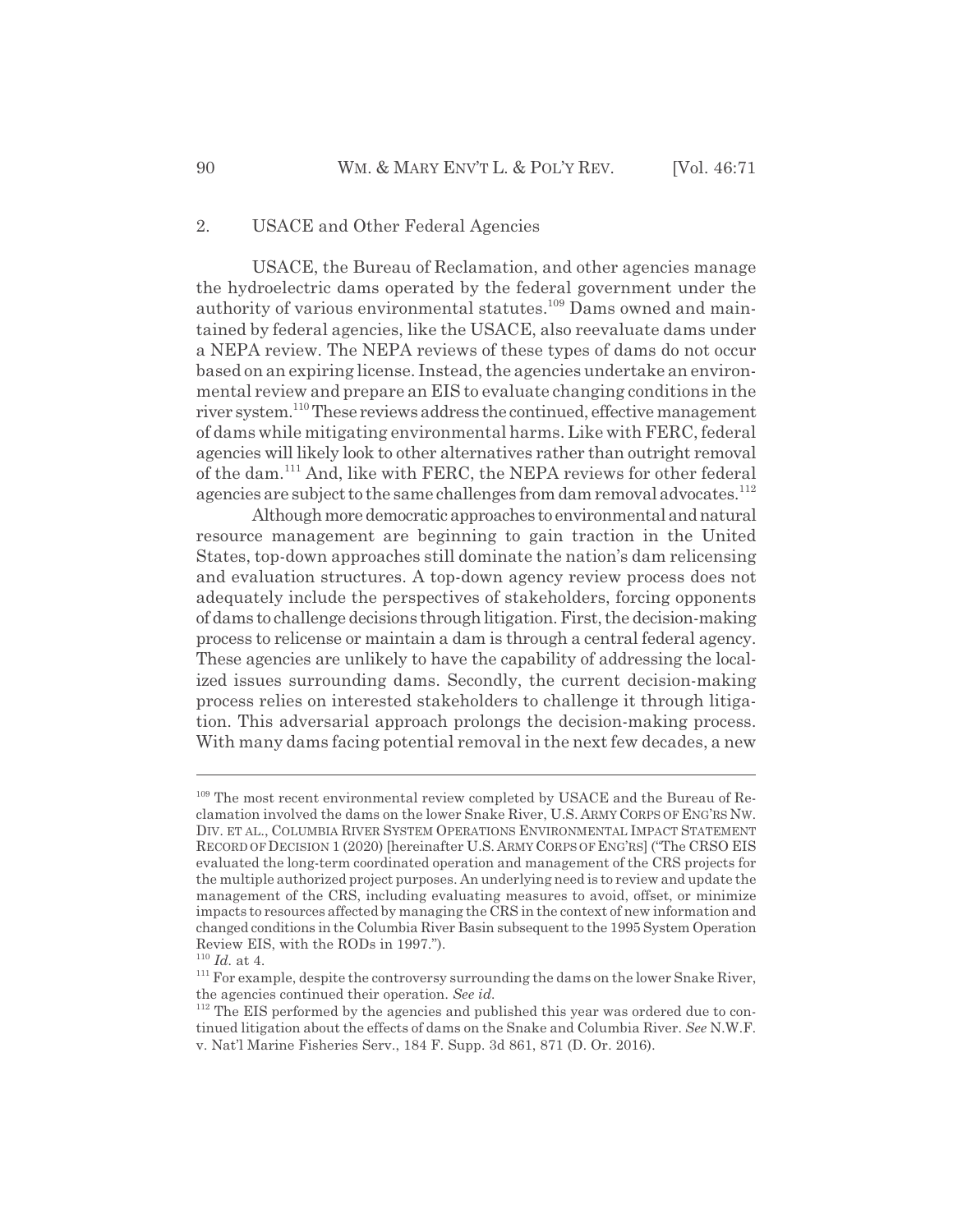approach is necessary to better address changing perspectives and limit costly litigation.

#### II. THE INCORPORATION OF MORE DIVERSE PERSPECTIVES IN OTHER RESOURCE MANAGEMENT SETTINGS

As discussed above, dam management and decision processes regarding dam removal are complicated endeavors incorporating numerous stakeholders—a complex resource governance challenge that is not unique to dams. Water law and natural resource management are replete with controversies involving diverse stakeholders competing for a single natural resource, and there is growing interest in using more collaborative and democratic governance structures to manage these situations.<sup>113</sup>

## *A. Moving Beyond Top-Down Agency Action*

The last third of the 20th century saw the rise of more collaborative governance models in the United States as an alternative to unilateral agency action.<sup>114</sup> Over this period, top-down agency regulations increasingly gave way to more collaborative structures that better incorporate stakeholder participation.115 In 1972, Congress enacted the Federal Advisory Committee Act ("FACA") to encourage and outline federal agency cooperation with private groups.116 While agencies generally retain discretion not to use the formal FACA certification for their stakeholder groups, the legislation still recognized collaboration as a viable method of agency engagement with stakeholders. In 1998, Congress passed the Alternative Dispute Resolution Act, which has led to even more and earlier collaborations between federal agencies in connection with projects involving federal

<sup>&</sup>lt;sup>113</sup> RHETT B. LARSON, JUST ADD WATER: SOLVING THE WORLD'S PROBLEMS USING ITS MOST PRECIOUS RESOURCE 102 (2020).

<sup>114</sup> Lisa Blomgran Amsler, *Collaborative Governance: Emerging Practices and the Incomplete Legal Framework for Public and Stakeholder Voice*, 2009 J. DISP.RESOL. 269, 274 (2009).

 $115$  *Id.* at 272 ("Some have characterized the legal scholarship of the new governance as a new form of legal realism, one that looks pragmatically at law in context and in action; these legal scholars 'seek[] to reinvent governance from the "bottom up" by rejecting ancient administrative strategies of command and control and replacing them with a continuous dynamic process governed by the relevant stakeholders.'").

<sup>&</sup>lt;sup>116</sup> *Id.* at 313 ("[FACA] is an instance of federal legal infrastructure that anticipates a collaborative network, namely the committee, but again ties it to a single agency as defined in the APA to preserve accountability. It also requires public records and the availability of public participation in committee meetings to ensure both transparency and accountability.").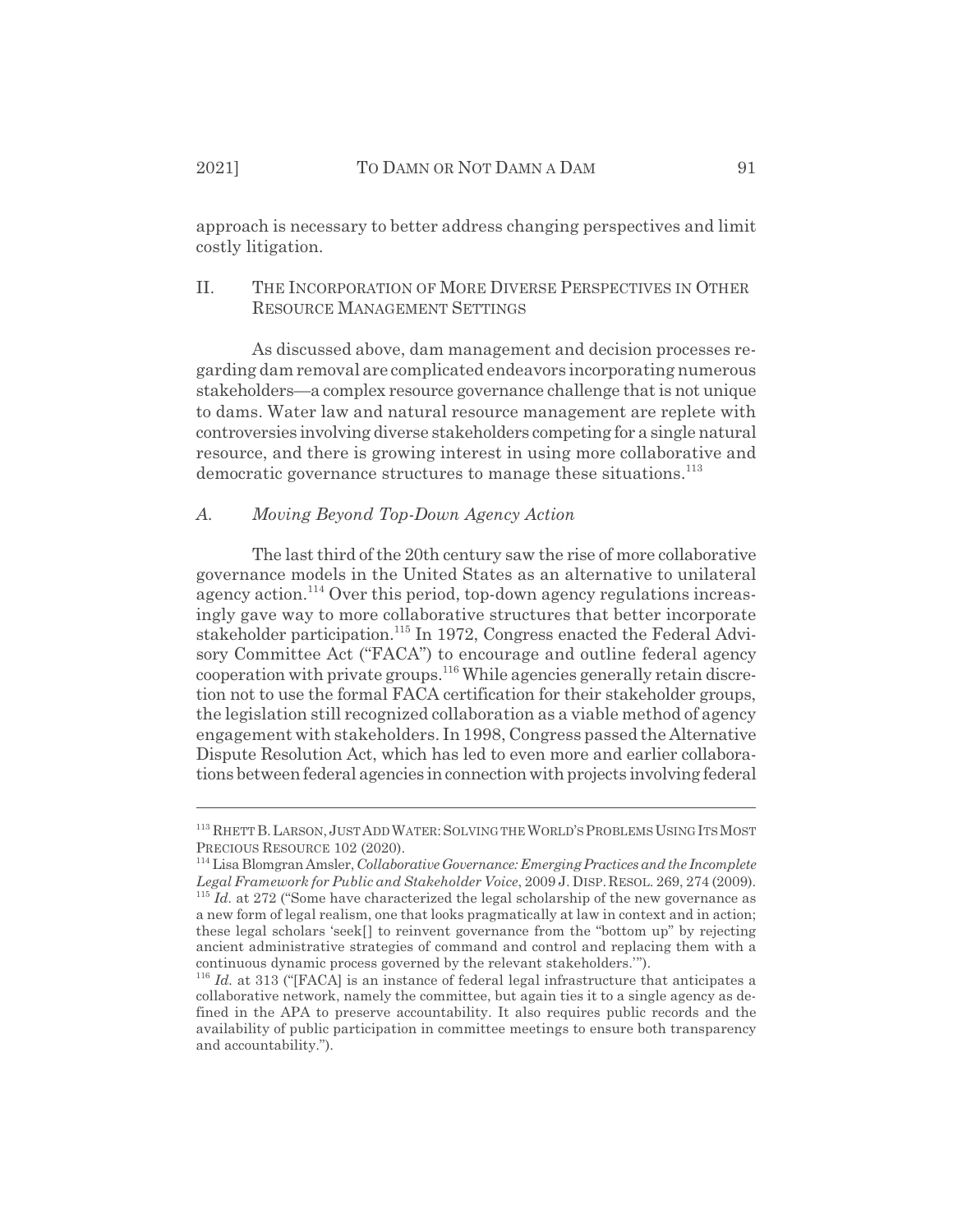natural resources.<sup>117</sup> The legislation encourages collaboration and provides agencies a tool to arrive at better decisions that benefit more stakeholders without giving ultimate decision-making authority to those stakeholders.<sup>118</sup>

Natural resource stakeholders generally receive more benefits when they participate in collaborative decision-making efforts than when resources are managed solely under more conventional top-down governance regimes.119 Collaborative governance processes tend to more evenly distribute benefits and costs among those affected by resource management decisions.120 While some stakeholders gain more than others, generally no individual is worse off for having participated.<sup>121</sup> Stakeholder collaborations improve agency action by democratizing the decision-making process and providing avenues for resource pooling.<sup>122</sup> By relying on the collective wisdom of the group of stakeholders, agencies are better able to incorporate moral and social considerations that might otherwise be overlooked in a top-down agency analysis.<sup>123</sup> Through increasing public involvement, stakeholder collaborations can help to overcome entrenched views and political inertia and thereby promote greater overall acceptance of decisions.<sup>124</sup>

Well-developed stakeholder collaborations can furnish agencies with much of the information typically obtained only through lengthy environmental reviews. As evidenced by the Four Forest Initiative ("4FRI")—which is discussed in detail below<sup>125</sup>—in certain contexts agencies such as the U.S. Forest Service do not have to perform traditional reviews usually

<sup>117</sup> *Id.* at 308 ("The . . . ADRA can be viewed as legal infrastructure intended to enhance public participation through new collaborative processes . . . .").

<sup>118</sup> Karen Bradshaw, *Agency Engagement with Stakeholder Collaborations in Wildfire Policy and Beyond*, 51 ARIZ. ST. L.J. 437, 482 (2019) ("This observation should not be misunderstood as a call for Congress to relax agencies' decision-making authority over public land and resources. The non-delegation doctrine and related laws exist for numerous reasons, including to ensure that agencies manage resources in the public trust—for the collective benefit of all citizens.").

<sup>119</sup> Karen Bradshaw, *Stakeholder Collaboration as an Alternative to Cost-Benefit Analysis*, 2019 BYU L. REV. 655, 672 (2019).

<sup>&</sup>lt;sup>120</sup> *Id.* ("The group voluntarily smooths the distributional effects of decisions by re-allocating the benefits and harms. For example, a wildlife advocacy organization may agree to compensate ranchers whose livestock are killed by wolves reintroduced to an area, even though the agency managing wolves has no legal obligation to compensate ranchers.").

<sup>&</sup>lt;sup>121</sup> *See id.* (discussing Pareto superior outcomes to collaborative negotiations). <sup>122</sup> *Id.*

<sup>&</sup>lt;sup>123</sup> See id. at 680 ("Through the democratic process, the parties will negotiate until they reach a Pareto superior outcome, in which both parties are better off than the status quo."). <sup>124</sup> *Id.* at 689.

<sup>125</sup> *See infra* Section II.D.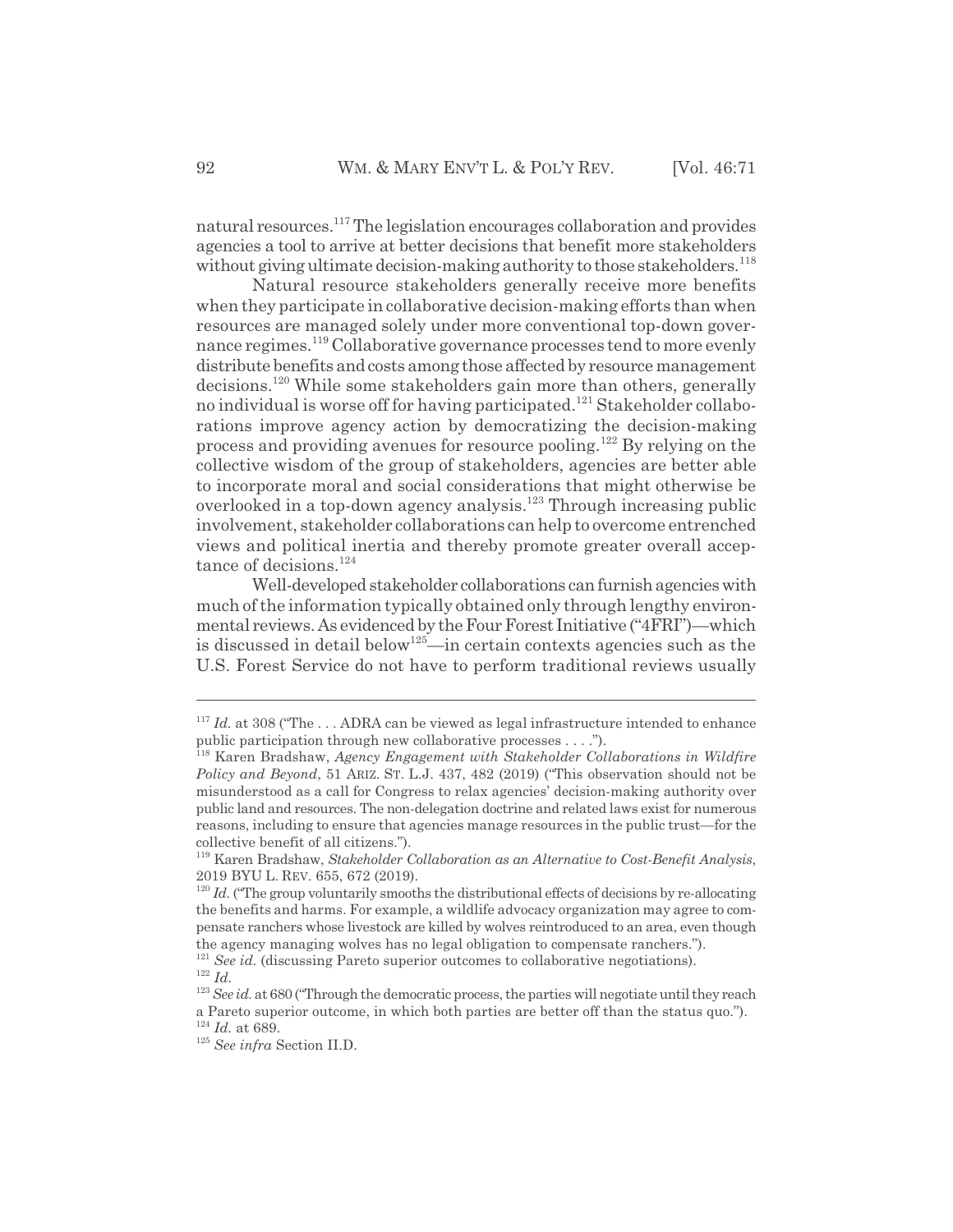required by NEPA.126 NEPA reviews are costly and take years, requiring federal agencies to look at alternatives to planned federal projects that have an adverse impact on the environment.<sup>127</sup> But with 4FRI, the stakeholders were given the ability to weigh alternatives outside a traditional review process, ultimately accelerating the process.<sup>128</sup>

Stakeholder groups can provide the ability to pool resources. The benefit of stakeholder collaborations is that the group can do more than any individual stakeholder.<sup>129</sup> This includes the actual sharing of financial resources in the context of larger projects. The stakeholder collaboration that formed out of the Klamath dam removal projects was able to distribute costs more evenly, making the prospect of tearing down dams more acceptable to dam operators.<sup>130</sup> In addition, other stakeholder collaborations have become a critical component of managing a variety of natural resources from public land management and general stream adjudications to water releases from dams on major river systems.

#### *B. Lessons from Water Law*

Water resource management is another area where stakeholders have implemented collaborations successfully. The Glen Canyon Adaptive

 $126$  A forest service supervisor once stated about 4FRI:

What's beautiful about this group, and what it offers us, is that we don't have to do traditional NEPA. That is the nice thing about a group and the social context around it. Ideally, we would just have one alternative and compare it to the no action and be good to go.

Bradshaw, *supra* note 118, at 472 ("The clear implication from the Supervisor's response was that 4FRI was the appropriate forum for public involvement—that if a group or individual cared about the outcome, the appropriate forum was the collaborative, not the NEPA process.").

<sup>127</sup> *See* National Environmental Policy Act, 42 U.S.C. 4321–4347.

<sup>128</sup> Bradshaw, *supra* note 118, at 472.

<sup>129</sup> Bradshaw, *supra* note 119, at 689 ("By pooling capacities, the group can jointly achieve more than any individual stakeholder could achieve alone.").

<sup>130</sup> *See* Allen, *supra* note 13, at 459 ("The KHSA funds dam removal from two sources: surcharges on PacifiCorp's customers in Oregon and California (customer contribution); and the sale of general obligation bonds in California (bonds). The customer contribution would raise \$200 million by 2020 and would be applied first. California's sale of bonds would bridge the gap between the \$200 million customer contribution and the actual cost of facilities removal, if these additional funds are necessary for removal, but shall not exceed \$250 million. The total \$450 million dollars represent the total state contribution ('state cost cap') and no party is responsible for costs beyond the state cost cap. The KHSA does not provide for additional funds if the project goes over budget. Indeed, PacifiCorp and the federal government are expressly shielded from any costs or liability for removal. Instead, costs over budget require the parties to meet and identify additional funding, also potentially delaying dam removal.").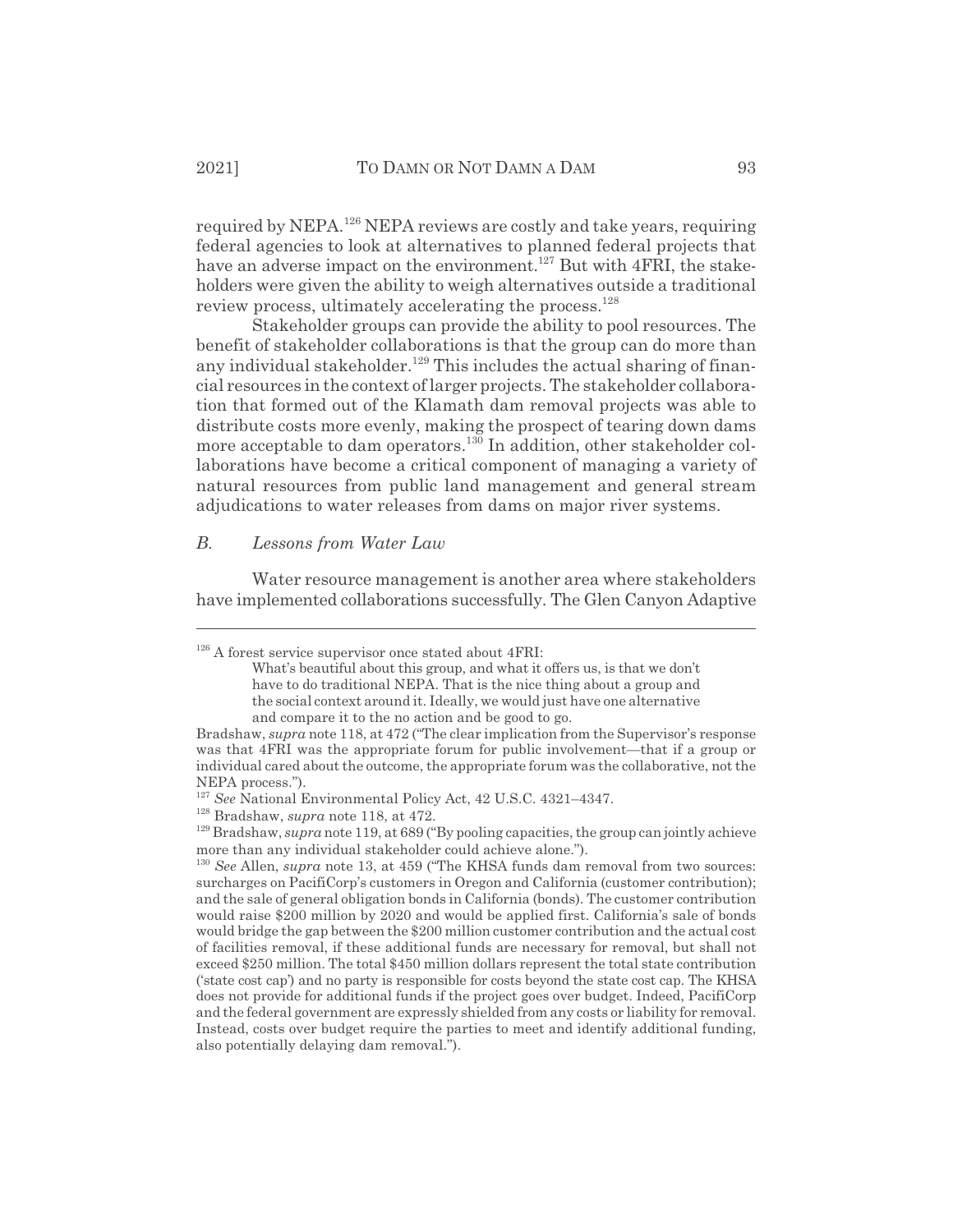Management Plan ("AMP") is an example of some of the successes and drawbacks of a federal advisory committee. General stream adjudications offer an example of collaborative groups in the context of complex natural resource litigation.

#### 1. Glen Canyon Adaptive Management Plan

The AMP provides an example of collaboration through a federal advisory committee.131 Glen Canyon Dam forms Lake Powell on the Colorado River in northern Arizona.132 Due to concerns of downstream fish populations and stream flow, the Bureau of Reclamation adopted the AMP in the 1990s.<sup>133</sup> This plan required formal stakeholder involvement, through the Adaptive Management Work Group, in the operation of the dam to improve river flow and fish populations.<sup>134</sup> The AMP was a progressive step toward more collaborative management of natural resources.<sup>135</sup>

The AMP has produced new opportunities for developing improved river ecosystems following the implementation,<sup>136</sup> but critics have argued that this type of collaborative process is too slow moving for dam management, pointing to continued declines in fish populations downstream.<sup>137</sup> While there is evidence of some success at Glen Canyon, it has taken two decades to reach marginal results.<sup>138</sup> The slow process at Glen Canyon is not unique; it is a common problem with federal advisory committees and why many stakeholders choose to avoid FACA certification. While not

<sup>131</sup> *Glen Canyon Dam Adaptive Management Program*, U.S.BUREAU RECLAMATION (July 19, 2021), https://www.usbr.gov/uc/progact/amp/index.html [https://perma.cc/3X54-6R5E]. <sup>132</sup> *Glen Canyon Unit*, U.S. BUREAU RECLAMATION (Aug. 19, 2021), https://www.usbr.gov /uc/rm/crsp/gc/ [https://perma.cc/YLS2-RB37].

<sup>133</sup> Lawrence Susskind et al., *Collaborative Planning and Adaptive Management in Glen Canyon: A Cautionary Tale*, 35 COLUMBIA J. ENV'T L. 1, 3 (2010).

<sup>134</sup> Feller, *supra* note 14, at 921, 930 (describing the goals of the AMP and the role of the Adaptive Management Working Group, the stakeholder group).

<sup>135</sup> *See* Sandra B. Zellmer & Lance Gunderson, *Why Resilience May Not Always Be a Good Thing: Lessons in Ecosystem Restoration from Glen Canyon and the Everglades*, 87 NEB. L. REV. 893, 898 (2009) ("It is the great uncertainty that accompanies complex restorations that led to an approach called adaptive management. Adaptive management strives to build capacity to anticipate environmental and social change and to inform decisionmakers and stakeholders of alternative pathways and the potential consequences of choosing among those pathways.").

<sup>136</sup> Theodore S. Melis et al., *Surprise and Opportunity for Learning in Grand Canyon: The Glen Canyon Dam Adaptive Management Program*, 20 ECOLOGY & SOC'Y. 22, 22 (2015) ("However, the experimental results from the Glen Canyon Dam program actually represent scientific successes in terms of revealing new opportunities for developing better river management policies.").

<sup>137</sup> *See generally* Feller, *supra* note 14; Susskind et al., *supra* note 133.

<sup>138</sup> Melis et al., *supra* note 136.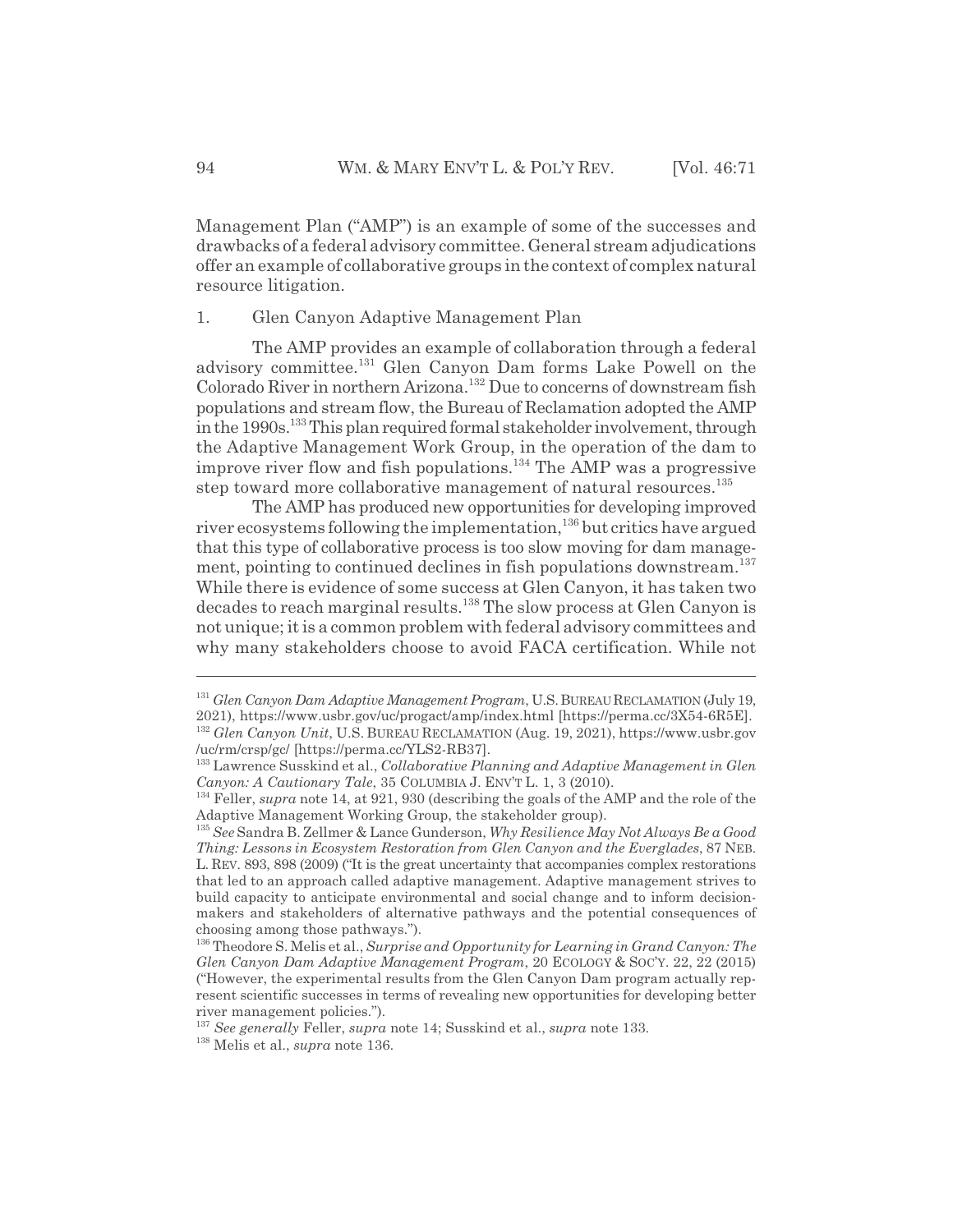perfect, the AMP has greatly increased stakeholder participation and has proven useful over the two decades it has helped operate Glen Canyon.<sup>139</sup> Stakeholder groups, working in collaboration with FERC and other government agencies, can learn from the Glen Canyon AMP while also avoiding some of the slow processes that can hinder federal advisory committees.

#### 2. General Stream and Basin Adjudications

The length and complexity of general stream adjudications often requires collaborative effort amongst stakeholder-claimants in order to reach resolutions in decades-long judicial proceedings.<sup>140</sup> Entire river basins—some including thousands of landowners—are plunged into decades-long court battles to determine the priorities of individual water rights.141 One of the most complex stream adjudications in the country is in the Snake River.<sup>142</sup> Due to the size and complexity of the adjudication, stakeholders in the river basin petitioned the court to form a steering committee.143 Any stakeholder involved in the adjudication was eligible to join the committee.<sup>144</sup> The steering committee's purpose was to make recommendations to the Court and address issues proactively. By forming the steering committee, stakeholders were able to democratize decisions and resolve issues outside of litigation. This was essential in the smooth progression of these complicated proceedings.<sup>145</sup>

<sup>139</sup> *See generally* Feller, *supra* note 14; Susskind et al., *supra* note 133.

<sup>&</sup>lt;sup>140</sup> General stream adjudications are the most complex legal proceedings in the United States. *See* Joseph M. Feller, *The Adjudication that Ate Arizona Water Law*, 49 ARIZ. L. REV. 405, 406 (2007) ("The [Gila River] Adjudication is the largest and longest judicial proceeding in the history of Arizona, and is among the most complex judicial proceedings in the history of the United States.").

<sup>141</sup> *See* Ann Y. Vonde et al., *Understanding the Snake River Basin Adjudication*, 52 IDAHO L. REV. 53, 56 (2019) ("More than 158,600 water rights were decreed. United States Supreme Court Justice Antonin Scalia succinctly captured the enormity of this effort when he observed that the number of water rights decreed over 27-years 'works out to around one claim every 90 minutes—an astonishing pace by anyone's standard.'").

<sup>&</sup>lt;sup>142</sup> *Id.* at 53 ("Initially envisioned as a 10-year process to catalog water rights at a cost of \$27.3 million dollars, the SRBA instead evolved into a 27-year long general stream adjudication that addressed some of the most complex water issues in the State's history."). <sup>143</sup> *Id.* at 65 ("In 1987, the State of Idaho, United States, and various private water right claimants requested that a steering committee be formed to make recommendations to the SRBA Court with regard to issues of common interest.").

<sup>144</sup> *Id.*

<sup>&</sup>lt;sup>145</sup> *Id.* ("The steering committee was made up of a group of stakeholders who agreed to sit around a table to discuss issues as they arose in an attempt to deal with conflicts proactively. It provided a forum for consensus building and allowed many issues to be resolved through settlement discussions rather than through litigation.").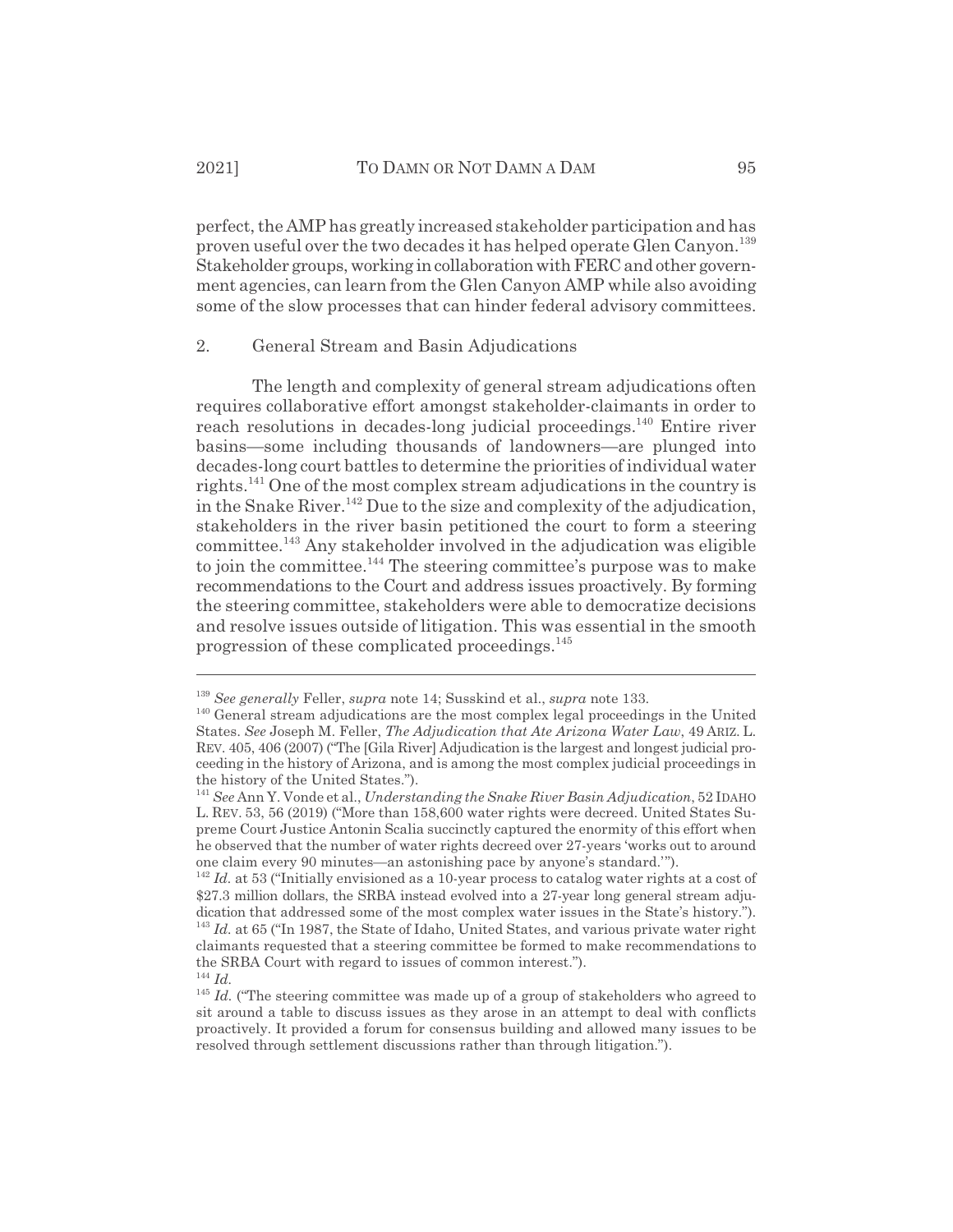California's state government has similarly mandated stakeholder involvement in groundwater management to improve resource sustainability. In 2014, the California legislature passed the Sustainable Groundwater Management Act ("SGMA").<sup>146</sup> SGMA mandated that local agencies located in a groundwater basin develop sustainability plans in conjunction with interested stakeholders, including Native American tribes.<sup>147</sup> By mandating stakeholder engagement, California recognized that local communities understood the complexities of groundwater management in their areas better than a state-level agency.<sup>148</sup> The sustainability plans developed in conjunction with local agencies and stakeholders have greater public acceptance and avoid massive general basin adjudications.<sup>149</sup> While these examples highlight successes for collaboration in general, their structures are designed to achieve only specific limited results such as avoiding lengthy litigation. A more formalized structure without the same hurdles of FACA is more ideal for application in the dam removal context.

#### *C. Lessons from the Klamath River*

The successful dam removal projects along the Klamath River provide further support for incorporating more formal collaboration structures into U.S. dam management. To date, the Klamath dam removal project is the largest dam removal project in the history of the United States.<sup>150</sup> In 2002, 79,000 Chinook salmon died in the river,<sup>151</sup> and overall, their population in the river has decreased by ninety-eight percent.<sup>152</sup>

<sup>146</sup> Cal. Water Code § 10720 (West 2021).

<sup>147</sup> *See id.* § 10723.4 (requiring GSAs to maintain a list of and communicate interested parties in a groundwater basin); *Guidance Document for the Sustainable Management of Groundwater: Engagement with Tribal Governments*, CAL.DEP'TWATERRES. 1, 2 (Jan. 2018), https://groundwaterexchange.org/wp-content/uploads/2020/02/Guidance\_Document \_Tribal\_Governments.pdf [https://perma.cc/679L-5G6R] (clarifying that tribes are interested

parties for the purpose of CAL. WATER CODE § 10723.4).

<sup>148</sup> *See* Alec D. Tyra, *When the Well Runs Dry*: *Groundwater Policy and Sustainability* Post Agua Caliente, 38 UCLA J. ENV'T. L & POL'Y 309, 318 (2020).

<sup>149</sup> *See* Eric Garner et al., *The Sustainable Groundwater Management Act and the Common Law of Groundwater Rights—Finding a Consistent Path Forward for Groundwater Allocation*, 38 UCLA J. ENV'T.L&POL'Y 163, 209 (2020) ("GSAs provide a different venue for negotiation than litigation, and they are in a unique position to bring together stakeholders to seek groundwater sustainability solutions outside of a litigation context. In its development of a GSP, the GSA must consider and document stakeholder input.").

<sup>150</sup> Gillian Flaccus, *Largest US Dam Removal Stirs Debate Over Coveted West Water*, ABC NEWS (Mar. 29, 2020), https://abcnews.go.com/Politics/wireStory/largest-us-dam-removal -stirs-debate-coveted-west-69861899 [https://perma.cc/WR7Y-XG8C].

<sup>151</sup> Allen, *supra* note 13, at 429.

<sup>152</sup> Flaccus, *supra* note 150.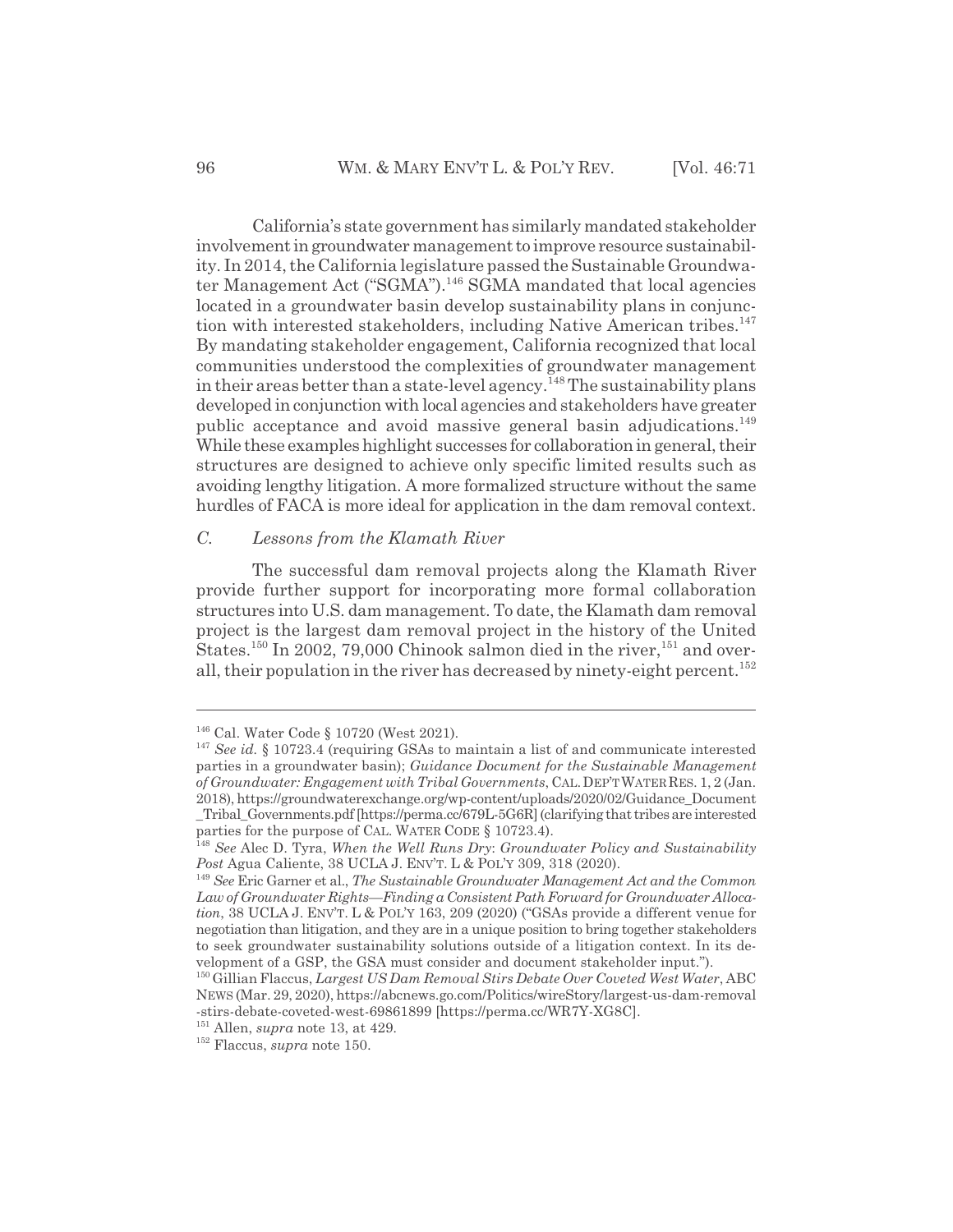This has brought greater attention to the environmental problems of the river and reinvigorated a dam removal effort that had been in the works for decades. The dams along the Klamath River are important to local tribes, farmers, ranchers, homeowners, and conservationists.<sup>153</sup> When a development project is this large, it is difficult to appropriately consider all of the relevant interests. If the group left out an interest, litigation could dismantle the project. This project circumnavigated this issue by creating a collaborative management organization, the Klamath River Renewal Corporation ("KRRC").<sup>154</sup>

The KRRC is a nonprofit dedicated to supporting all the communities of the river basin.155 The KRRC was formed by the signing of the amended Klamath Hydroelectric Settlement Agreement ("KHSA").<sup>156</sup> Myriad groups and entities signed this agreement, including, "the States of California and Oregon, local governments, Tribal nations, dam owner PacifiCorp, irrigators, and several conservation and fishing groups."157 Collaborative management enabled this large group with diverse interests to have their needs considered, and a balanced agreement to be reached.

Importantly, the KRRC focused more broadly on sound river management and did not adopt a formal position of being pro- or anti-dam. After hearing from all major interests, the KRRC was ultimately formed to remove four of the many dams on the Klamath River.<sup>158</sup> These dams are used exclusively for power generation.<sup>159</sup> They are not used for irrigation, and they do not include fish passageways.<sup>160</sup> In contrast, there are two upstream dams, which were considered for decommissioning, that the group agreed not to remove.<sup>161</sup> Those dams are used for irrigating 300 square miles of farmland and have fish passageways installed.<sup>162</sup> In short, the collaborative management group was able to examine the nuances of each dam and determine which were worth keeping and which should be removed. $163$ 

<sup>153</sup> *Id.*

<sup>154</sup> *Our Story*, KLAMATH RIVER RENEWALCORP., https://www.klamathrenewal.org/our-story/ [https://perma.cc/ELY4-V7FD] (last visited Oct. 14, 2021).

<sup>155</sup> *Id.*

<sup>156</sup> *Id.*

<sup>157</sup> *Id.*

<sup>158</sup> Flaccus, *supra* note 150.

<sup>159</sup> Associated Press, s*upra* note 57.

<sup>160</sup> *Id.*

<sup>161</sup> *Id.*

<sup>162</sup> *Id.*

<sup>163</sup> *The Project*, KLAMATH RIVER RENEWAL CORP., https://klamathrenewal.org/the-project/ [https://perma.cc/398Y-SVDW] (last visited Oct. 14, 2021).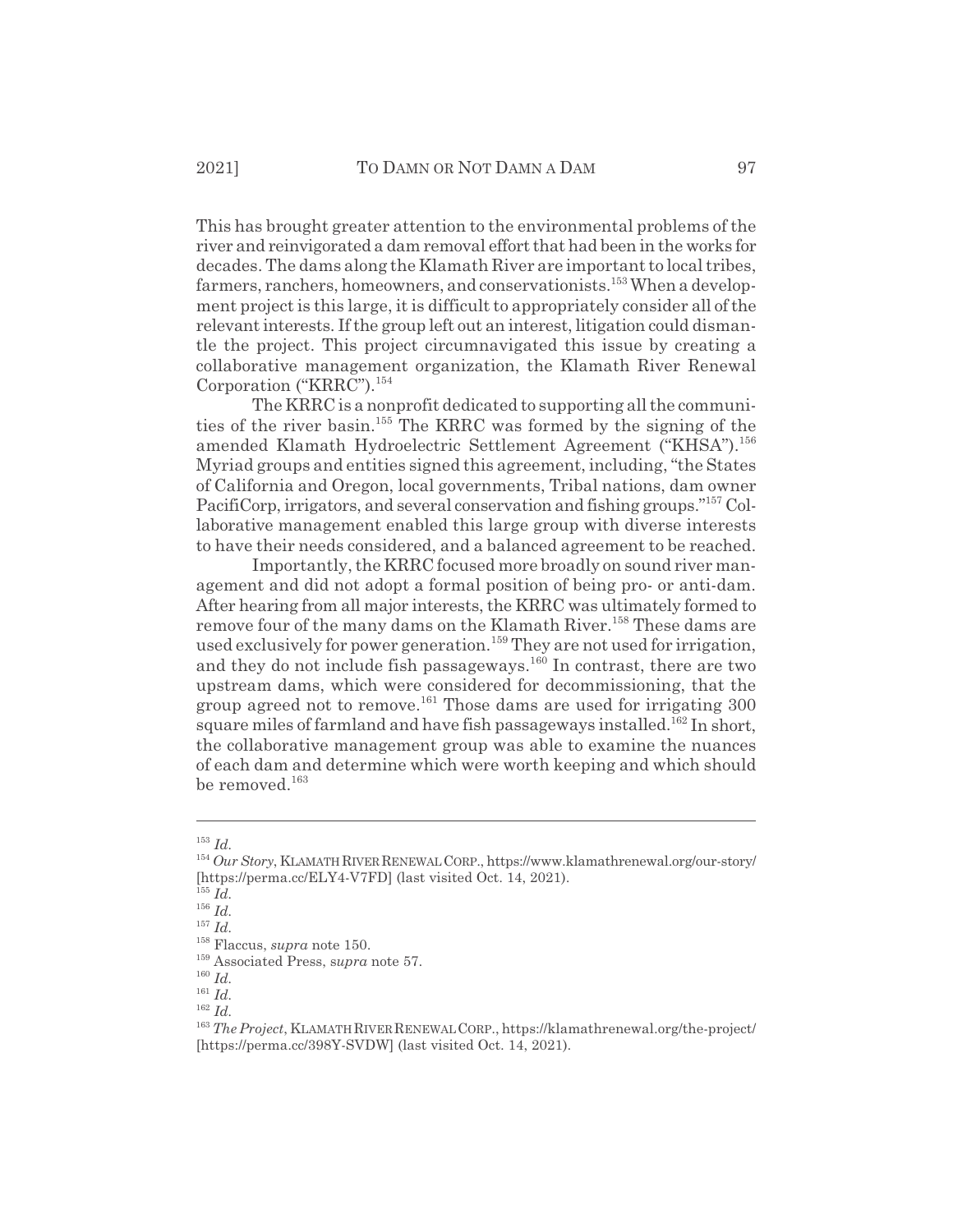Of course, the Klamath River stakeholder collaboration was not without structural problems. The initial model gave Congress ultimate authority over approval of the Klamath dam removal plan.<sup>164</sup> Once it became clear that this plan was indefinitely delayed, they pivoted to a plan that does not require congressional support.<sup>165</sup> Although the experience with the Klamath highlighted the flexibility and potential of collaboration, pairing a collaborative stakeholder group with a federal agency with final decision-making power would be more ideal in the dam context.

#### *D. Lessons from Forest Management: The 4FRI Partnership*

The "4FRI" partnership is an example of a more formal, ongoing stakeholder engagement with a federal agency that provides a promising model for future collaborations, including those related to dam management.166 4FRI is a collaboration between public and private stakeholders and the U.S. Forest Service that addresses the wildfire and forest management issues in four national forests.167 Notably, 4FRI is not a certified advisory committee under FACA, underscoring how some stakeholder groups view FACA certification as a barrier to natural resource management.168 While not a certified advisory committee, 4FRI's stakeholder group works closely with the U.S. Forest Service in addressing forest management.169 After a series of devastating forest fires highlighted deficiencies in forest management strategies, multiple stakeholder groups coalesced into groups that ultimately became 4FRI.170 4FRI's goal today is to move forest management away from fire exclusion to more adaptive strategies such as controlled burns and mechanical thinning.<sup>171</sup>

<sup>164</sup> *Klamath River Restoration and Dam Renewal*, CRS (Aug. 7, 2020), https://crsreports .congress.gov/product/pdf/IF/IF11616 [https://perma.cc/ZQ9B-C3WC]. <sup>165</sup> *Id.*

<sup>166</sup> *See* Annette Fredette, *4FRI and the NEPA Process*, 48 ARIZ.ST.L.J. 139, 139 (2016) ("The Four Forest Restoration Initiative (4FRI) is the largest collaborative, landscape-scale restoration initiative in the country, the largest initiative of its kind ever endeavored."). <sup>167</sup> What is the Four Forest Restoration Initiative?, FOUR FOREST RESTORATION INITIATIVE,

https://4fri.org/ [https://perma.cc/T5LD-MYV9] (last visited Oct. 14, 2021).

<sup>168</sup> Bradshaw, *supra* note 118, at 470.

<sup>169</sup> *4FRI Overview, History and Accomplishments*, FOUR FORESTRESTORATION INITIATIVE (Aug. 2019), https://4fri.org/wp-content/uploads/2019/08/4FRI\_Overview\_Aug2019\_final .pdf [https://perma.cc/MB6J-F3UU].

<sup>170</sup> *See* Diane Vosick, *Democratizing Federal Forest Management Through Public Participation and Collaboration*, 48 ARIZ. ST. L.J. 93, 102 (2016).

<sup>171</sup> *What is the Four Forest Restoration Initiative?*, *supra* note 167.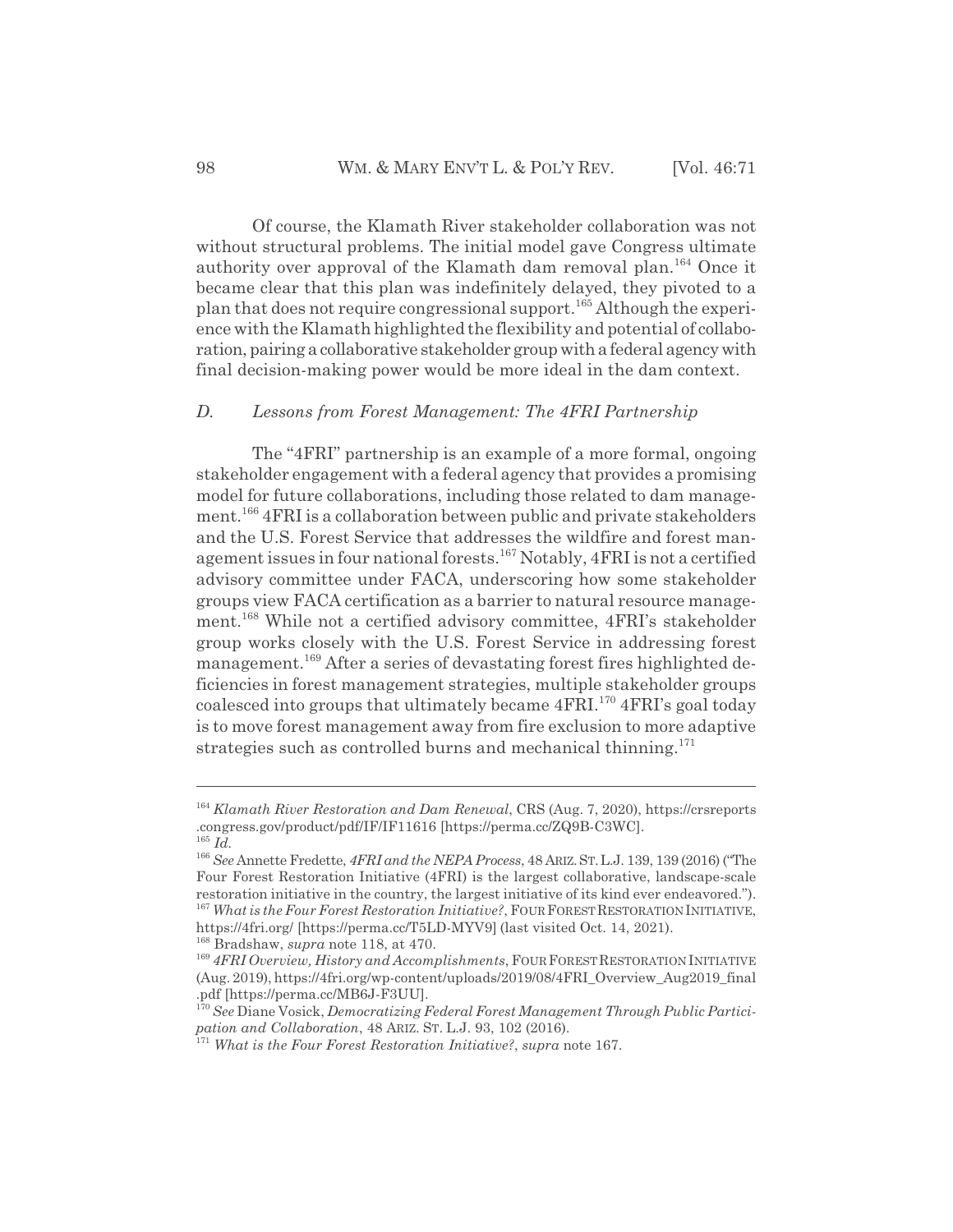Although 4FRI's stakeholder group formed out of a diverse and historically adversarial set of stakeholders in northern Arizona, it is not an exclusive group and members of the public are free to join at any time.<sup>172</sup> The Forest Service is not an official member of the stakeholder group.<sup>173</sup> However, the Forest Service has several full-time staff members dedicated to working with 4FRI on forest management.<sup>174</sup> The 4FRI stakeholder group created a memorandum of understanding with the Forest Service, formalizing the collaborative process between the two groups. $175$  The structure of the memorandum of understanding has aligned the collaboration and the agency's goals for forest management.<sup>176</sup>

The alignment of interests between 4FRI and the Forest Service has allowed stakeholders greater participation in the NEPA review process. Through the collaboration, the stakeholder group took responsibility for drafting an Environmental Impact Statement ("EIS") for the Forest Service.<sup>177</sup> As such, the stakeholder group was able to proactively address alternatives and reach consensus on planned forest management policies instead of participating in the notice and comment period.<sup>178</sup> At a public meeting, when groups outside of 4FRI raised objections to the plan, the Forest Service asked if the stakeholder group had considered the objections.<sup>179</sup> When the stakeholder group stated that they had

173 Bradshaw, *supra* note 118, at 470.

<sup>172</sup> *See* Fredette, *supra* note 166, at 141 ("One of the reasons 4FRI is so unique, and so successful, is the unprecedented stakeholder involvement. 4FRI builds on many years of collaboration, research, and action since the mid-1990s. The 4FRI Stakeholder Group is made up of individuals and groups, including members of local, county, and state governments; environmental groups, organizations, and institutions; and industry representatives."); *see also Who Are We?*, FOUR FOREST RESTORATION INITIATIVE, https://4fri.org /about-us/ [https://perma.cc/U7FD-HLSK] (last visited Oct. 14, 2021).

<sup>&</sup>lt;sup>174</sup> *Id.* at 472 ("Five full-time Forest Service employees are devoted to 4FRI. The Forest Service provides 4FRI with an annual budget of approximately \$33 million, comprised of several different funding sources . . . .").

 $175$  Key provisions of the MOU outline clearly what 4FRI shall do, what the Forest Service shall do, and what is mutually understood between the parties. *See* U.S.DEP'T OF AGRIC., FOREST SERV.,FSAGREEMENT NO. 10-MU-11031600, MEMORANDUM OF UNDERSTANDING BETWEEN THE 4 FOREST RESTORATION INITIATIVE (4FRI) COLLABORATIVE STAKEHOLDER GROUP REPRESENTATIVES AND THE U.S. FOREST SERVICE (2011), https://4fri.org/wp-con tent/uploads/2018/04/MOU with signatures.pdf [https://perma.cc/B5RU-2DDH]. <sup>176</sup> *Id.*

<sup>&</sup>lt;sup>177</sup> Fredette, *supra* note 166, at 139.

<sup>&</sup>lt;sup>178</sup> See id. at 142 ("Parties working collaboratively on a NEPA analysis can surface and resolve differences as they arise, thus preventing conflict and building agreements between stakeholders. This was very evident during the objection process for the first 4FRI EIS.").  $179$  *Id.* ("The Stakeholder Group's extensive engagement in the development of the EIS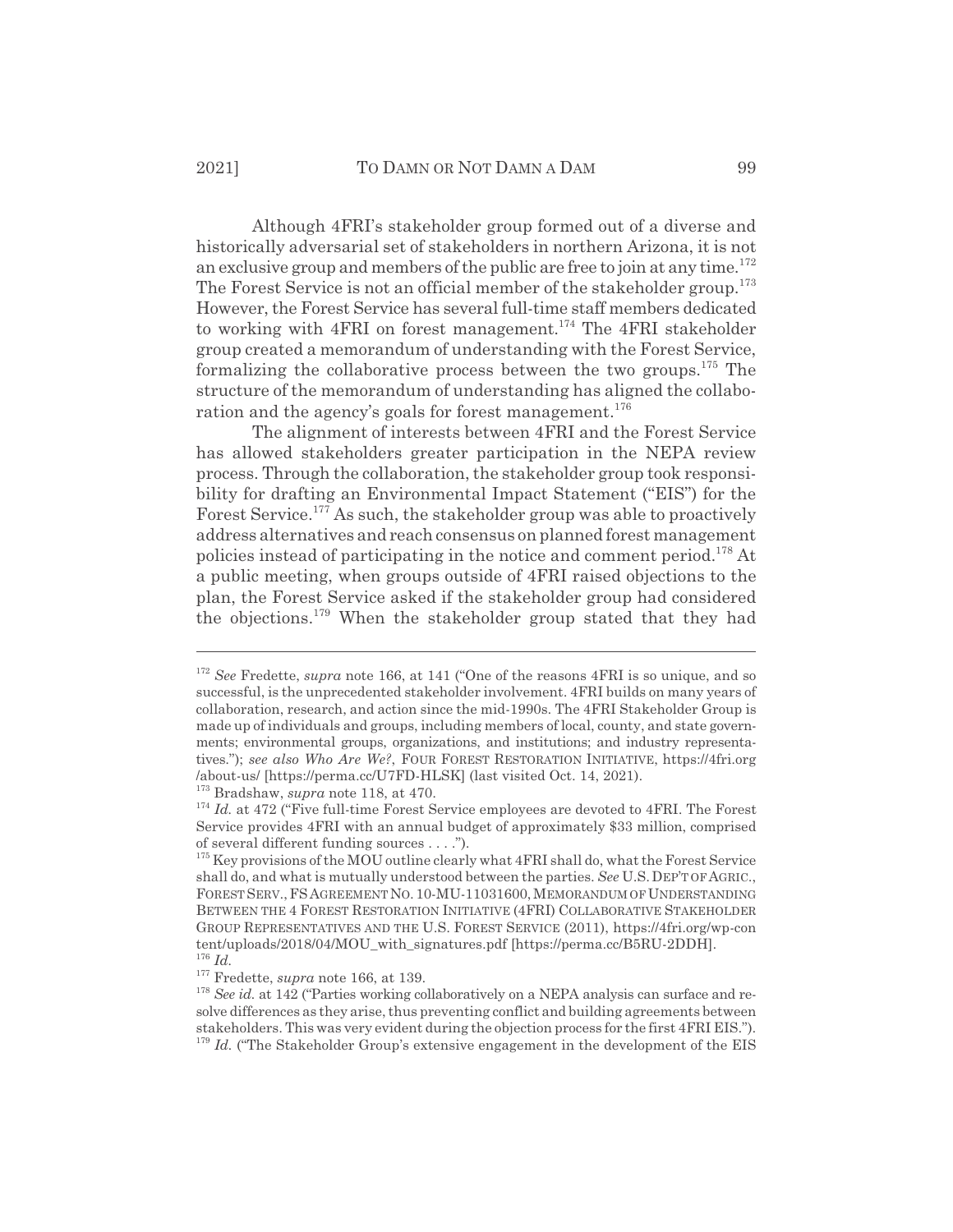considered the objections in drafting the EIS, the Forest Service concluded that it had been considered.180 The Forest Service's approval of the stakeholder group's work showed that the agency now viewed 4FRI as the appropriate public forum for NEPA considerations.<sup>181</sup> In the end, the EIS was adopted and implemented without challenges through litigation, indicating broad public support for the plan.<sup>182</sup>

The best method to accommodate stakeholders in dam decommissioning is 4FRI's non-exclusive stakeholder partnership structure formalized through a memorandum of understanding with FERC or other agencies. Like the 4FRI stakeholder group, dams include a diverse number of stakeholders.183 4FRI has built stakeholder consensus between groups that have historically had divergent perspectives on forest management.<sup>184</sup> The stakeholder group has done this without excluding any group that may have otherwise wanted to join.185 With 4FRI's help, the Forest Service has been able to adopt forest management strategies with less risk of public opposition and litigation.186 Public and private stakeholders interested in the management and decommissioning of dams would do well to follow the Non-Exclusive Memorandum of Understanding ("NEMU") model exemplified by 4FRI.

#### III. ADDRESSING THE DAM REEVALUATION PROCESS PROBLEM

Given the increasingly complex nature of dam relicensing or removal decisions, federal agencies should introduce reforms that better integrate stakeholder collaboration schemes into the nation's dam decommissioning processes. Dams are a central aspect of the nation's current water infrastructure, but are also monuments to an era when a rapidly industrializing United States pushed aggressively forward into the western frontier.187 While the dominant view of water management at that time

and draft ROD was acknowledged and appreciated in this last phase of administrative review, and their involvement contributed to a successful objection resolution process. The collaborative process with engaged stakeholders helped to narrow the issues still of concern and made them easier to reach some level of agreement on.").

<sup>180</sup> Bradshaw, *supra* note 118, at 472.

<sup>181</sup> *See* Vosick, *supra* note 170, at 93.

<sup>182</sup> *Id.*

<sup>183</sup> *See* Bradshaw, *supra* note 118, at 495.

<sup>184</sup> *See* Vosick, *supra* note 170, at 102–03.

<sup>&</sup>lt;sup>185</sup> 4FRI Stakeholder Group, U.S. FOREST SERV., https://www.fs.usda.gov/detail/4fri/home /?cid=STELPRDB5292325 [https://perma.cc/HEP4-GZWG] (last visited Oct. 14, 2021). 186 Vosick, *supra* note 170, at 101.

<sup>187</sup> *See generally* Allouche, *supra* note 45, at 61.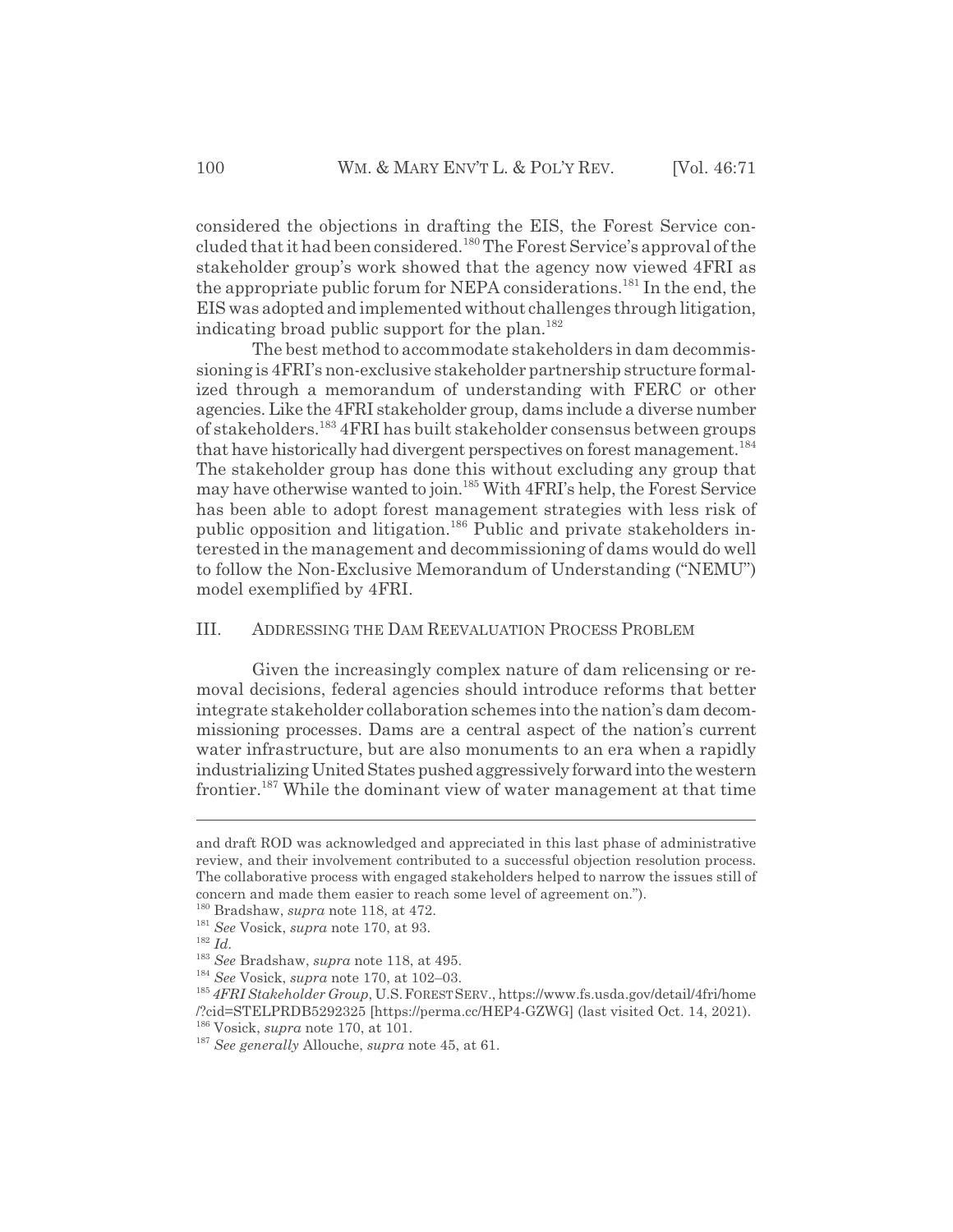was to use it as any other commodity in an industrial economy, more modern views of water management require greater attention to broader social, aesthetic and even spiritual considerations.<sup>188</sup> As the views of water management evolve to include a more diverse set of stakeholder perspectives, so too must the method of hydroelectric dam relicensing and reevaluation.

The growing calls to remove dams have come to a tipping point. Proponents of dam removal are now targeting larger dams or dam systems like those on the Klamath, Snake, and Colorado Rivers.<sup>189</sup> These larger dams are economically important structures for many stakeholders in the river system.<sup>190</sup> As the dam removal movement targets larger dams, the number and diversity of stakeholders will naturally increase as well. This makes it more important than ever to find processes that better incorporate the range of diverse interests among adversarial groups.

#### *A. Stakeholder Collaboration as an Alternative*

FERC and other federal agencies could greatly improve the dam review process by mandating more formal stakeholder collaboration schemes like those highlighted above. This would specifically improve the process by increasing public participation of affected stakeholders and democratizing the decision-making process.<sup>191</sup> Collaborative input from stakeholders can be achieved in a variety of ways, whether through a formal FACA committee or more informal collaborative groups.<sup>192</sup> Agencies

<sup>188</sup> LARSON, *supra* note 113, at 15–16, 26.

<sup>189</sup> *See, e.g.*, Kimberly Wear, *Historic Klamath Dam Removal Project Takes Another Step Forward*, N. COAST J. POL., PEOPLE & ART (Jun. 17, 2021, 12:27 PM), https://www.north coastjournal.com/NewsBlog/archives/2021/06/17/historic-klamath-dam-removal-project -takes-another-step-forward [https://perma.cc/RP52-RNTP]; Jacques Leslie, *On the Northwest's Snake River, the Case for Dam Removal Grows*, YALE ENV'T 360 (Oct. 10, 2019), https://e360.yale.edu/features/on-the-northwests-snake-river-the-case-for-dam-removal -grows [https://perma.cc/X8BA-ZHYN]; Fonseca, *supra* note 55.

<sup>190</sup> *See, e.g.*, LARSON, *supra* note 113, at 148; Leslie, *supra* note 189.

<sup>&</sup>lt;sup>191</sup> Using 4FRI as an example of the benefits of collaboration, the collaborative process has created more consensus and developed better solutions to forest management. *See* Fredette, *supra* note 166, at 143 ("But the results are clear, and are becoming clearer, as we implement different 4FRI projects—that the same things that are challenges: the scope, the scale, the extensive collaboration—have given us a better, richer process which incorporates a wider range of interests and values, and leads to better decisions and solutions for our natural resources and the communities that depend upon them.").

<sup>192</sup> *See* U.S. GOV'T ACCOUNTABILITY OFF., GAO-12-472, FEDERAL ADVISORY GROUPS: DOT AND DOE CAN TAKE STEPS TO BETTER ASSESS DUPLICATION RISK AND ENHANCE USEFULNESS (2012), https://www.gao.gov/assets/590/589748.pdf [https://perma.cc/7TAJ-HF96].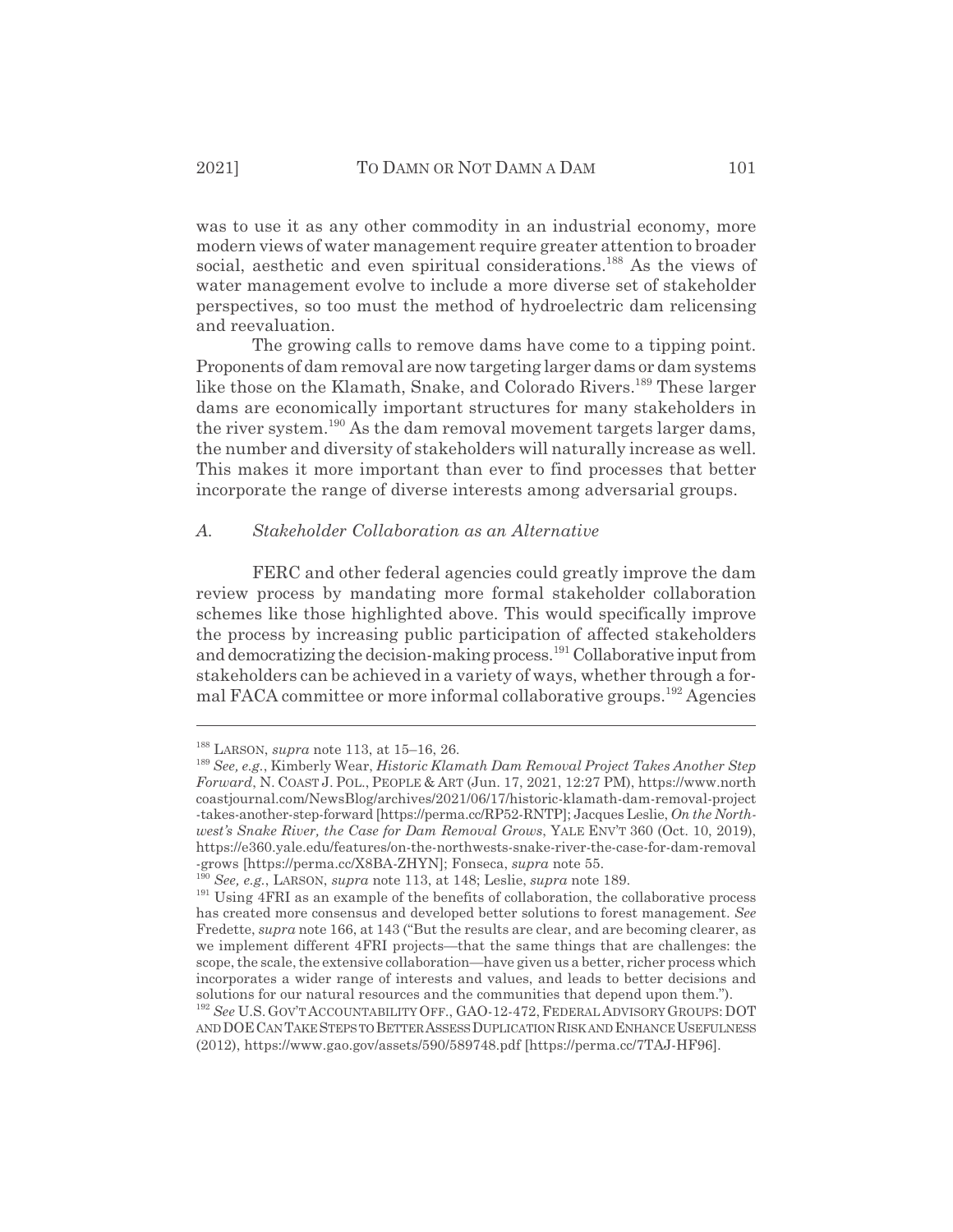are already equipped with the institutional framework to allow collaborative input in other areas so making it policy for dam reevaluation is not difficult to establish.<sup>193</sup> The flexibility of stakeholder collaborations is ideal for governing the more localized issues associated with dams in particular river basins or systems, enabling federal agencies and stakeholder groups to tailor approaches for each dam. While agencies can engage with stakeholders in a variety of ways, formal advisory committees are particularly useful tools in reevaluating and managing dams.

#### 1. Benefits of Formalized Collaboration Schemes

Stakeholder collaborations tend to function most effectively in the context of localized, highly contested decision-making processes. It is often difficult for distant federal agencies to simply weigh clear costs and benefits in these complex multi-stakeholder situations.<sup>194</sup> By contrast, interested local stakeholders are often well equipped to assist in the decision-making process in these contexts in ways that accurately account for the unique characteristics of each community.195 Formal collaborations involving these stakeholders are able to provide more balanced approaches to decision making processes that a cost-benefit analysis cannot easily resolve.196 These balanced decisions derived from collaboration are able to weigh and incorporate a diverse set of social, environmental, and economic factors to inform the agency in the decision-making process.<sup>197</sup>

A decision of whether to remove a dam is the type of localized, highly contested situation that is well suited for formal stakeholder collaboration in agency decision-making.<sup>198</sup> While dams are important on the national scale, localized river basins and communities are generally more burdened or benefited by a dam's presence.<sup>199</sup> The decision to remove the dam particularly affects the local landowners and downstream

<sup>193</sup> *See, e.g.*, *id.*

<sup>194</sup> *See* Bradshaw, *supra* note 119, at 710.

<sup>195</sup> *Id.*

<sup>&</sup>lt;sup>196</sup> See id. ("Collaborative analysis provides benefits relative to cost-benefit analysis. It is most appropriate in localized but high-stakes decisions that elude analytical exactness."). <sup>197</sup> *See* M.E.KRAFT, *Influence of American NGOs On Environmental Decisions and Policies: Evolution Over Three Decades*, *in* THE ROLE OF ENVIRONMENTAL NGOS: RUSSIAN CHAL-LENGES, AMERICAN LESSONS: PROCEEDINGS OF A WORKSHOP 141, 155 (2001). <sup>198</sup> *Id.*

<sup>199</sup>*See Public Participation Guide: Introduction to Public Participation*, EPA, https://www .epa.gov/international-cooperation/public-participation-guide-introduction-public-par ticipation [https://perma.cc/G5WH-TNX8] (last visited Oct. 14, 2021).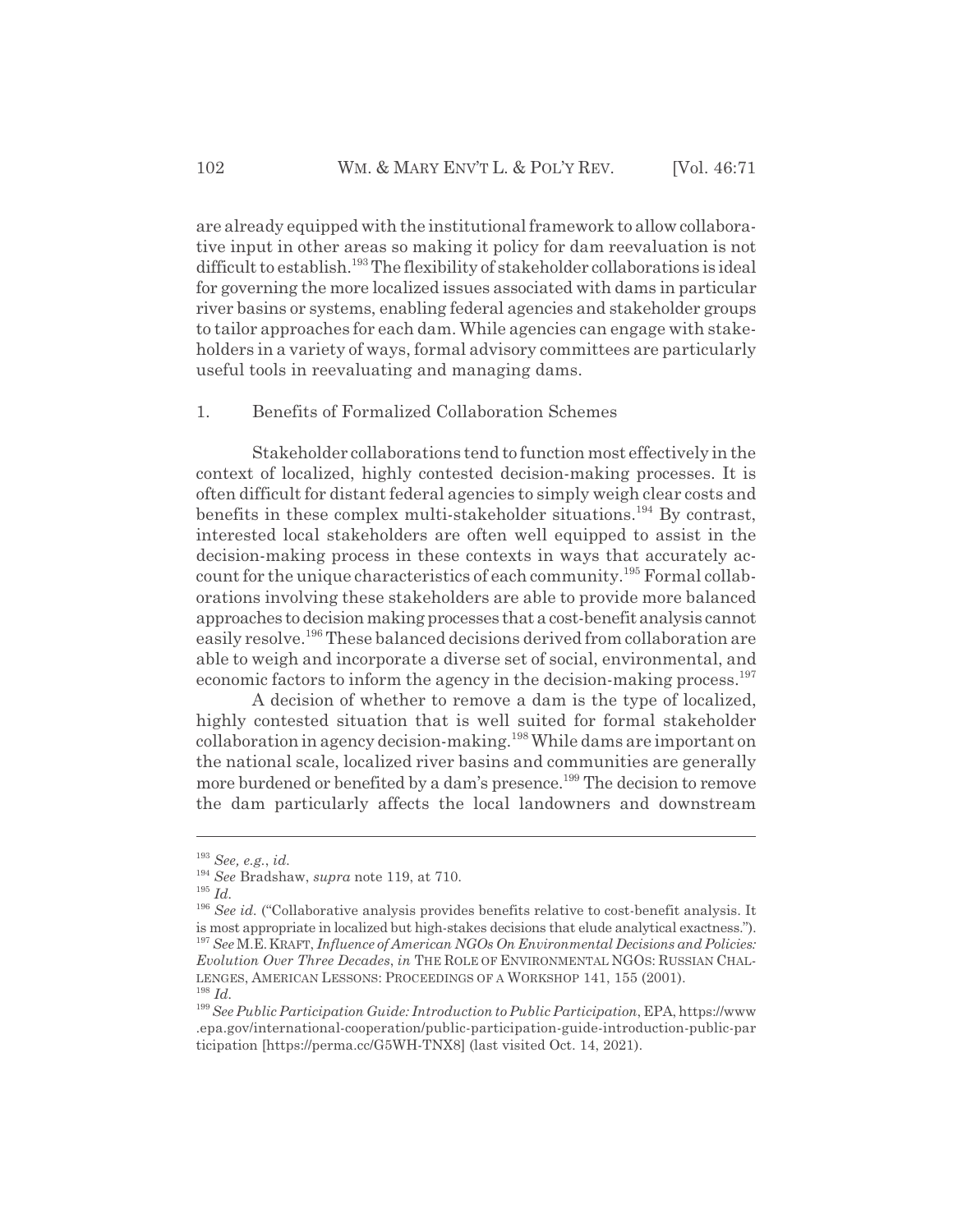communities that benefit from flood control, energy generation, and commerce from improved river navigation.<sup>200</sup> Furthermore, the decision to remove a dam is almost always critical, costing millions of dollars and dramatically changing the environmental landscape.<sup>201</sup> For these reasons, dams are an appropriate subject for collaboration with agencies.

Two likely benefits of more formal collaboration between agencies and stakeholders include improved implementation and greater public acceptance of environmental review. As discussed, dam removal is rarely a considered alternative in the environmental review under NEPA.<sup>202</sup> Stakeholder collaborations prospectively consider alternatives before a federal agency begins formal environmental review.203 Agencies then can rely on the considerations and proposed alternatives of stakeholders without having to undergo the lengthy process of a traditional NEPA review.<sup>204</sup> One example of agencies relying on the considerations of a stakeholder group is the United States Forest Service's reliance on 4FRI to prospectively consider alternatives in wildfire management.<sup>205</sup> The same can be said for the steering committee in the Snake River general stream adjudication.<sup>206</sup> Similarly, stakeholders can address issues and alternatives prospectively for dam removal. Because agencies like FERC rarely consider removal as a serious alternative in the NEPA process under current dam reevaluations, if the stakeholder group arrives at that being the best decision, it can greatly improve and accelerate river restoration without the need to challenge agency action.<sup>207</sup> If a stakeholder group finds that dam removal is not the best option for a particular river system, the negotiations can improve the equitable management of the dam, as is the case in the operation of Glen Canyon and the Glen Canyon Adaptive Management Work Group.<sup>208</sup>

<sup>200</sup> *See supra* Sections I.B.1–2.

<sup>201</sup> *See* Mallory Gruben, *Study: Snake River dam removal would cost \$2.3B, jeopardize regional economies*, COLUMBIAN (Jan. 7, 2020), https://tdn.com/news/local/study-dam-re moval-would-cost-2-3b-jeopardize-regional-economies/article\_e8e76101-ca40-5b6b-bbc9 -a9d358961222.html#:~:text=A%20new%20study%20commissioned%20by,fragile%20 local%20and%20regional%20economies [https://perma.cc/7TNU-L8T6].

<sup>202</sup> MAVEN'S NOTEBOOK, *supra* note 106.

<sup>203</sup> Gruben, *supra* note 201.

<sup>204</sup> *See* Bradshaw, *supra* note 118, at 472.

<sup>205</sup> *Id.*

<sup>206</sup> *See* Vonde et al., *supra* note 141, and accompanying text.

<sup>207</sup> *See* Bradshaw, *supra* note 119, at 685 ("Agency officials believe that decisions they make through collaborative processes benefit from greater social acceptance.").

<sup>208</sup> *See* discussion *supra* Section II.B.1.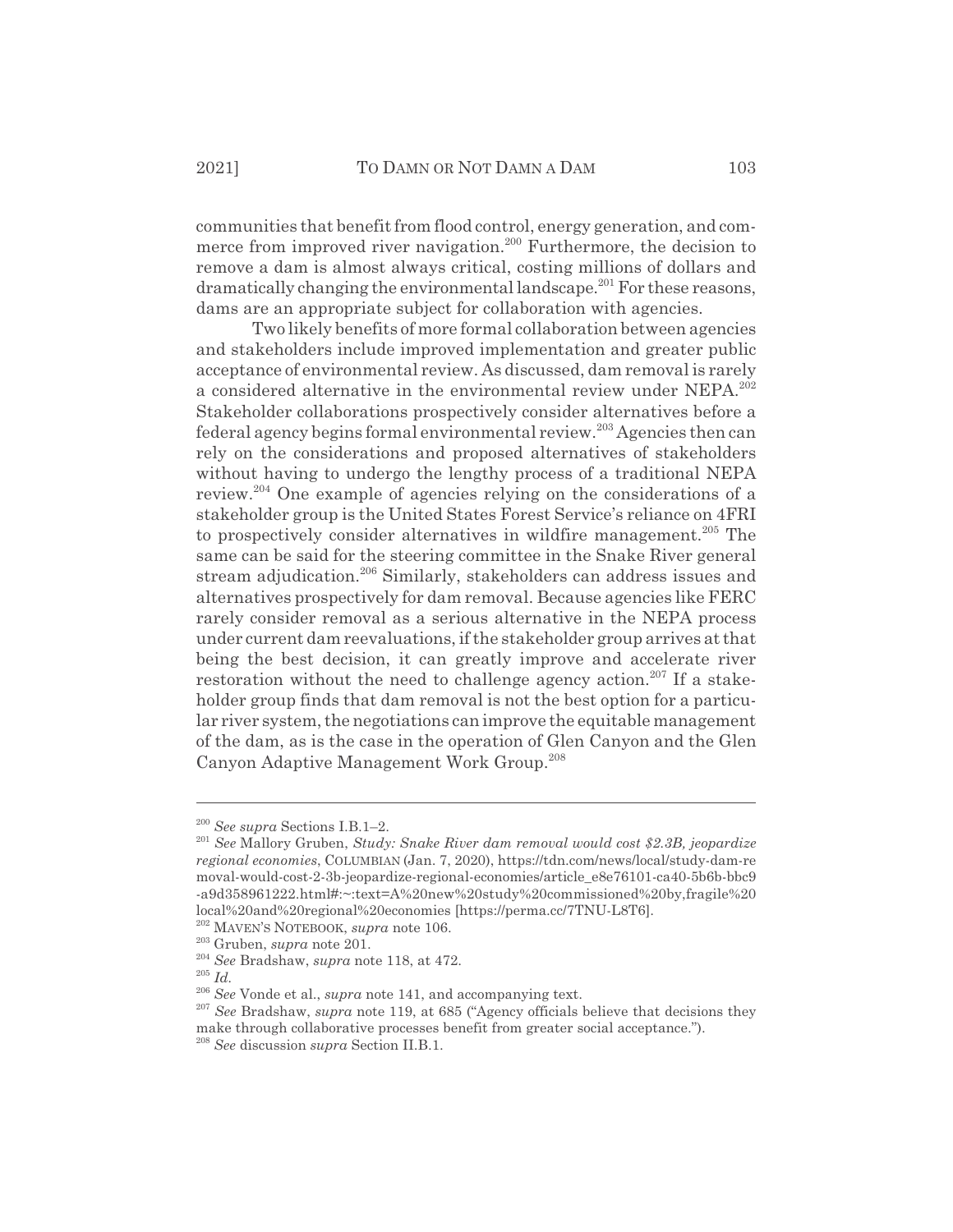Another benefit of stakeholder collaboration in dam removal decision-making is the potential to pool resources to improve project completion.209 Dam removals are an expensive operation, with dam operators generally unwilling to give up the economic benefits of dams in exchange for the costs of removing them.<sup>210</sup> Collaborative efforts in Washington and California on dam removal projects have allowed dam operators to work with stakeholders who would be willing to take on the cost of dam removal to gain the social and ecological benefits of having a restored ecosystem.<sup>211</sup> In Washington, the city of Snohomish made the decision to stop operating a dam due to the increased costs of upgrading the aging infrastructure.<sup>212</sup> Through collaboration, the Tulalip Tribe, having more expertise than the city, took the lead on the dam removal projects.<sup>213</sup> The town was able to gain the benefit of not leading the project while the tribe benefited from improved fish ecology.214 Both parties benefited from an improved relationship fostered through collaboration.<sup>215</sup> Similarly, on the Klamath, collaboration was able to provide some funding to help remove the dam projects.216 These two examples highlight the successes of collaboration in its ability to pool resources, both financial and through technical expertise.

Stakeholder collaborations like those just described often garner greater public acceptance than traditional agency action. Many communities and landowners often have invested interests in and are relying on a dam's continued existence.<sup>217</sup> These stakeholders can reach a balance between their interests through collaborative processes. On the Klamath, negotiations allowed for upstream dams to remain while the group agreed to remove dams downstream.<sup>218</sup> Landowners continue to benefit from the

<sup>211</sup> *Id.*

<sup>209</sup> Bradshaw, *supra* note 119, at 672.

<sup>210</sup> *A dam good example of collaboration on california water issues*, GRIST (Feb. 22, 2021), https://grist.org/article/a-klamath-dam-good-example-of-collaboration-on-california-water -issues/ [https://perma.cc/YN9V-RLLM].

<sup>212</sup> Lynda V. Mapes, *Another Washington dam removal*—*and 37 more miles of salmon habitat restored*, SEATTLE TIMES (Aug. 5, 2020, 9:18 AM), https://www.seattletimes.com /seattle-news/environment/another-washington-dam-removal-and-37-more-miles-of-sal mon-habitat-restored/#:~:text=The%20%242%20million%20dam%20removal,teardown %20project%20in%20two%20months [https://perma.cc/VV36-H7SQ].

<sup>213</sup> *Id.*

<sup>214</sup> *Id.*

<sup>215</sup> *Id.*

<sup>216</sup> Allen, *supra* note 13, at 459.

<sup>&</sup>lt;sup>217</sup> See KRAMER CONSULTING ET AL., LOWER SNAKE RIVER DAMS STAKEHOLDER ENGAGE-MENT REPORT 2 (Dec. 20, 2019) (highlighting how the economic benefits are critical to many stakeholders).

<sup>218</sup> Jes Burns, *Plan revived for dam removal on Klamath River in Oregon, California*, OPB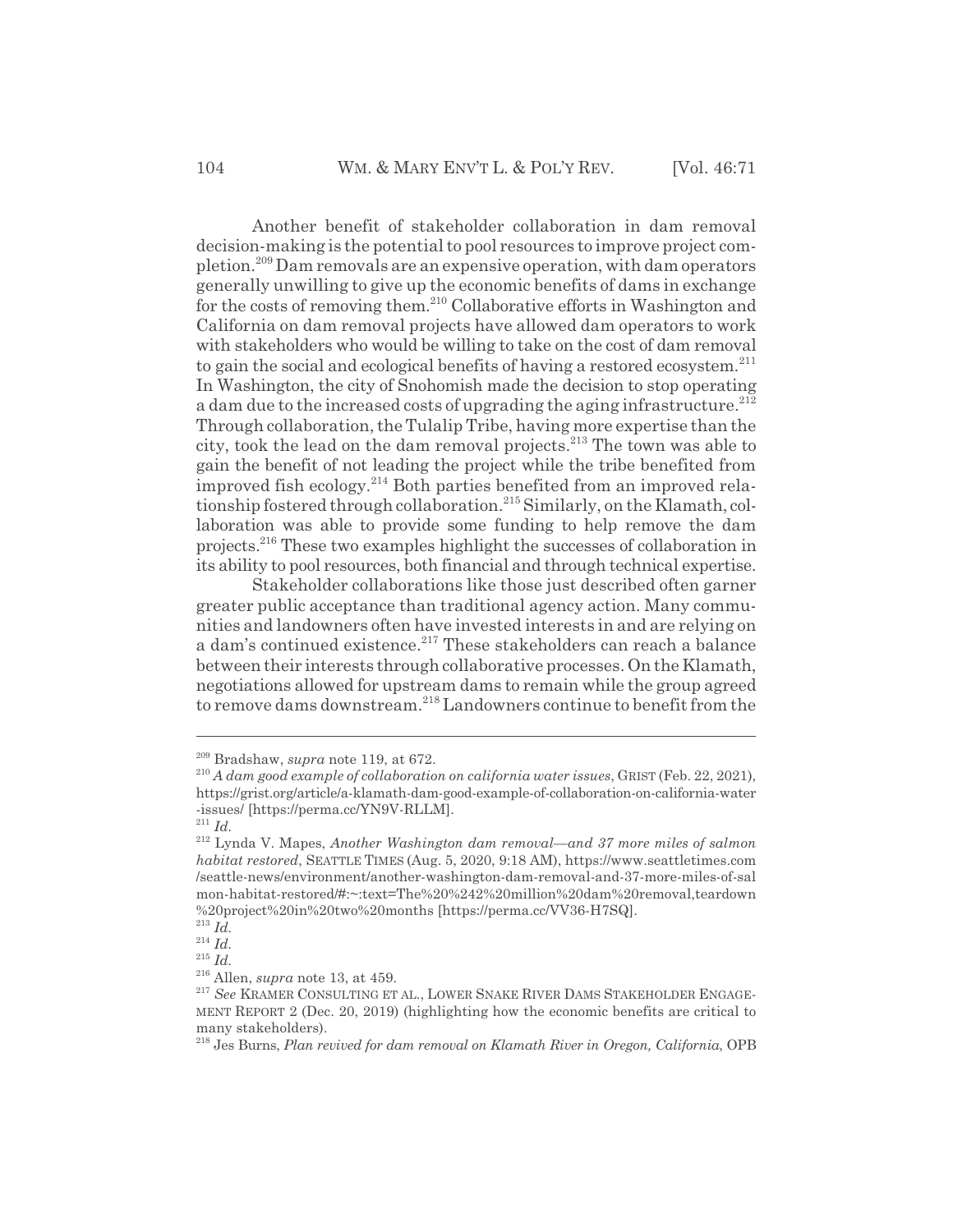flood control and irrigation of the upstream dams while tribes are hopeful that the removal of the downstream dam stream dams will improve fish populations and the river ecosystem.<sup>219</sup> By bringing this set of opposed stakeholders together, the collaboration on the Klamath was able to produce results that were more readily acceptable to them both.<sup>220</sup> By establishing stakeholder collaboration as policy in dam reevaluation projects, federal agencies and stakeholders can share in the benefits described above in future dam removal projects and reevaluation discussions.

In summary, while every dam decommissioning decision is unique, the examples of successful collaborations discussed above provide a useful starting point for structuring groups in the context of dam removals. Formal stakeholder collaborations can improve the environmental review process by helping to evaluate alternatives and by ultimately increasing social acceptance of the decision process. Stakeholder collaborations can also improve the removal process by creating resource pooling for removal projects.

#### 2. A New Stakeholder Collaboration Structure for Dams— The NEMU Model

The process of developing an optimal dam stakeholder collaboration scheme bears some similarity to the search for a perfect bowl of porridge in the *Goldilocks and the Three Bears* fairytale. An ideal formalized collaboration structure for dam relicensing is capable of appropriately addressing adaptive management issues associated with a dam, but avoids the additional institutional hurdles that currently plague the FACA process. As seen by the Glen Canyon Adaptive Management Work Group, FACA certified committees create hurdles to implementation that ultimately freeze public participation.<sup>221</sup> FACA does provide a formalized

<sup>(</sup>Nov. 17, 2020, 7:26 PM), https://www.opb.org/article/2020/11/17/klamath-river-dam-re moval-oregon-california/ [https://perma.cc/CWA3-7RV6] (discussing dam removals scheduled for 2023).

<sup>219</sup> Cassandra Love, *Case Study: Klamath Basin*, NAT'L GEOGRAPHIC SOC'Y (Jan. 22, 2014), https://www.nationalgeographic.org/article/case-study-klamath-basin/ [https://perma.cc /HD9X-QH3C].

<sup>&</sup>lt;sup>220</sup> Allen, *supra* note 13, at 468 (noting that stakeholders in the basin have historically not been able to come to agreement on the proper management of their shared natural resources).

<sup>221</sup> Melinda Harm Benson, *Integrating Adaptive Management and Oil and Gas Development: Existing Obstacles and Opportunities for Reform*, 39 ENV'T. L. REP. NEWS & ANALYSIS 10962, 10970 (2009).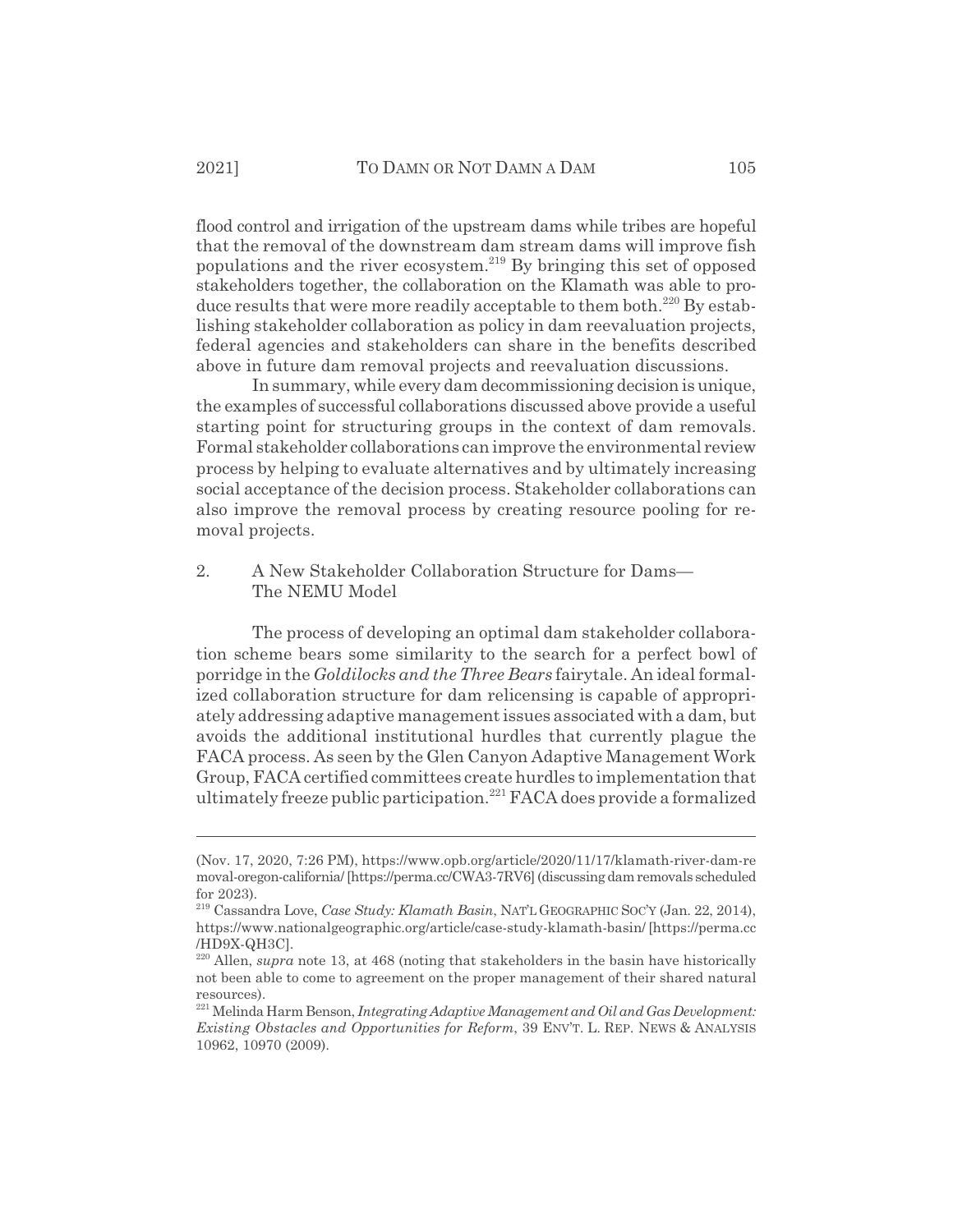structure intended to increase public awareness and participation in agency decision-making processes.222 However, FACA is inflexible, and the certification process can take years.<sup>223</sup> In addition, the statutory language in FACA has created ambiguities in its interpretation, specifically when and how it should apply.<sup>224</sup> This ambiguity has created litigation that further slows the collaborative process. Increasing the risk of litigation is the opposite of what collaborations are trying to achieve in the dam and natural resource management context.<sup>225</sup> In this sense, FACA is the porridge that is too hot for Goldilocks by being overly formalized.

Without a formal structure, collaborative groups run the risk of being too limited in scope to effectively address adaptive management issues like dam river restoration or major projects like dam removals. Collaborative groups that are more limited in scope, like those associated with general stream adjudications, are effective at limiting the risk for potential litigation.226 However, these groups are too narrow in scope to address adaptive management strategies that prospectively address natural resource management. When less formal collaborations, like the Klamath partnership, do address natural resource management issues, there can be a problem with implementation of the proposed plan.<sup>227</sup> The Klamath Partnerships goals and interests at times were misaligned with federal agencies, creating delays.<sup>228</sup> In this sense, the "Goldilocks' porridge" provides less formal collaboration.

The NEMU model, following the 4FRI example, has the potential to be a "just right" collaboration for many dam decommissioning decisions. As discussed above, NEMU collaborations like 4FRI are nonexclusive, allowing membership to all interested in being a part of the stakeholder group. It is also not the exclusive method of public participation with the federal agencies.<sup>229</sup> While the Forest Service relies on 4FRI to address forest management strategies proactively and prospectively,

<sup>&</sup>lt;sup>222</sup> Sheila Lynch, *The Federal Advisory Committee Act: An Obstacle to Ecosystem Management by Federal Agencies*, 71 WASH. L. REV. 431, 439–40 (1996).

<sup>223</sup> *Id.*

<sup>&</sup>lt;sup>224</sup> See *id*. for a discussion of how various courts have interpreted provisions of FACA. 225 Alexander Conley & Margaret A. Moote, *Evaluating Collaborative Natural Resource Management*, 16 SOC'Y & NAT. RES. 371, 374 (2003).

<sup>226</sup> *See supra* Section II.B.2.

<sup>227</sup> *See supra* Section II.C.

<sup>228</sup> *See* Gillian Flaccus, *Federal agency throws curveball at Klamath dams demolition plan*, OPB (July 16, 2020, 7:00 PM), https://www.opb.org/news/article/federal-agency-curveball -klamath-river-dams-removal/ [https://perma.cc/U3A7-KTGH].

<sup>229</sup> *See supra* Section II.D.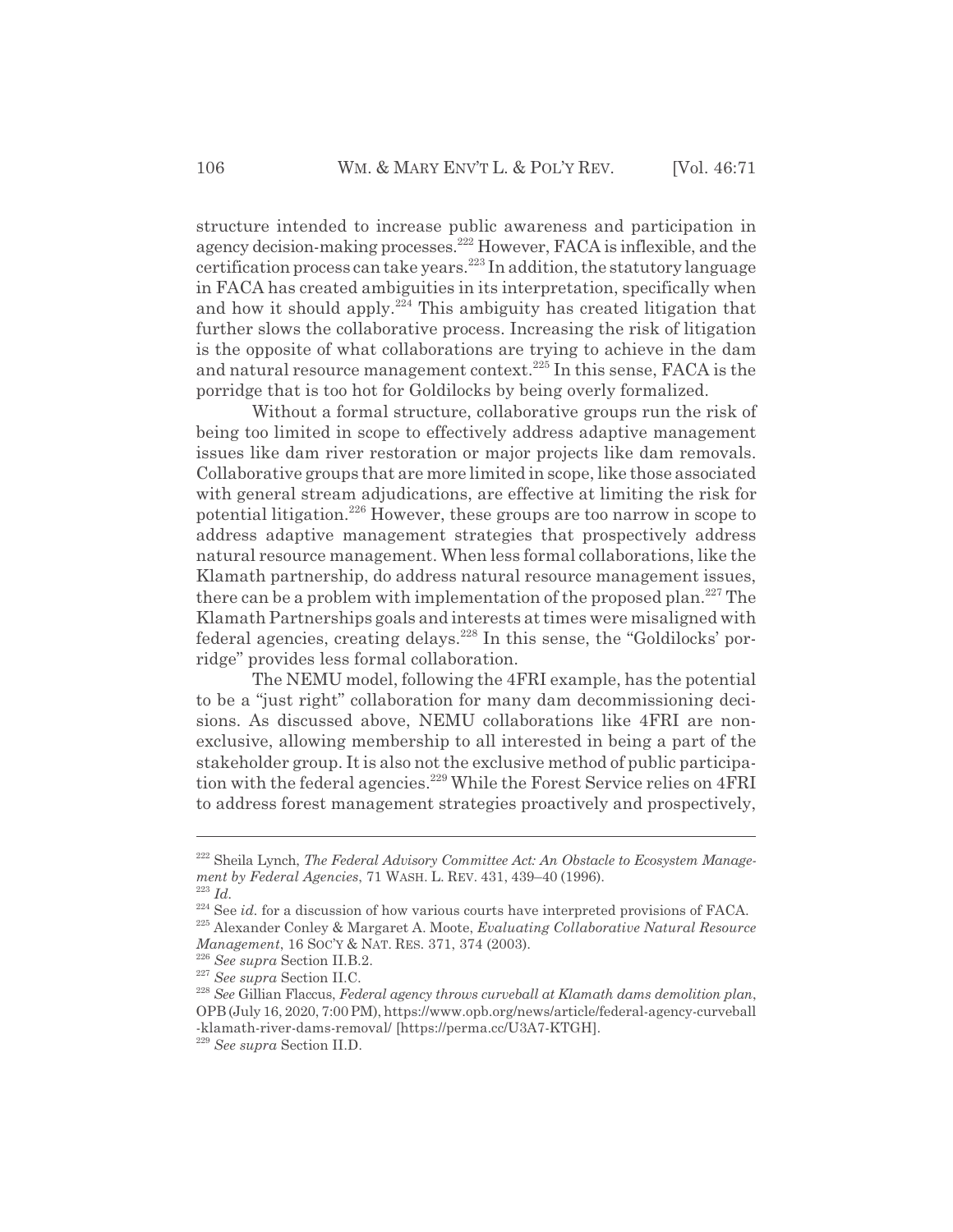stakeholders who are not a part of the group are still free to engage with the agency.<sup>230</sup> The 4FRI group may be a favored source of public participation—and take a more active role in the NEPA review process—but other, nonmember stakeholders can and do participate with the Forest Service.<sup>231</sup> In this way the NEMU model fosters more diverse perspectives without one stakeholder interest dominating the group. Nor does the NEMU model dictate results; the federal agency still makes the final  $\alpha$  decision on adopting strategies.<sup>232</sup> In other words, this "porridge" provides just the right amount of formalization.

In similar ways, collaborations following the NEMU model could take a more proactive approach in addressing dam reviews outside of the normal opportunities afforded to the public to address dam decommissioning questions during relicensing or review periods.<sup>233</sup> This would allow stakeholders direct input into drafting environmental reviews and opportunities to address all alternatives available. FERC and other federal agencies would still be responsible for the final decision but could rely on the stakeholder collaboration more so than other stakeholders.<sup>234</sup> This would build greater public acceptance, increase resource pooling, and avoid litigation in the same way 4FRI has achieved those results with the U.S. Forest Service.

One other advantage of collaborations under the NEMU model is that federal agencies retain authority to implement such structures without additional legislation or agency action. The only real obstacle left for implementation is the same as that for any collaboration: persuading a diverse group of stakeholders to agree to work together rather than against

<sup>230</sup> *4FRI Stakeholder Group*, USDAFORESTSERV.,https://www.fs.usda.gov/detail/4fri/home /?cid=STELPRDB5292325 [https://perma.cc/RN27-EC55] (last visited Oct. 14, 2021).

<sup>231</sup> Vosick, *supra* note 170, at 108 (discussing non-4FRI stakeholders engaging in the objection phase of environmental review process).

<sup>232</sup> *Id.* at 107.

<sup>&</sup>lt;sup>233</sup> *Id.* ("The Forest Service consistently reminded the 4FRI Stakeholder Group that federal law requires that final decision-making authority belonged to the Forest Service. What the Forest Service did yield in terms of authority to the Stakeholder Group was more opportunity to engage in the preparation of the document to create a cooperative and collaborative dialogue as opposed to a reactive, one-way discussion. In the end there was general agreement that this contributed to a better document with wider acceptance.").

<sup>&</sup>lt;sup>234</sup> See id. ("It is logical to assume that the Forest Service would give more weight to a consensus recommendation from a stakeholder group representing more than thirty groups and hours of collaboration; however, collaboration does not remove or diminish the public involvement requirements by the Forest Service in order to comply with NEPA."); Bradshaw, *supra* note 118, at 472.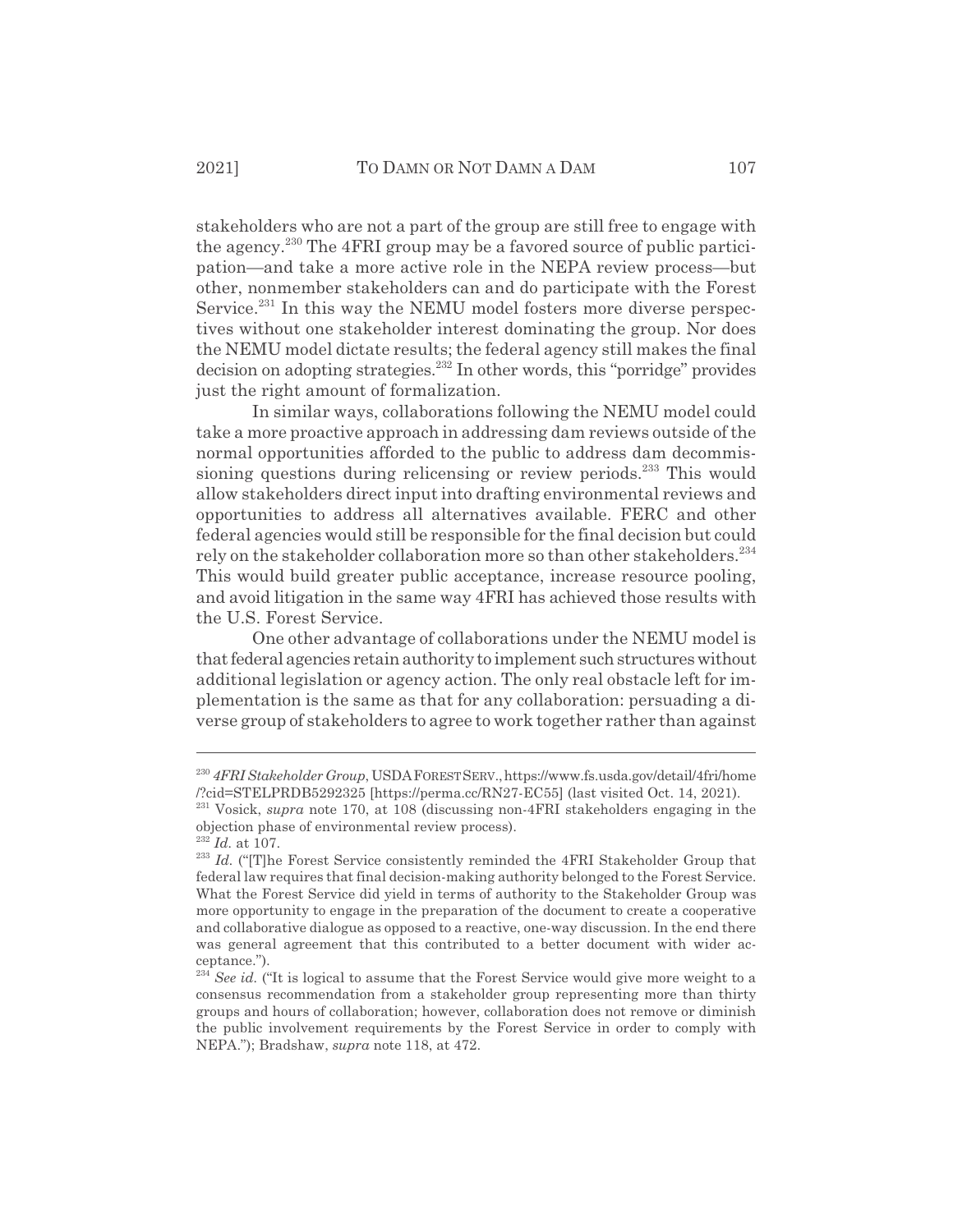each other. While it is difficult to bring all interested parties to the table, collaborations do work when implemented in a way that is inclusive and addresses issues of significant importance.<sup>235</sup>

#### *B. Stakeholder Collaboration on Future Projects*

Multiple large river systems in the United States with persistent and growing dam relicensing controversies could benefit from the NEMU model of collaborative management. Two such river systems are the Snake River Basin and the Colorado River system.

## 1. Snake River Basin

The nation's next major dam removal project is likely to focus on dams in the Pacific Northwest's Snake River Basin. The Snake River Basin's characteristics mirror those of the Klamath River in many ways. The death of 70,000 fish led to the Klamath dam removal projects, and now widespread orca deaths have stirred conversations about the Snake River dam removal.236 In 2018, an orca was filmed carrying her stillborn calf for days.237 From 2007 to 2014, two-thirds of West Coast orca pregnancies failed and no orca calf from this time period have survived more than three years.<sup>238</sup> A major cause of this tragedy is the near starvation diet that orcas in this region live on due to the decimation of the Chinook salmon population.<sup>239</sup> The dams on the Snake River Basin have been under heavy scrutiny for years because of their contribution to low Chinook salmon populations.<sup>240</sup> Recently the USACE decided not to remove any of the dams after finishing an EIS in  $2020$ <sup>241</sup> The USACE's environmental

<sup>235</sup> *See* Bradshaw, *supra* note 119, at 712 ("[R]isks with disproportionately concentrated effects and only local or regional benefits lend themselves to a more directed inquiry into the welfare of those most affected by positive or negative policy outcomes."). 236 Leslie, *supra* note 189.

<sup>237</sup> James Rainey, *A Baby Orca's Death, a Mother's Grief and a State's Call to Action*, NBC NEWS(Oct. 14, 2018, 5:31 AM), https://www.nbcnews.com/news/us-news/baby-orca-s-death -mother-s-grief-state-s-call-n917186 [https://perma.cc/52ZF-CTG9]; *see* Lynda V. Mapes, *A Mother Orca's Dead Calf and the Grief Felt Around the World*, THE SEATTLE TIMES (May 13, 2019, 9:19 AM), https://www.seattletimes.com/seattle-news/environment/a-mother-orcas

<sup>-</sup>dead-calf-and-the-grief-felt-around-the-world/ [https://perma.cc/4H8W-W3KV].

<sup>238</sup> Rainey, *supra* note 237.

<sup>239</sup> *Id.*

<sup>240</sup> Nicholas Gerainios, *US: Snake River dams will not be removed to save salmon*, ABC NEWS (July 31, 2020, 3:57 PM), https://abcnews.go.com/US/wireStory/us-snake-river-dams -removed-save-salmon-72109331 [https://perma.cc/67LX-QXKT]. <sup>241</sup> *Id.*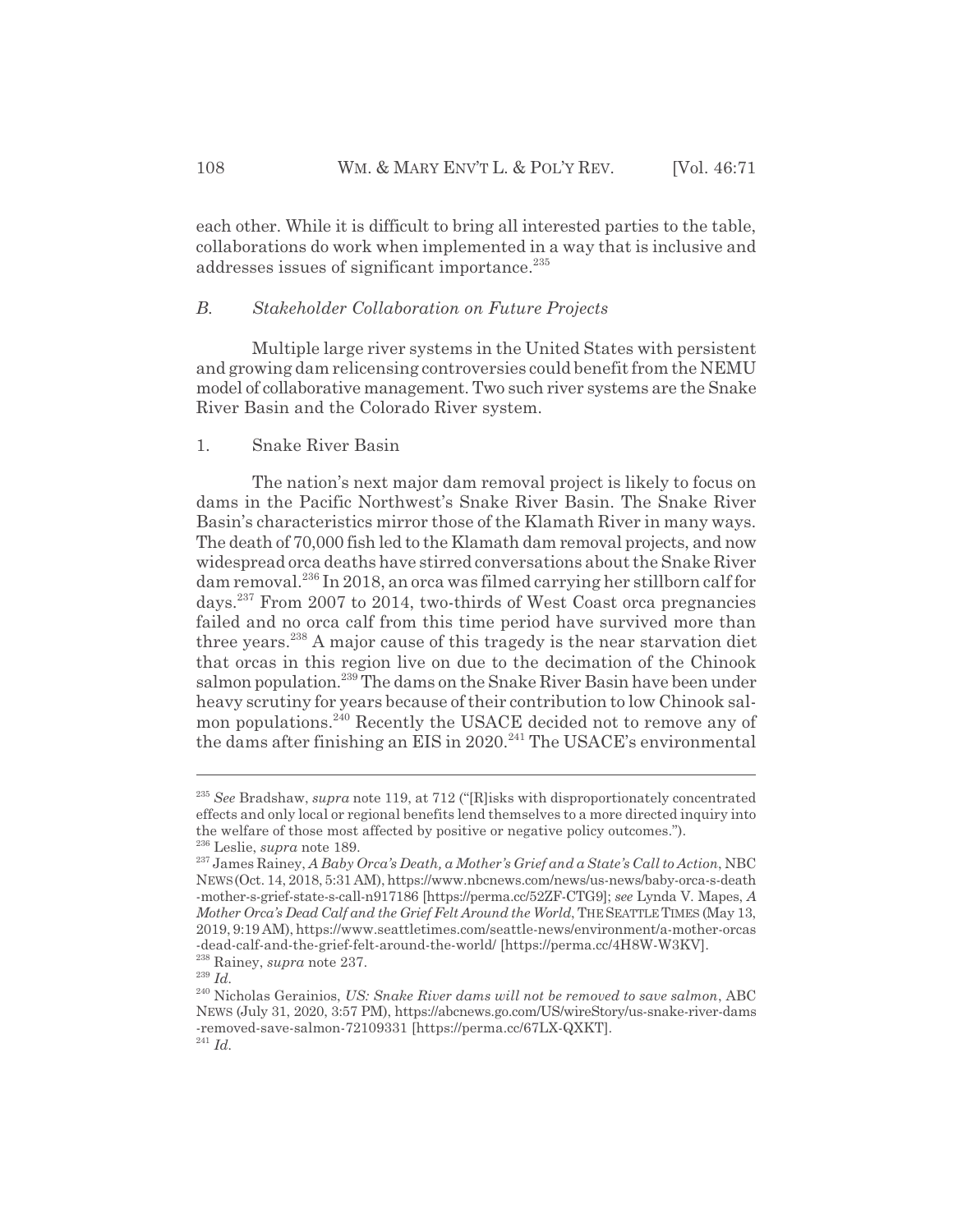review favored other environmental mitigation measures to balance fish ecology with the benefits that the dams produce. $^{242}$ 

The economic benefits of the Snake River dam system are significant enough to justify maintaining some dams. As late as 2012, dams on the Snake River generated 65 percent of the state's electric energy.<sup>243</sup> Since then, the dams have struggled to sell their energy as other energy sources have grown cheaper.<sup>244</sup> Today, hydroelectric power in the region has become so uncompetitive that the electrical utility, which holds the Snake River dams, now only needs six of its thirty-one dams to meet its contractual energy requirements.<sup>245</sup> The other major economic incentive for the dams, freight shipping on the river, has been reduced by 70 percent due to more competitive shipping options.<sup>246</sup> However, there are some farmers who still rely on the river for shipping.<sup>247</sup> Thus it makes sense that some of the dams would be maintained. It is also clear that the USACE can and should remove some of the dams. If the USACE were to remove the four dams in the Snake River, the Chinook salmon population would increase two or threefold.<sup>248</sup>

In its 2020 EIS, the USACE considered removing its four targeted Snake River dams as one of its many alternative courses of action.<sup>249</sup> The report's analysis concluded that choosing this alternative would produce major long-term benefits for the salmon population and distinctly superior benefits to the other alternatives.<sup>250</sup> However, the option of removing the four dams was passed over because it would not meet the USACE's power objective.<sup>251</sup> The power objective focuses on the need to provide adequate, efficient, economical, and reliable power to the Colorado River Power System.<sup>252</sup> The USACE chiefly based this determination on an analysis highlighting the potential decreases in power generation that

<sup>242</sup> *See id.*

<sup>243</sup> Vonde et al., *supra* note 141, at 120.

<sup>244</sup> Leslie, *supra* note 189.

<sup>245</sup> *Id.*

<sup>246</sup> *Id.*

<sup>247</sup> Todd Myers, *The Environmental Tradeoffs of Removing Snake River Dams*, 53 IDAHO L. REV. 209, 212 (2017).

<sup>248</sup> Leslie, *supra* note 189.

<sup>249</sup> *See* U.S. ARMY CORPS OF ENG'RS, *supra* note 109 (discussing breaching four dams in multiple objective alternative three).

<sup>&</sup>lt;sup>250</sup> *Id.* at 39 (indicating that multiple objective alternative three has the highest predicted smote-to-adults return, and a range of long-term benefits).

<sup>&</sup>lt;sup>251</sup> *Id.* at 31 (the report also indicates that the alternative does not meet the integrated FCRPS, but the FCRPS is just the Federal Columbia River Power System and is not a specific objective).

 $^{252}$  *Id.* at 29.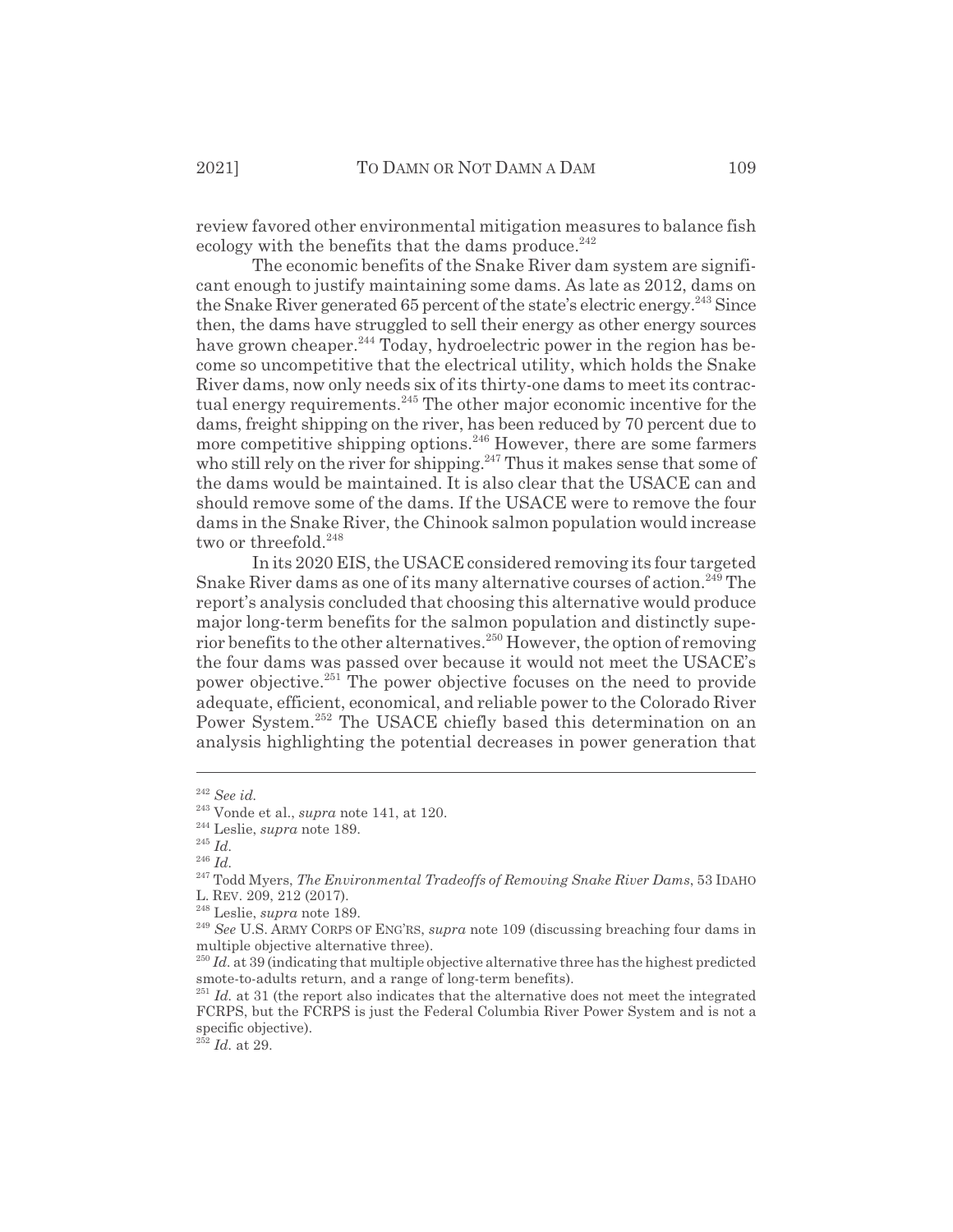would result and the infeasibility of replacing those resources.<sup>253</sup> This is an unsound rationale, because the targeted dams were not needed to meet power generation obligations.254 Producing uncompetitive surplus power should not have been a priority.

This EIS report is likely to result in more litigation. When the USACE released the EIS announcing this policy decision, many members of the public and local tribes expressed their distress at the decision not to remove the four dams.<sup>255</sup> U.S. Representative Mike Simpson, a Republican from Idaho, has even offered a proposed plan that includes breaching the four dams on the Snake.<sup>256</sup> This shows these types of natural resource management issues are not simply partisan issues, but rather involve unique local perspectives. Environmental groups are likely to challenge the USACE's findings and the ultimate decision of the EIS in a new round of litigation.<sup>257</sup> This is particularly disappointing because the 2020 EIS was conducted after a successful lawsuit asserting that the USACE did not adequately evaluate dam removal in its environmental review.258 This type of protracted litigation is a particularly prominent shortcoming of the current management regime.

Collaborative management following the NEMU model could alleviate much of the political tension surrounding dams along the Snake River. There are strong and growing interests in removing some of these dams, and the current regulatory process has not effectively managed those interests.259 Having more of the interested parties brought to a table and given opportunities to discuss their various interests could lead to less litigation and better agency decisions. As such, the interested stakeholders should draft a non-exclusive collaborative management charter and sign a memorandum of understanding with the USACE.

<sup>253</sup> *Id.* at 31–32.

<sup>254</sup> Leslie, *supra* note 236.

<sup>255</sup> U.S. ARMY CORPS OF ENG'RS, *supra* note 109, at 43.

<sup>256</sup> Jacques Leslie, *Op-Ed: Listen up: A Republican Says We Have to Breach Four Snake River Dams*, LATIMES (Mar. 10, 2021, 3:07), https://www.latimes.com/opinion/story/2021 -03-10/snake-river-dams-demolition-mike-simpson-idaho-washington [https://perma.cc /Y34E-ZEE6].

<sup>257</sup> Eric Barker, *Federal plan keeps lower Snake River dam; legal challenges expected to follow*, IDAHOPRESS (Aug. 2, 2020), https://www.idahopress.com/eyeonboise/federal-plan -leaves-lower-snake-river-dams-intact-legal-challenges-expected-to-follow/article\_7a01 8876-8820-5f52-992b-eced5ae48430.html [https://perma.cc/M64B-VAYD].

<sup>258</sup> Alyssa Moir et al., *Contemplating the Future of the Lower Snake River Dams*, NAT'L L. REV. (Oct. 23, 2020), https://www.natlawreview.com/article/contemplating-future-lower -snake-river-dams [https://perma.cc/4YYW-MEZQ].

<sup>259</sup> Barker, *supra* note 257.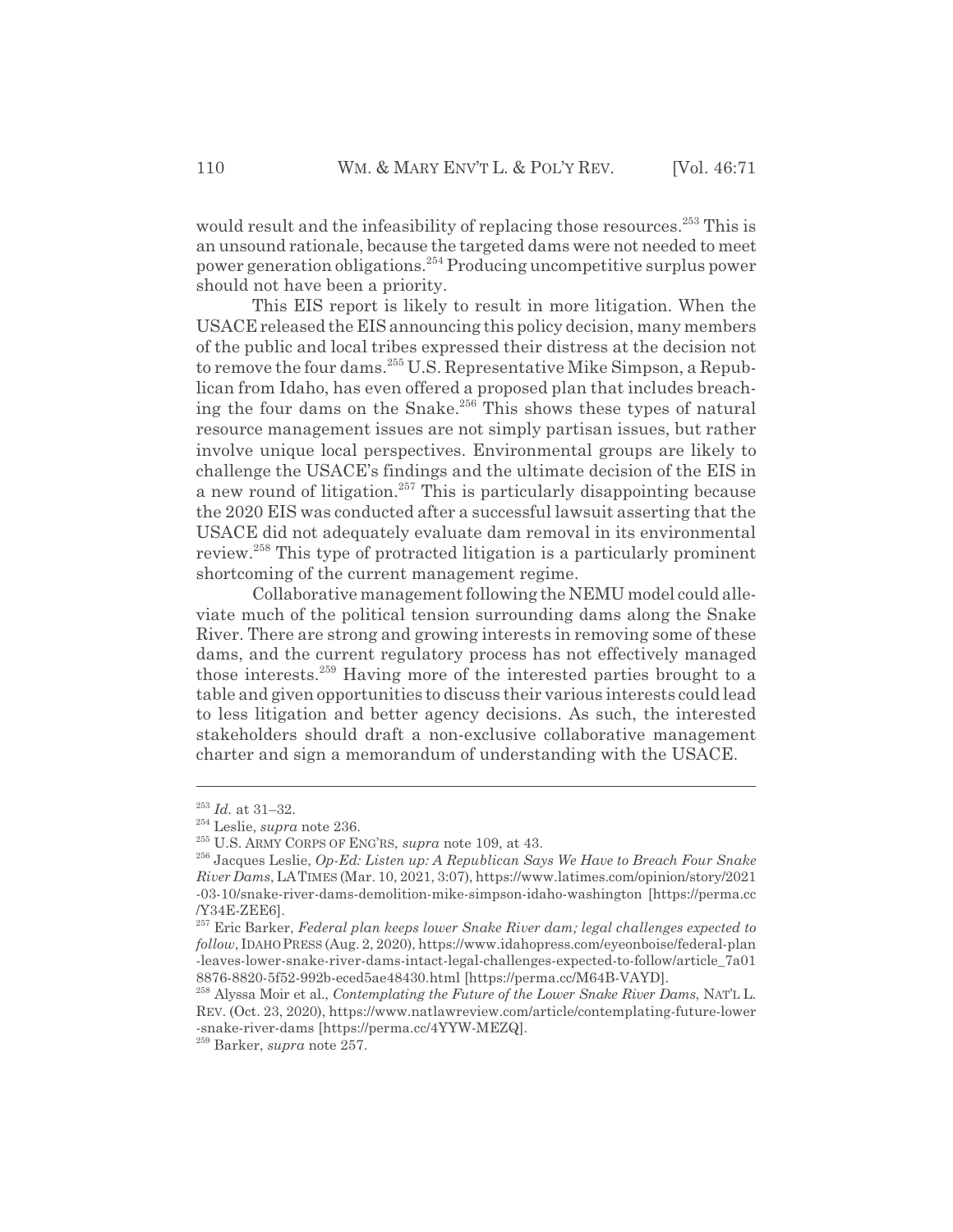#### 2. Colorado River System

The Colorado River system's current dam management structure will also require significant change in the coming decades and could benefit from the NEMU model. The Colorado "provides water to one in eight Americans and supports one-seventh of the nation's crops."<sup>260</sup> As water scarcity has increased across the nation, more water has been allocated than the Colorado River system supplies.<sup>261</sup> This has caused several of the River basin's reservoirs to operate far below capacity.<sup>262</sup> Lake Powell and Lake Mead are two of the largest, and both operate at less than half capacity.263 Thus there have been calls to drain Lake Powell into Lake Mead.264 This would theoretically lessen the amount of water lost to evaporation by decreasing the total water surface area across the two reservoirs and reduce the loss of water drained through Lake Powell's more porous lakebed.<sup>265</sup> The science on that question is not settled: proponents of combining the reservoir estimate 179 billion gallons of water would be saved each year while opponents claim negligible quantities of water would be saved.<sup>266</sup> Regardless of whether the two dams should be combined, the water scarcity problem has made it clear that the river system management will need to be changed in the coming years. What is equally clear is the fact that making any substantial changes to this management system will be monstrously difficult.

The greatest obstacles to any major policy change on the Colorado River system are political in nature. Combining the two reservoirs through opening the Glen Canyon river dam's floodgates would require "an act of Congress, a new agreement among seven state legislatures, a revised treaty with Mexico, and a lengthy federal environmental impact analysis."<sup>267</sup> This massive number of stakeholders means that any change will take years to negotiate and could very well be destined for failure if a formal collaboration does not consider every interest.

<sup>260</sup> Abrahm Lustgarten, *Unplugging the Colorado River*, N.Y.TIMES (May 20, 2016), https:// www.nytimes.com/2016/05/22/opinion/unplugging-the-colorado-river.html [https://perma .cc/FN6Q-AS9V].

<sup>261</sup> Adam Wernick, *Is It Time to Think About Removing Dams on the Colorado River*, PUB. RADIOINT'L (July 2, 2016, 9:30 AM), https://www.pri.org/stories/2016-07-02/it-time-think -about-removing-dams-colorado-river [https://perma.cc/VHG6-TWLX]. <sup>262</sup> *Id.*

<sup>263</sup> Lustgarten, *supra* note 260.

<sup>264</sup> *Id.*

<sup>265</sup> *Id.*

<sup>266</sup> *Id.*

<sup>267</sup> *Id.*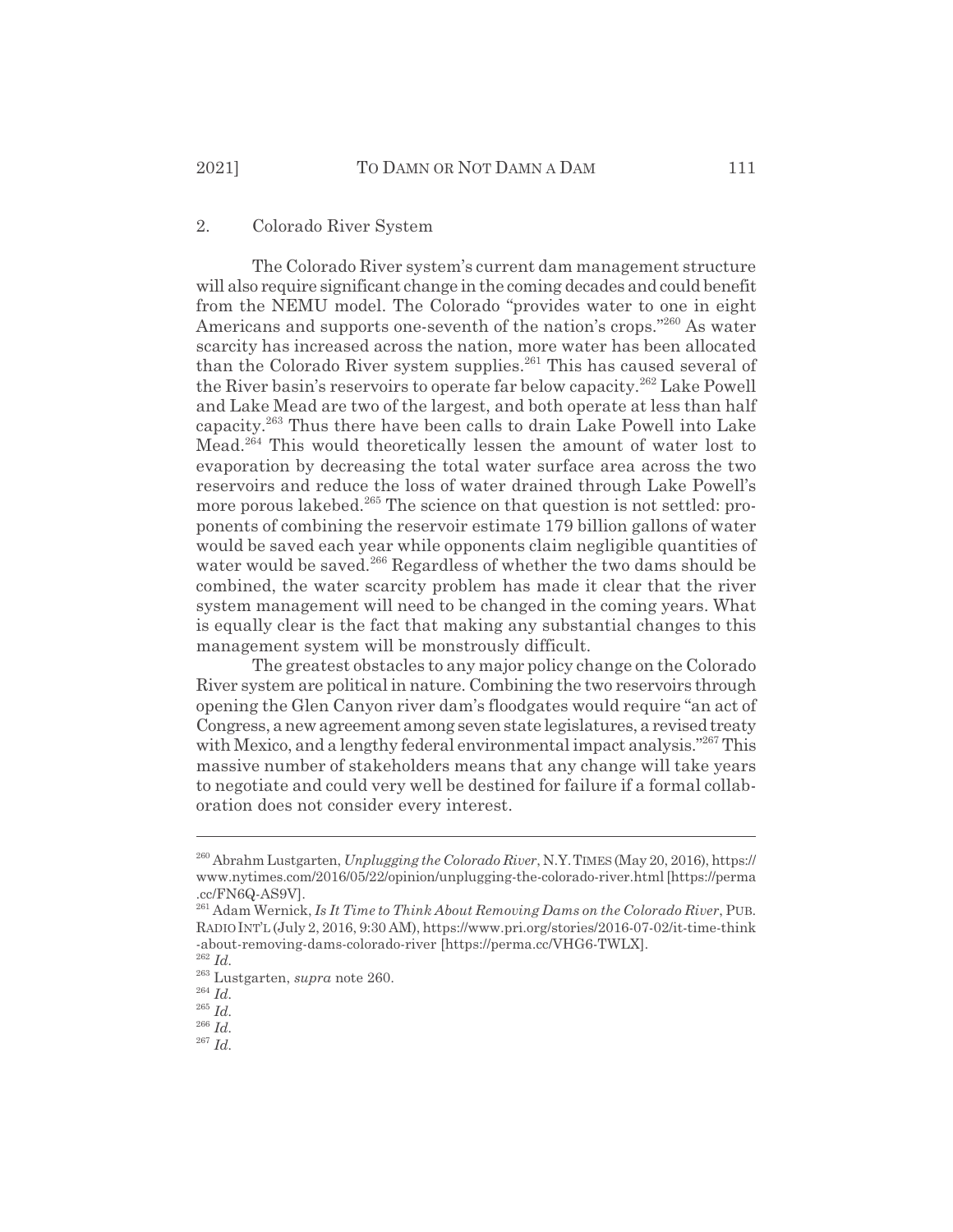A more formal collaborative management structure for the Colorado River system could do a lot of good. In particular, the NEMU model is particularly suited to this kind of multi-party agreement. This is because the memorandum of understanding can be a multilateral agreement between any number of parties. Bringing the various governments into a formal framework of collaboration with each other and stakeholders should substantially expedite negotiations and reduce litigation. Klamath showed that a multistate collaborative management group could successfully change the management of a complicated system of dams. It is time to bring collaborative management to the biggest and most complicated system of dams in the United States.

#### **CONCLUSION**

Several aging dams across the United States need more modernized management approaches. Even when a dam is clearly generating more costs than benefits, it can take an unacceptably long time to get decommissioning approval. While dam removal will always be a complicated and controversial issue, the nation's current, outmoded framework of dam management has become an unjustifiable contributor to these challenges. Collaborative dam management following a NEMU model like that highlighted in this Article could streamline and improve damrelated decision-making processes by increasing stakeholder involvement and thus decreasing delays from political and legal disputes. The NEMU model uses a memorandum of understanding to strike a more optimal balance between a non-exclusive public stakeholder group and a river's managing agency. This structure allows the public to freely engage in the decision-making process while also giving the governing agency a basis to rely on the collaborative group's work product. Widespread adoption of such management schemes could greatly improve future large-scale dam management.

The Pacific Northwest's Snake River system is just one example of a system that could greatly benefit from a more formal collaborative management structure based on the NEMU model. The river's current management regime has led to severe salmon population reductions that have caused local orcas to starve for more than a decade.<sup>268</sup> Nonetheless. the USACE recently approved a plan that prioritized energy production over a solution to restore the salmon population.<sup>269</sup> Sadly, the USACE

<sup>268</sup> Rainey, *supra* note 237.

<sup>269</sup> Moir et al., *supra* note 258.